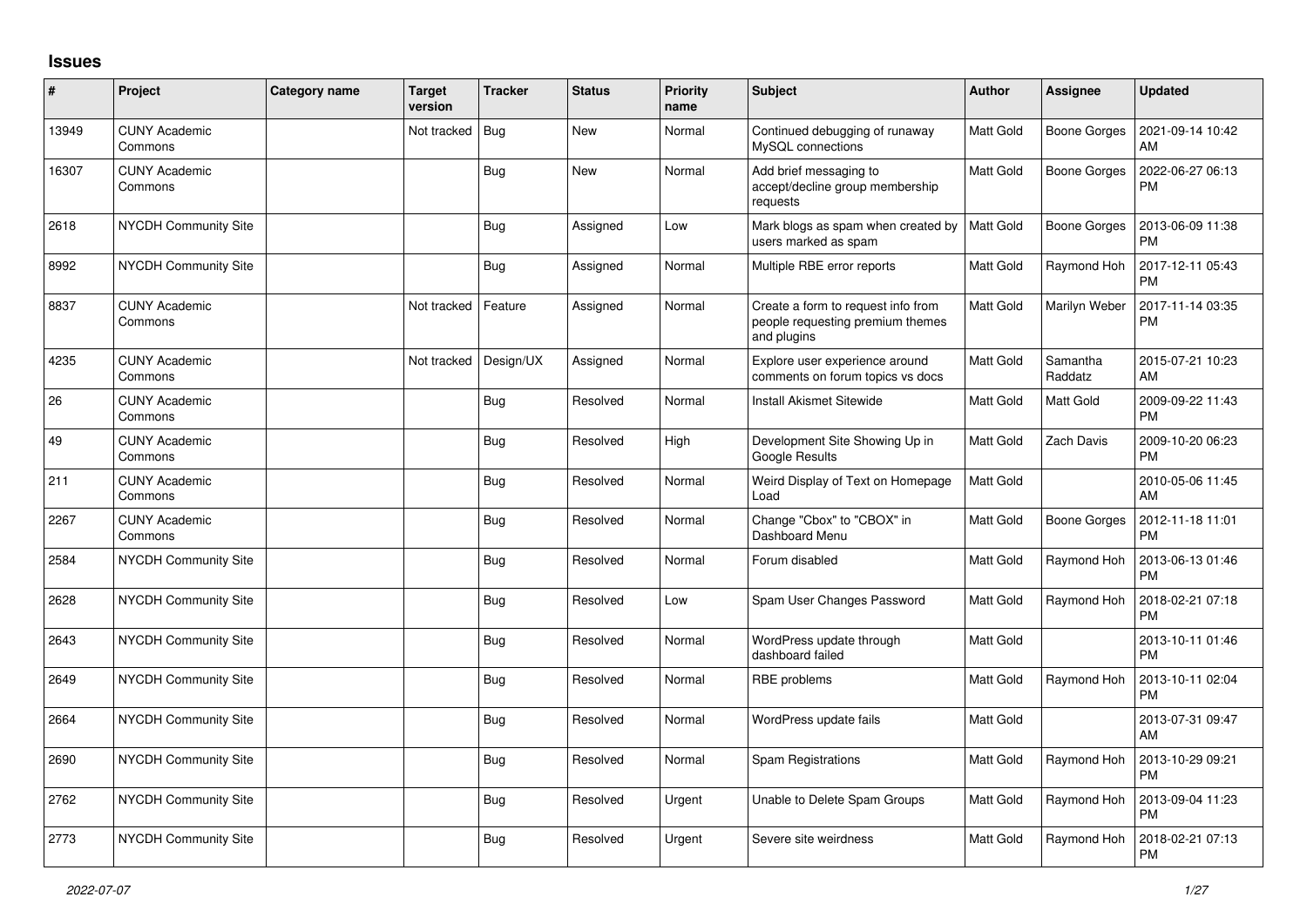| #    | Project                         | Category name | <b>Target</b><br>version | <b>Tracker</b> | <b>Status</b> | <b>Priority</b><br>name | <b>Subject</b>                                                     | <b>Author</b>    | <b>Assignee</b> | <b>Updated</b>                |
|------|---------------------------------|---------------|--------------------------|----------------|---------------|-------------------------|--------------------------------------------------------------------|------------------|-----------------|-------------------------------|
| 2787 | <b>CUNY Academic</b><br>Commons |               | Not tracked              | Bug            | Resolved      | Normal                  | Create annotated screenshot for<br>portfolio codex page            | <b>Matt Gold</b> | scott voth      | 2014-02-08 02:38<br><b>PM</b> |
| 2815 | <b>NYCDH Community Site</b>     |               |                          | <b>Bug</b>     | Resolved      | Normal                  | Group Activity dates don't match<br>latest activity                | <b>Matt Gold</b> | Raymond Hoh     | 2013-10-14 11:40<br><b>PM</b> |
| 2953 | NYCDH Community Site            |               |                          | <b>Bug</b>     | Resolved      | Normal                  | WP Update Failed                                                   | Matt Gold        | Raymond Hoh     | 2014-06-24 10:48<br><b>PM</b> |
| 2971 | JustPublics@365<br>MediaCamp    |               |                          | Bug            | Resolved      | Normal                  | <b>CBOX Theme Error</b>                                            | Matt Gold        | Raymond Hoh     | 2014-01-24 09:00<br><b>PM</b> |
| 3263 | NYCDH Community Site            |               |                          | <b>Bug</b>     | Resolved      | Normal                  | RBE could not be posted                                            | <b>Matt Gold</b> | Raymond Hoh     | 2014-06-24 10:48<br><b>PM</b> |
| 3266 | <b>NYCDH Community Site</b>     |               |                          | <b>Bug</b>     | Resolved      | Normal                  | Report of difficulty posting the<br>NYCDH forum                    | Matt Gold        | Raymond Hoh     | 2014-06-12 03:27<br><b>PM</b> |
| 3286 | <b>NYCDH Community Site</b>     |               |                          | <b>Bug</b>     | Resolved      | Normal                  | Have BP Docs take on Access<br>Defaults of group                   | <b>Matt Gold</b> | Raymond Hoh     | 2018-02-21 07:23<br><b>PM</b> |
| 3287 | NYCDH Community Site            |               |                          | <b>Bug</b>     | Resolved      | Normal                  | Link to Private Doc bounces<br>non-logged-in users to homepage     | Matt Gold        | Raymond Hoh     | 2014-06-25 05:30<br><b>PM</b> |
| 3289 | NYCDH Community Site            |               |                          | Bug            | Resolved      | Normal                  | BP Docs revision overflowing div<br>containers                     | <b>Matt Gold</b> | Raymond Hoh     | 2014-06-26 05:19<br><b>PM</b> |
| 3429 | <b>NYCDH Community Site</b>     |               |                          | <b>Bug</b>     | Resolved      | Normal                  | Forum Attachments not working                                      | <b>Matt Gold</b> | Raymond Hoh     | 2014-09-01 04:04<br><b>PM</b> |
| 4640 | <b>CUNY Academic</b><br>Commons |               |                          | <b>Bug</b>     | Resolved      | Normal                  | Group forum problem                                                | Matt Gold        | Boone Gorges    | 2015-09-21 03:44<br><b>PM</b> |
| 4641 | <b>CUNY Academic</b><br>Commons |               | Not tracked              | Bug            | Resolved      | Normal                  | Reply by email going to the wrong<br>address                       | Matt Gold        | Boone Gorges    | 2015-09-21 04:05<br><b>PM</b> |
| 4736 | NYCDH Community Site            |               |                          | <b>Bug</b>     | Resolved      | Normal                  | NYCDH email notifications don't list<br>attachments                | <b>Matt Gold</b> | Raymond Hoh     | 2015-10-08 09:35<br><b>PM</b> |
| 4763 | <b>NYCDH Community Site</b>     |               |                          | <b>Bug</b>     | Resolved      | Normal                  | Embedded HTML link doesn't appear<br>in email notification         | Matt Gold        | Raymond Hoh     | 2015-10-10 10:11<br>AM        |
| 5055 | <b>NYCDH Community Site</b>     |               |                          | Bug            | Resolved      | Normal                  | Up file size limit on forum<br>attachments                         | <b>Matt Gold</b> |                 | 2015-12-21 01:30<br><b>PM</b> |
| 5274 | <b>CUNY Academic</b><br>Commons |               |                          | <b>Bug</b>     | Resolved      | Normal                  | RBE - received erroneous notification<br>of reply not being posted | <b>Matt Gold</b> |                 | 2016-02-29 03:46<br><b>PM</b> |
| 5445 | <b>NYCDH Community Site</b>     |               |                          | <b>Bug</b>     | Resolved      | Normal                  | Private group question                                             | <b>Matt Gold</b> | Raymond Hoh     | 2016-04-13 01:58<br><b>PM</b> |
| 5447 | <b>NYCDH Community Site</b>     |               |                          | <b>Bug</b>     | Resolved      | Normal                  | Forum post notification doesn't note<br>presence of an attachment  | <b>Matt Gold</b> | Raymond Hoh     | 2016-04-15 12:19<br><b>PM</b> |
| 5530 | <b>NYCDH Community Site</b>     |               |                          | <b>Bug</b>     | Resolved      | Normal                  | Error updating plugin                                              | <b>Matt Gold</b> | Raymond Hoh     | 2018-02-21 07:16<br><b>PM</b> |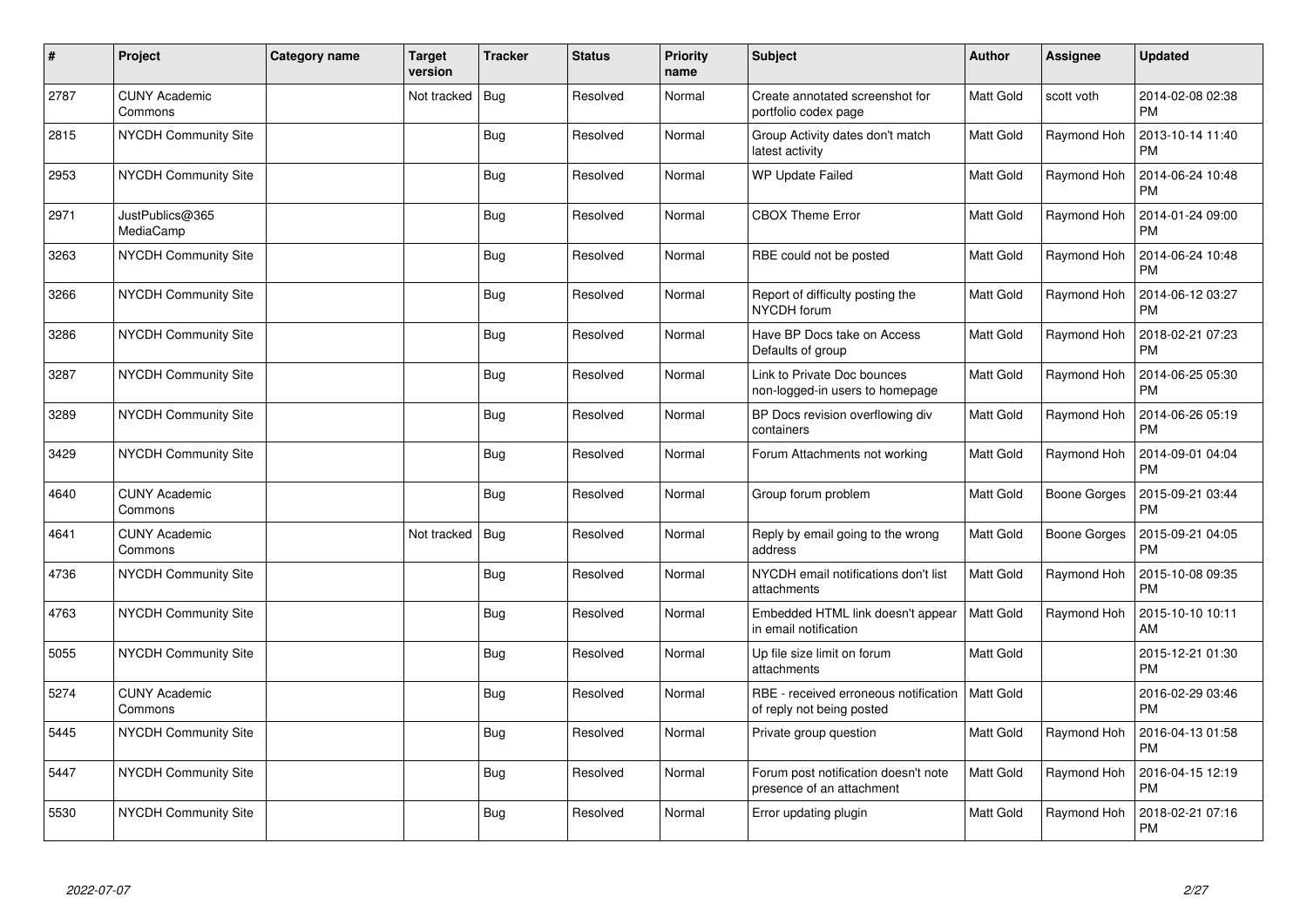| $\sharp$ | Project                         | Category name | Target<br>version | <b>Tracker</b> | <b>Status</b> | <b>Priority</b><br>name | <b>Subject</b>                                                      | <b>Author</b>    | <b>Assignee</b>     | <b>Updated</b>                |
|----------|---------------------------------|---------------|-------------------|----------------|---------------|-------------------------|---------------------------------------------------------------------|------------------|---------------------|-------------------------------|
| 5742     | NYCDH Community Site            |               |                   | Bug            | Resolved      | Normal                  | images in slideshow not working                                     | <b>Matt Gold</b> | Raymond Hoh         | 2016-07-20 07:24<br><b>PM</b> |
| 5840     | NYCDH Community Site            |               |                   | <b>Bug</b>     | Resolved      | Normal                  | request membership in private group<br>issue                        | <b>Matt Gold</b> | Raymond Hoh         | 2016-07-26 06:58<br>AM        |
| 5939     | NYCDH Community Site            |               |                   | <b>Bug</b>     | Resolved      | Normal                  | Embedded link doesn't come through<br>CBOX/NYCDH email notification | <b>Matt Gold</b> | Raymond Hoh         | 2018-02-21 07:16<br><b>PM</b> |
| 8051     | <b>NYCDH Community Site</b>     |               |                   | <b>Bug</b>     | Resolved      | Normal                  | User reports registration problem                                   | Matt Gold        | Raymond Hoh         | 2017-04-27 04:29<br><b>PM</b> |
| 8397     | NYCDH Community Site            |               |                   | Bug            | Resolved      | Normal                  | Profile question                                                    | Matt Gold        | Raymond Hoh         | 2018-02-21 07:21<br><b>PM</b> |
| 8582     | NYCDH Community Site            |               |                   | Bug            | Resolved      | High                    | Forum post doesn't work                                             | <b>Matt Gold</b> | Raymond Hoh         | 2018-02-21 07:13<br><b>PM</b> |
| 9076     | NYCDH Community Site            |               |                   | Bug            | Resolved      | Normal                  | Email group subscription reset<br>erroneously                       | Matt Gold        | Raymond Hoh         | 2018-09-25 09:52<br>AM        |
| 9112     | <b>CUNY Academic</b><br>Commons |               | Not tracked       | Bug            | Resolved      | High                    | GCDI site down                                                      | <b>Matt Gold</b> | Boone Gorges        | 2018-01-23 10:18<br><b>PM</b> |
| 9242     | NYCDH Community Site            |               |                   | Bug            | Resolved      | Normal                  | Default subscription to NYCDH<br>Announcements group                | <b>Matt Gold</b> | Raymond Hoh         | 2018-02-22 12:47<br><b>PM</b> |
| 10325    | NYCDH Community Site            |               |                   | <b>Bug</b>     | Resolved      | Normal                  | Digest email formatting                                             | Matt Gold        | Raymond Hoh         | 2018-09-14 09:34<br><b>PM</b> |
| 10538    | <b>CUNY Academic</b><br>Commons |               |                   | Bug            | Resolved      | Normal                  | "This Site Can't be Reached"                                        | <b>Matt Gold</b> | Boone Gorges        | 2018-10-16 09:39<br><b>PM</b> |
| 10563    | <b>CUNY Academic</b><br>Commons |               | 1.13.12           | <b>Bug</b>     | Resolved      | Urgent                  | cllicking on links from site menu leads  <br>to 500 error           | <b>Matt Gold</b> | Boone Gorges        | 2018-10-23 10:48<br>AM        |
| 11280    | <b>NYCDH Community Site</b>     |               |                   | Bug            | Resolved      | Normal                  | Member search not working                                           | <b>Matt Gold</b> | Raymond Hoh         | 2019-04-01 06:23<br><b>PM</b> |
| 11456    | NYCDH Community Site            |               |                   | <b>Bug</b>     | Resolved      | Normal                  | Group has no admins                                                 | Matt Gold        | Raymond Hoh         | 2019-06-01 04:24<br><b>PM</b> |
| 11610    | <b>CUNY Academic</b><br>Commons |               | 1.15.5            | <b>Bug</b>     | Resolved      | Normal                  | Homepage thumbnails not loading                                     | Matt Gold        | <b>Boone Gorges</b> | 2019-06-29 10:38<br><b>PM</b> |
| 12185    | <b>CUNY Academic</b><br>Commons |               | 1.16.1            | Bug            | Resolved      | Immediate               | Group links not working                                             | Matt Gold        | <b>Boone Gorges</b> | 2019-12-10 10:35<br>AM        |
| 12433    | <b>NYCDH Community Site</b>     |               |                   | <b>Bug</b>     | Resolved      | Normal                  | hyperlinks not accepted in forum post                               | <b>Matt Gold</b> | Raymond Hoh         | 2020-11-23 08:42<br>PM        |
| 12893    | NYCDH Community Site            |               |                   | Bug            | Resolved      | Normal                  | Login issue                                                         | Matt Gold        | Raymond Hoh         | 2020-06-05 10:31<br>AM        |
| 13491    | NYCDH Community Site            |               |                   | <b>Bug</b>     | Resolved      | Normal                  | User unable to register                                             | Matt Gold        | Raymond Hoh         | 2020-10-23 12:43<br>AM        |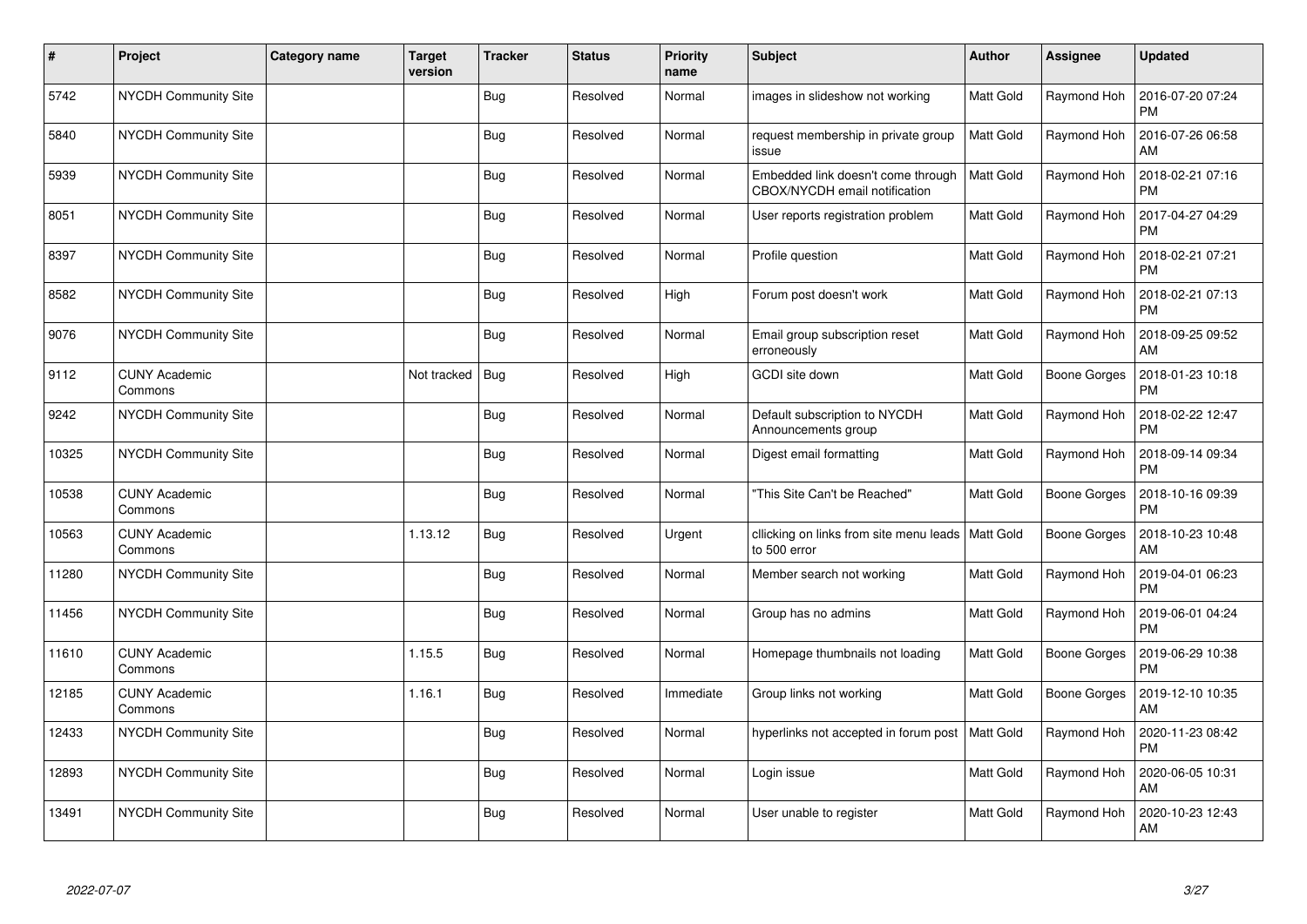| #     | Project                         | Category name | <b>Target</b><br>version | <b>Tracker</b> | <b>Status</b> | <b>Priority</b><br>name | <b>Subject</b>                                                              | <b>Author</b>    | <b>Assignee</b>    | <b>Updated</b>                |
|-------|---------------------------------|---------------|--------------------------|----------------|---------------|-------------------------|-----------------------------------------------------------------------------|------------------|--------------------|-------------------------------|
| 13862 | <b>CUNY Academic</b><br>Commons |               |                          | Bug            | Resolved      | Normal                  | Under maintenance message                                                   | <b>Matt Gold</b> | Boone Gorges       | 2021-01-28 08:56<br><b>PM</b> |
| 14861 | NYCDH Community Site            |               |                          | <b>Bug</b>     | Resolved      | Normal                  | User unable to access profile editing<br>page                               | <b>Matt Gold</b> | Raymond Hoh        | 2021-10-14 08:38<br><b>PM</b> |
| 14896 | <b>CUNY Academic</b><br>Commons |               |                          | Bug            | Resolved      | Urgent                  | site down for maintenance                                                   | <b>Matt Gold</b> | Boone Gorges       | 2021-10-26 11:01<br>AM        |
| 14951 | <b>CUNY Academic</b><br>Commons |               | Not tracked              | Bug            | Resolved      | Normal                  | Commons down                                                                | Matt Gold        | Boone Gorges       | 2021-11-23 04:21<br><b>PM</b> |
| 15247 | <b>NYCDH Community Site</b>     |               |                          | Bug            | Resolved      | Normal                  | Registration issue                                                          | <b>Matt Gold</b> | Raymond Hoh        | 2022-02-03 08:02<br><b>PM</b> |
| 68    | <b>CUNY Academic</b><br>Commons |               |                          | Feature        | Resolved      | Normal                  | Email Addresses for the Commons                                             | <b>Matt Gold</b> |                    | 2010-03-01 12:18<br><b>PM</b> |
| 133   | <b>CUNY Academic</b><br>Commons |               |                          | Feature        | Resolved      | Low                     | Add TinyMCE to BP Profiles?                                                 | Matt Gold        | Boone Gorges       | 2010-01-07 01:59<br><b>PM</b> |
| 1197  | <b>CUNY Academic</b><br>Commons |               | 1.3.13                   | Feature        | Resolved      | Low                     | <b>Remove Quotation Marks from Email</b><br>Notifications of Uploaded Files | Matt Gold        | Boone Gorges       | 2012-04-16 03:11<br><b>PM</b> |
| 2423  | <b>CUNY Academic</b><br>Commons |               | Not tracked              | Feature        | Resolved      | Normal                  | Incorporate posts from Brian's<br>Footnotes blog into the News blog?        | <b>Matt Gold</b> | <b>Brian Foote</b> | 2013-02-13 07:24<br>AM        |
| 2590  | <b>CUNY Academic</b><br>Commons |               | Not tracked              | Feature        | Resolved      | Normal                  | Show Marilyn and Erika how to<br>create homepage slides                     | Matt Gold        | scott voth         | 2014-02-08 10:09<br>AM        |
| 2814  | <b>NYCDH Community Site</b>     |               |                          | Feature        | Resolved      | Normal                  | <b>Restricting Sign-Ups</b>                                                 | <b>Matt Gold</b> | Raymond Hoh        | 2014-01-24 09:16<br><b>PM</b> |
| 2888  | <b>NYCDH Community Site</b>     |               |                          | Feature        | Resolved      | Normal                  | Make Text Posting the Default?                                              | Matt Gold        | Raymond Hoh        | 2018-02-21 07:14<br><b>PM</b> |
| 5519  | NYCDH Community Site            |               |                          | Feature        | Resolved      | Normal                  | Add all NYCDH members to the<br>Announcements Group                         | Matt Gold        | Raymond Hoh        | 2016-07-20 07:30<br><b>PM</b> |
| 5520  | <b>NYCDH Community Site</b>     |               |                          | Feature        | Resolved      | Normal                  | Auto-Add Newly Registered Members<br>to the Announcements Group             | <b>Matt Gold</b> | Raymond Hoh        | 2016-05-03 07:25<br><b>PM</b> |
| 5521  | NYCDH Community Site            |               |                          | Feature        | Resolved      | Normal                  | Add help text to registration process<br>re Announcement group add          | Matt Gold        | Raymond Hoh        | 2020-11-23 08:53<br><b>PM</b> |
| 5954  | <b>CUNY Academic</b><br>Commons |               | Not tracked              | Feature        | Resolved      | Normal                  | replace video on homepage with<br>featured sites/groups                     | Matt Gold        | Boone Gorges       | 2016-09-23 02:23<br><b>PM</b> |
| 8406  | <b>NYCDH Community Site</b>     |               |                          | Feature        | Resolved      | Normal                  | Error message for WP-Cerber<br>lockouts                                     | Matt Gold        | Raymond Hoh        | 2018-02-22 09:26<br>AM        |
| 329   | <b>CUNY Academic</b><br>Commons |               | Not tracked              | Support        | Resolved      | Normal                  | 10 Things to Do After You Sign Up                                           | Matt Gold        | <b>Brian Foote</b> | 2016-01-26 10:51<br>AM        |
| 1830  | <b>CUNY Academic</b><br>Commons |               | Not tracked              | Support        | Resolved      | Normal                  | Addition to Help Wanted Blog                                                | <b>Matt Gold</b> | scott voth         | 2012-04-16 09:47<br><b>PM</b> |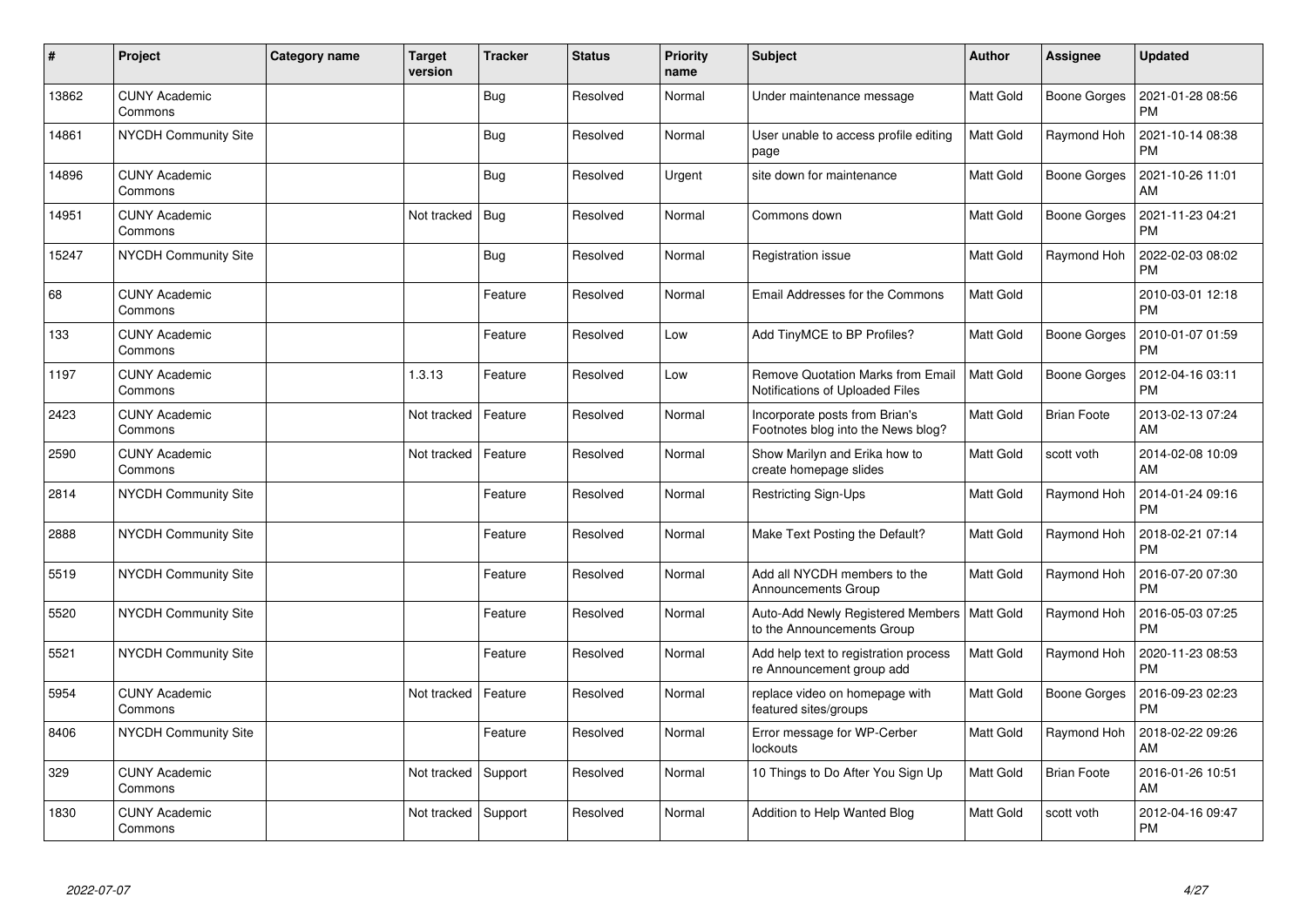| $\#$  | Project                         | <b>Category name</b> | <b>Target</b><br>version | <b>Tracker</b> | <b>Status</b> | <b>Priority</b><br>name | <b>Subject</b>                                                         | Author           | Assignee         | <b>Updated</b>                |
|-------|---------------------------------|----------------------|--------------------------|----------------|---------------|-------------------------|------------------------------------------------------------------------|------------------|------------------|-------------------------------|
| 1869  | <b>CUNY Academic</b><br>Commons |                      | Not tracked              | Support        | Resolved      | Normal                  | Create Slide for Victorian Conference                                  | <b>Matt Gold</b> | scott voth       | 2012-06-08 10:29<br><b>PM</b> |
| 2233  | <b>CUNY Academic</b><br>Commons |                      | Not tracked              | Support        | Resolved      | Normal                  | Slider plugin                                                          | <b>Matt Gold</b> |                  | 2013-03-01 11:06<br>AM        |
| 2622  | NYCDH Community Site            |                      |                          | Support        | Resolved      | Normal                  | BuddyPress Members Widget on<br>Homepage doesn't show new<br>members   | <b>Matt Gold</b> | Raymond Hoh      | 2013-06-19 09:37<br>AM        |
| 2980  | <b>CUNY Academic</b><br>Commons |                      |                          | Support        | Resolved      | Normal                  | Create Instructions for Inviting People<br>to Groups and Blogs         | <b>Matt Gold</b> | scott voth       | 2014-02-08 02:12<br><b>PM</b> |
| 5430  | NYCDH Community Site            |                      |                          | Support        | Resolved      | Normal                  | Question about deleting account                                        | <b>Matt Gold</b> | Raymond Hoh      | 2018-02-21 07:15<br><b>PM</b> |
| 5989  | NYCDH Community Site            |                      |                          | Support        | Resolved      | Normal                  | Buddypress/WP question                                                 | Matt Gold        | Raymond Hoh      | 2018-02-21 07:16<br><b>PM</b> |
| 9115  | <b>CUNY Academic</b><br>Commons |                      | Not tracked              | Support        | Resolved      | Normal                  | question about invite by email                                         | <b>Matt Gold</b> | <b>Matt Gold</b> | 2018-02-13 11:14<br>AM        |
| 10950 | <b>CUNY Academic</b><br>Commons |                      |                          | Support        | Resolved      | High                    | Create slide for system maintenance                                    | Matt Gold        | scott voth       | 2019-01-12 10:23<br>AM        |
| 15171 | NYCDH Community Site            |                      |                          | Support        | Resolved      | Normal                  | Unclear how to delete account                                          | Matt Gold        | Raymond Hoh      | 2022-01-10 12:04<br><b>PM</b> |
| 3014  | <b>CUNY Academic</b><br>Commons |                      | Not tracked              | Outreach       | Resolved      | Normal                  | Create homepage slide for CUE<br>conference                            | <b>Matt Gold</b> | scott voth       | 2014-02-08 01:40<br><b>PM</b> |
| 4178  | NYCDH Community Site            |                      |                          | Outreach       | Resolved      | Normal                  | Please export member email<br>addresses for a site-wide mailing        | Matt Gold        | Raymond Hoh      | 2015-06-19 04:40<br>AM        |
| 1500  | <b>CUNY Academic</b><br>Commons |                      | Not tracked              | Publicity      | Resolved      | Normal                  | Make Article Titles on Commons<br><b>Buzz Links</b>                    | Matt Gold        | scott voth       | 2011-12-31 03:53<br><b>PM</b> |
| 1527  | <b>CUNY Academic</b><br>Commons |                      | Not tracked              | Publicity      | Resolved      | Normal                  | Add "THEME SONG FOR OUR<br>TIME: SLF, OWS, CUNY AC" to<br>Commons Buzz | <b>Matt Gold</b> | scott voth       | 2014-02-08 02:37<br><b>PM</b> |
| 1870  | <b>CUNY Academic</b><br>Commons |                      | Not tracked              | Publicity      | Resolved      | Normal                  | Create Homepage Slide for Fashion<br><b>Studies Conference</b>         | Matt Gold        | scott voth       | 2014-02-08 02:37<br><b>PM</b> |
| 2003  | <b>CUNY Academic</b><br>Commons |                      | Not tracked              | Publicity      | Resolved      | Low                     | Add Sloan-C award to wikipedia page                                    | Matt Gold        | scott voth       | 2012-08-06 10:15<br>AM        |
| 2148  | <b>CUNY Academic</b><br>Commons |                      | Not tracked              | Publicity      | Resolved      | Normal                  | Feature SmashingMag article in<br>Commons Buzz, Gallery Slide          | Matt Gold        | scott voth       | 2014-02-08 02:38<br><b>PM</b> |
| 213   | <b>CUNY Academic</b><br>Commons |                      | 1.1                      | Bug            | Rejected      | Normal                  | Wiki Style                                                             | <b>Matt Gold</b> | Chris Stein      | 2010-11-30 04:17<br><b>PM</b> |
| 2265  | <b>CUNY Academic</b><br>Commons |                      | Not tracked              | $\vert$ Bug    | Rejected      | Normal                  | "Need Support" widget in cbox<br>documentation                         | Matt Gold        | Boone Gorges     | 2012-11-20 01:07<br>PM        |
| 2268  | <b>CUNY Academic</b><br>Commons |                      |                          | <b>Bug</b>     | Rejected      | Normal                  | Add CBOX icon to dashboard menu?                                       | Matt Gold        | Boone Gorges     | 2012-11-18 10:58<br>PM        |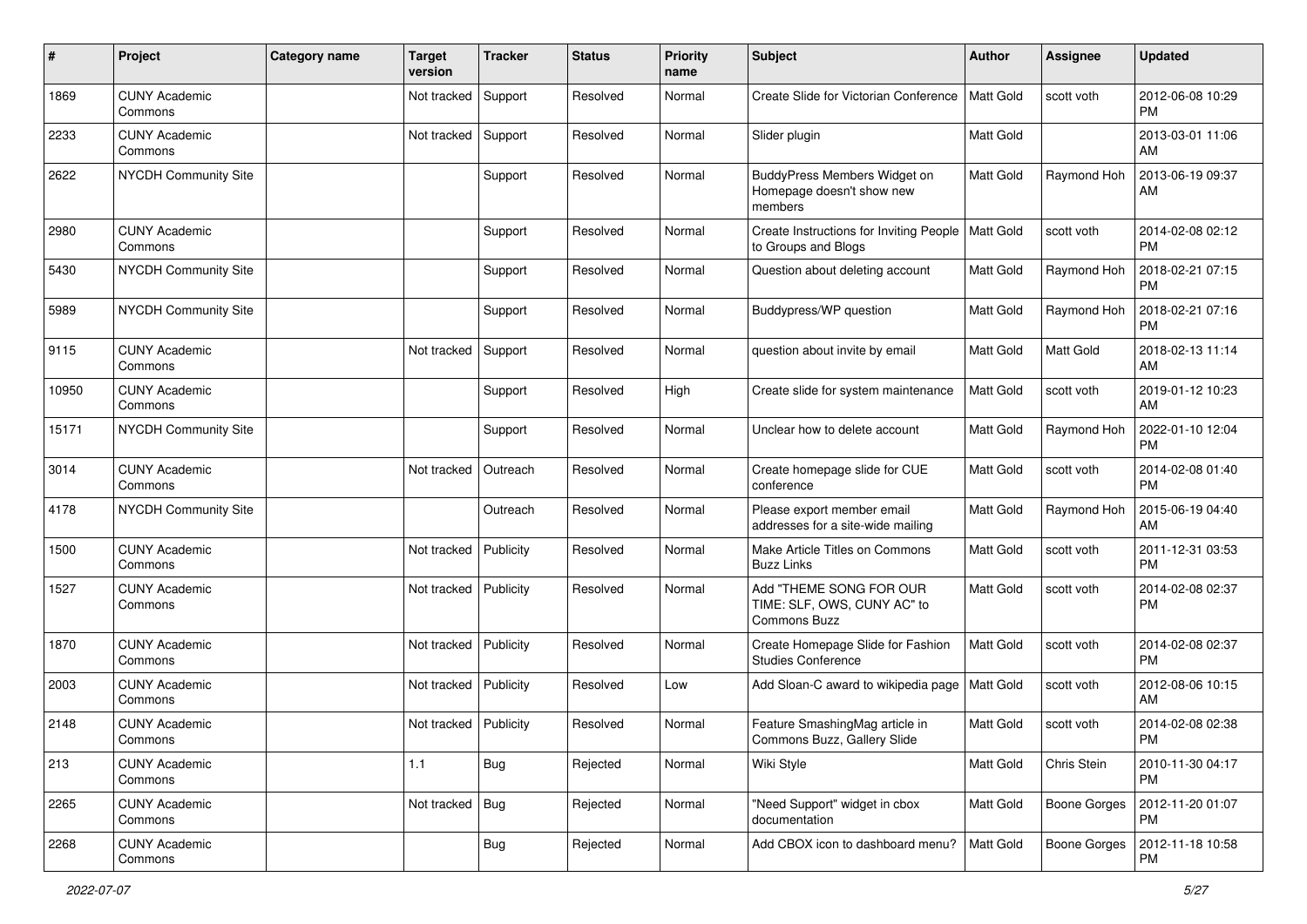| $\pmb{\#}$ | Project                         | <b>Category name</b> | Target<br>version | <b>Tracker</b> | <b>Status</b> | <b>Priority</b><br>name | <b>Subject</b>                                                               | <b>Author</b>    | <b>Assignee</b>     | <b>Updated</b>                |
|------------|---------------------------------|----------------------|-------------------|----------------|---------------|-------------------------|------------------------------------------------------------------------------|------------------|---------------------|-------------------------------|
| 2582       | <b>NYCDH Community Site</b>     |                      |                   | <b>Bug</b>     | Rejected      | High                    | Forum posting/notification problem                                           | <b>Matt Gold</b> | Raymond Hoh         | 2013-05-20 09:16<br><b>PM</b> |
| 2651       | <b>NYCDH Community Site</b>     |                      |                   | <b>Bug</b>     | Rejected      | Normal                  | BP Doc save button returns users to<br>doc directory instead of to group     | Matt Gold        | <b>Boone Gorges</b> | 2013-08-02 12:47<br><b>PM</b> |
| 3640       | <b>CUNY Academic</b><br>Commons |                      | Future<br>release | <b>Bug</b>     | Rejected      | Normal                  | Logged out of commons when trying<br>to publish a post                       | Matt Gold        | Daniel Jones        | 2015-03-09 11:27<br><b>AM</b> |
| 3642       | <b>CUNY Academic</b><br>Commons |                      |                   | <b>Bug</b>     | Rejected      | Normal                  | Group search hanging                                                         | <b>Matt Gold</b> | <b>Boone Gorges</b> | 2014-11-10 12:50<br><b>PM</b> |
| 4196       | <b>CUNY Academic</b><br>Commons |                      |                   | <b>Bug</b>     | Rejected      | High                    | News feed weirdness                                                          | <b>Matt Gold</b> | <b>Boone Gorges</b> | 2015-06-25 03:41<br><b>PM</b> |
| 5440       | <b>CUNY Academic</b><br>Commons |                      |                   | <b>Bug</b>     | Rejected      | Normal                  | New account notification email<br>question                                   | <b>Matt Gold</b> | Raymond Hoh         | 2016-04-21 12:12<br>AM        |
| 8050       | NYCDH Community Site            |                      |                   | <b>Bug</b>     | Rejected      | Normal                  | problem resetting pw                                                         | <b>Matt Gold</b> | Raymond Hoh         | 2017-04-27 03:54<br><b>PM</b> |
| 8161       | <b>CUNY Academic</b><br>Commons |                      |                   | <b>Bug</b>     | Rejected      | Normal                  | Contact form info sent to Commons<br>email                                   | Matt Gold        | <b>Boone Gorges</b> | 2017-05-21 10:52<br><b>PM</b> |
| 9089       | NYCDH Community Site            |                      |                   | <b>Bug</b>     | Rejected      | Normal                  | User experiences phishing warning                                            | Matt Gold        | Raymond Hoh         | 2020-11-23 08:43<br><b>PM</b> |
| 11000      | NYCDH Community Site            |                      |                   | <b>Bug</b>     | Rejected      | Normal                  | SSL / link redirection issue for DH<br>Week site from NYCDH homepage         | <b>Matt Gold</b> | Raymond Hoh         | 2019-01-24 10:00<br><b>PM</b> |
| 11619      | <b>CUNY Academic</b><br>Commons |                      | 1.15.5            | <b>Bug</b>     | Rejected      | Normal                  | Homepage thumbnails not loading                                              | Matt Gold        | Raymond Hoh         | 2019-07-09 03:49<br>AM        |
| 304        | <b>CUNY Academic</b><br>Commons |                      | Not tracked       | Feature        | Rejected      | Normal                  | Feature Roadmap                                                              | Matt Gold        | Boone Gorges        | 2010-08-30 04:38<br><b>PM</b> |
| 2627       | <b>NYCDH Community Site</b>     |                      |                   | Support        | Rejected      | Normal                  | Users Marked as Spam showing up<br>in New Members Widget List on<br>Homepage | <b>Matt Gold</b> | Raymond Hoh         | 2020-11-23 08:56<br><b>PM</b> |
| 16020      | <b>CUNY Academic</b><br>Commons |                      |                   | Support        | Rejected      | Normal                  | Metaslider Pro                                                               | <b>Matt Gold</b> | Boone Gorges        | 2022-05-10 10:43<br>AM        |
| 12341      | <b>CUNY Academic</b><br>Commons |                      |                   | <b>Bug</b>     | Abandoned     | High                    | Commons down                                                                 | Matt Gold        |                     | 2020-02-11 10:45<br>AM        |
| 7448       | <b>NYCDH Community Site</b>     |                      |                   | Bug            | Duplicate     | Normal                  | Email subscription changed                                                   | <b>Matt Gold</b> | Raymond Hoh         | 2018-02-21 07:20<br><b>PM</b> |
| 7689       | <b>CUNY Academic</b><br>Commons |                      |                   | <b>Bug</b>     | Duplicate     | Immediate               | Commons in Blank State                                                       | Matt Gold        | Boone Gorges        | 2017-02-15 10:19<br><b>PM</b> |
| 8239       | <b>CUNY Academic</b><br>Commons |                      |                   | Bug            | Duplicate     | Normal                  | Help page should have an email<br>address on it                              | <b>Matt Gold</b> | Paige Dupont        | 2017-10-11 11:28<br>AM        |
| 14737      | <b>CUNY Academic</b><br>Commons |                      |                   | <b>Bug</b>     | Duplicate     | Normal                  | Final step of group/site clone reloads<br>page                               | <b>Matt Gold</b> | <b>Boone Gorges</b> | 2021-08-31 11:41<br>AM        |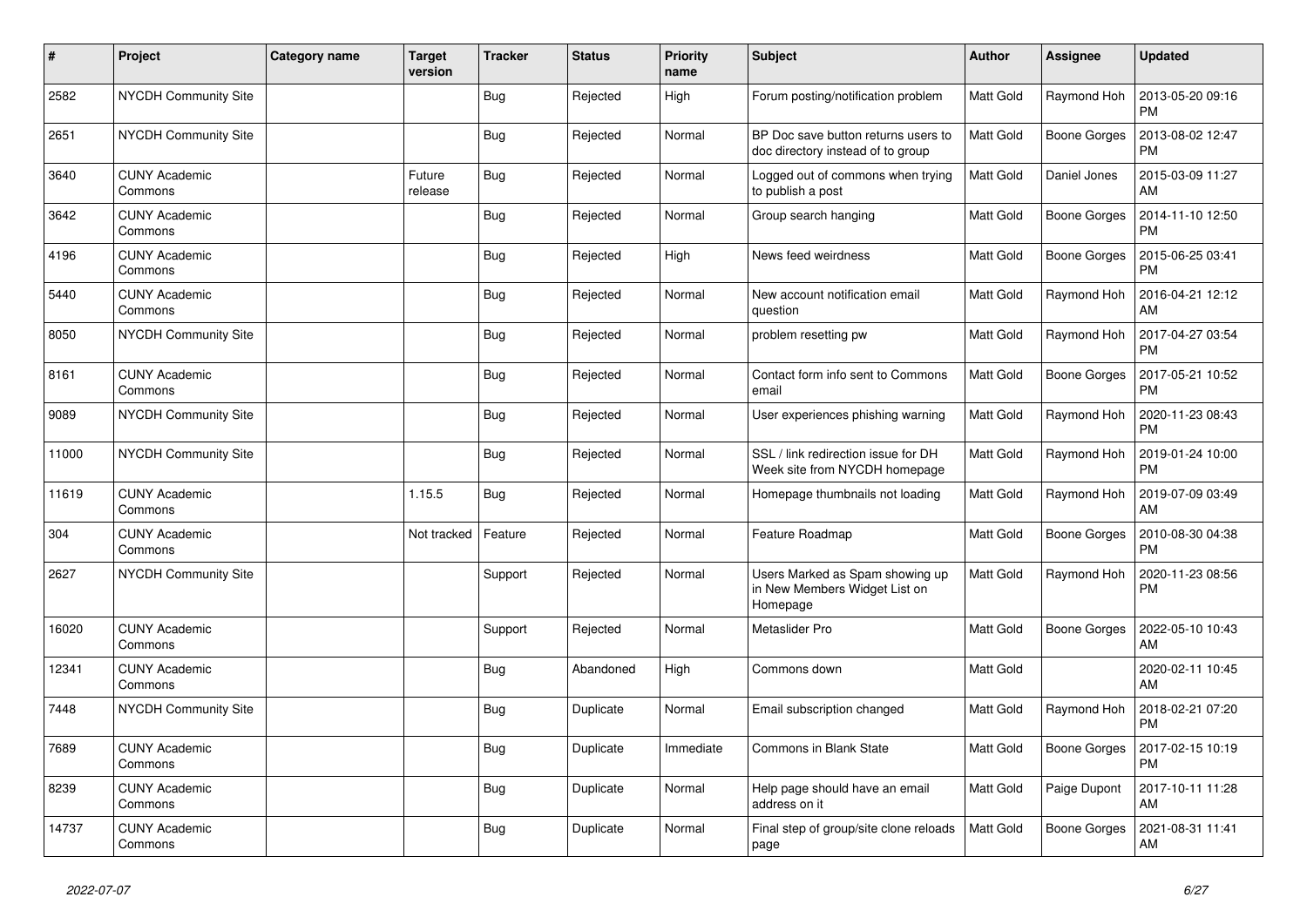| #     | Project                         | Category name      | Target<br>version | <b>Tracker</b> | <b>Status</b> | <b>Priority</b><br>name | <b>Subject</b>                                                       | <b>Author</b>    | <b>Assignee</b>     | <b>Updated</b>                |
|-------|---------------------------------|--------------------|-------------------|----------------|---------------|-------------------------|----------------------------------------------------------------------|------------------|---------------------|-------------------------------|
| 8900  | <b>CUNY Academic</b><br>Commons | Accessibility      | Future<br>release | Feature        | Assigned      | Normal                  | Look into tools to enforce<br>accessibility in WP environment        | <b>Matt Gold</b> | <b>Boone Gorges</b> | 2022-04-26 11:59<br>AM        |
| 8901  | <b>CUNY Academic</b><br>Commons | Accessibility      | Future<br>release | Feature        | Assigned      | Normal                  | Theme analysis for accessibility                                     | Matt Gold        | <b>Boone Gorges</b> | 2022-04-26 11:59<br>AM        |
| 13496 | <b>CUNY Academic</b><br>Commons | Accessibility      | 1.18.0            | Bug            | Resolved      | Normal                  | Review contrast issues on<br>registration page and profile page      | Matt Gold        | Sonja Leix          | 2020-12-08 11:31<br>AM        |
| 8899  | <b>CUNY Academic</b><br>Commons | Accessibility      | 1.13              | Feature        | Resolved      | Normal                  | <b>Accessibility Fixes</b>                                           | <b>Matt Gold</b> | Boone Gorges        | 2018-04-23 10:55<br>AM        |
| 5581  | <b>CUNY Academic</b><br>Commons | Analytics          | Future<br>release | Feature        | Assigned      | Normal                  | Explore alternatives to Google<br>Analytics                          | <b>Matt Gold</b> | Valerie<br>Townsend | 2020-04-17 03:12<br><b>PM</b> |
| 4070  | <b>CUNY Academic</b><br>Commons | Analytics          | Not tracked       | Support        | Assigned      | Normal                  | Request for JITP site analytics                                      | Matt Gold        | Seth Persons        | 2016-02-23 03:09<br><b>PM</b> |
| 1334  | <b>CUNY Academic</b><br>Commons | Analytics          | Future<br>release | Feature        | Abandoned     | Normal                  | Create Tool To Count Email<br>Notifications                          | <b>Matt Gold</b> | <b>Matt Gold</b>    | 2015-11-12 12:56<br>AM        |
| 5691  | <b>CUNY Academic</b><br>Commons | Blogs (BuddyPress) | Future<br>release | Bug            | Assigned      | High                    | Differing numbers on Sites display                                   | <b>Matt Gold</b> | Raymond Hoh         | 2016-06-13 01:37<br><b>PM</b> |
| 8836  | <b>CUNY Academic</b><br>Commons | Blogs (BuddyPress) | Future<br>release | Feature        | Assigned      | Normal                  | Redesign site launch process                                         | <b>Matt Gold</b> | <b>Boone Gorges</b> | 2019-10-03 02:49<br><b>PM</b> |
| 6350  | <b>CUNY Academic</b><br>Commons | Blogs (BuddyPress) | 1.9.31            | Bug            | Resolved      | Normal                  | Editing blog posts results in activity<br>items                      | Matt Gold        | Boone Gorges        | 2016-10-18 09:24<br><b>PM</b> |
| 342   | <b>CUNY Academic</b><br>Commons | Blogs (BuddyPress) | 1.10.2            | Feature        | Resolved      | Low                     | <b>Blog Listing Displays User Avatars</b><br>Instead of Blog Avatars | <b>Matt Gold</b> | Boone Gorges        | 2019-12-06 11:08<br>AM        |
| 1098  | <b>CUNY Academic</b><br>Commons | Blogs (BuddyPress) | 1.6               | Feature        | Resolved      | Low                     | Create way for people to search<br>through authors on blog listings  | <b>Matt Gold</b> | Boone Gorges        | 2014-03-31 07:01<br><b>PM</b> |
| 310   | <b>CUNY Academic</b><br>Commons | BuddyPress (misc)  | Future<br>release | Feature        | Assigned      | Low                     | <b>Friend Request Email</b>                                          | Matt Gold        | Samantha<br>Raddatz | 2015-11-09 05:08<br><b>PM</b> |
| 377   | <b>CUNY Academic</b><br>Commons | BuddyPress (misc)  | Future<br>release | Feature        | Assigned      | Normal                  | Like buttons                                                         | <b>Matt Gold</b> | Boone Gorges        | 2010-11-16 05:13<br><b>PM</b> |
| 435   | <b>CUNY Academic</b><br>Commons | BuddyPress (misc)  | Future<br>release | Feature        | Assigned      | Normal                  | Include Avatar Images in Forum Post<br><b>Notification Emails</b>    | Matt Gold        | Boone Gorges        | 2010-12-08 12:40<br><b>PM</b> |
| 500   | <b>CUNY Academic</b><br>Commons | BuddyPress (misc)  | Future<br>release | Feature        | Assigned      | Normal                  | <b>Export Group Data</b>                                             | Matt Gold        | Boone Gorges        | 2010-12-19 12:09<br><b>PM</b> |
| 554   | <b>CUNY Academic</b><br>Commons | BuddyPress (misc)  | Future<br>release | Feature        | Assigned      | Normal                  | Add Trackback notifications to<br>site-wide activity feed            | <b>Matt Gold</b> | Boone Gorges        | 2015-11-09 06:19<br><b>PM</b> |
| 599   | <b>CUNY Academic</b><br>Commons | BuddyPress (misc)  | Future<br>release | Feature        | Assigned      | Normal                  | Consider adding rating plugins for<br><b>BuddyPress/BBPress</b>      | <b>Matt Gold</b> | Boone Gorges        | 2011-08-22 06:50<br><b>PM</b> |
| 635   | CUNY Academic<br>Commons        | BuddyPress (misc)  | Future<br>release | Feature        | Assigned      | Normal                  | Big Blue Button - Videoconferencing<br>in Groups and Blogs           | <b>Matt Gold</b> | Boone Gorges        | 2011-03-14 03:24<br>PM        |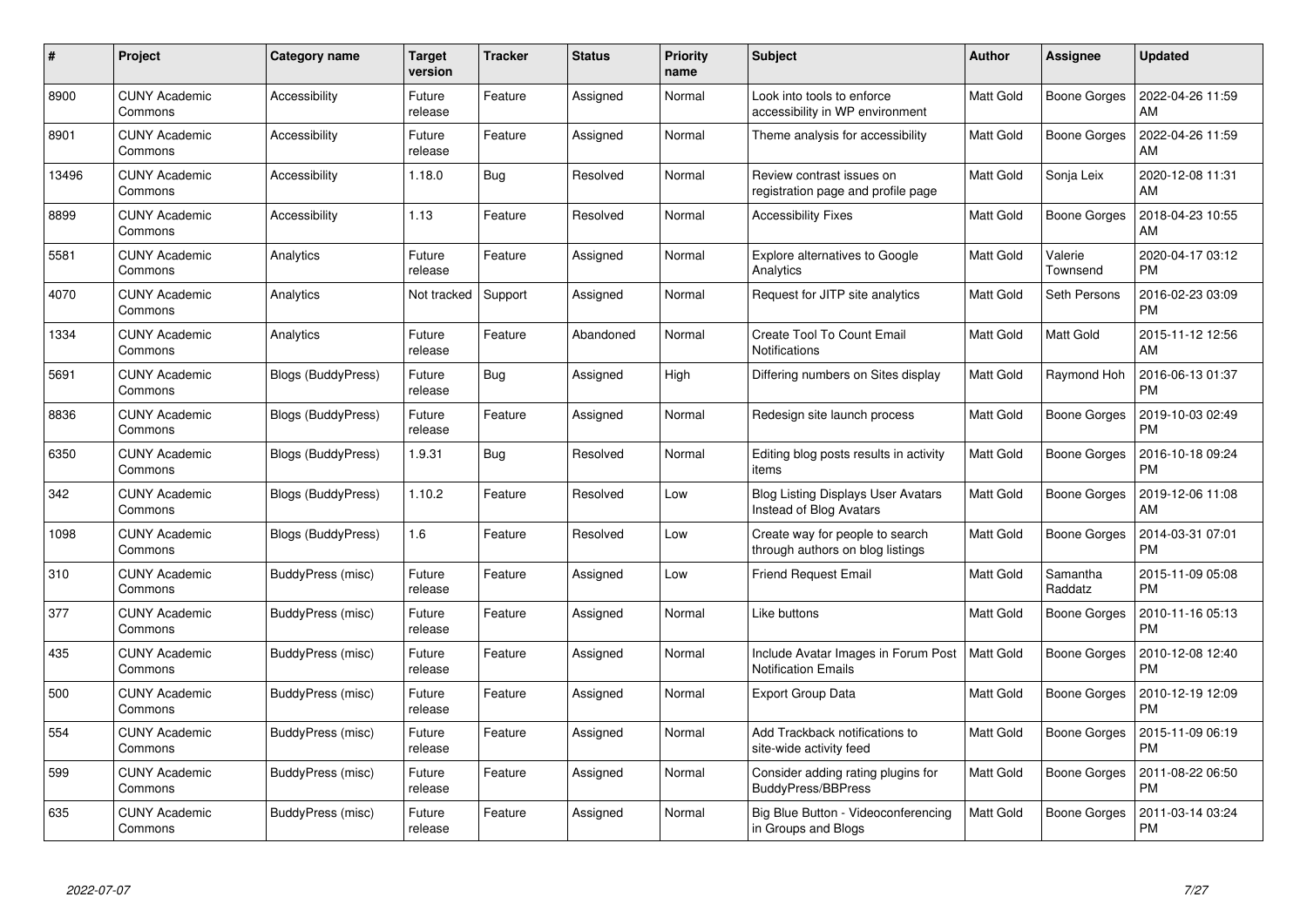| #   | Project                         | Category name     | <b>Target</b><br>version | <b>Tracker</b> | <b>Status</b> | <b>Priority</b><br>name | <b>Subject</b>                                                | Author           | <b>Assignee</b>     | <b>Updated</b>                |
|-----|---------------------------------|-------------------|--------------------------|----------------|---------------|-------------------------|---------------------------------------------------------------|------------------|---------------------|-------------------------------|
| 7   | <b>CUNY Academic</b><br>Commons | BuddyPress (misc) |                          | Bug            | Resolved      | Normal                  | BuddyPress theme error on iPhone                              | <b>Matt Gold</b> | Boone Gorges        | 2009-09-15 07:39<br><b>PM</b> |
| 30  | <b>CUNY Academic</b><br>Commons | BuddyPress (misc) |                          | Bug            | Resolved      | Normal                  | Hidden Forum Activity Showing up in<br>News Feed              | <b>Matt Gold</b> | Boone Gorges        | 2009-09-30 02:51<br>PM        |
| 41  | <b>CUNY Academic</b><br>Commons | BuddyPress (misc) |                          | Bug            | Resolved      | Normal                  | User listed twice in group                                    | Matt Gold        | Matt Gold           | 2009-12-08 07:35<br><b>PM</b> |
| 47  | <b>CUNY Academic</b><br>Commons | BuddyPress (misc) |                          | Bug            | Resolved      | Normal                  | Request to Join Group Lost                                    | <b>Matt Gold</b> |                     | 2009-10-19 04:08<br><b>PM</b> |
| 53  | <b>CUNY Academic</b><br>Commons | BuddyPress (misc) |                          | <b>Bug</b>     | Resolved      | Normal                  | Search on Group Page Not Working,<br>Leads to Home Page       | Matt Gold        | <b>Boone Gorges</b> | 2009-10-22 10:51<br>АM        |
| 56  | <b>CUNY Academic</b><br>Commons | BuddyPress (misc) |                          | Bug            | Resolved      | Normal                  | Addition of a Profile Field Option<br>Removes Existing One    | Matt Gold        | Zach Davis          | 2009-10-27 05:14<br><b>PM</b> |
| 69  | <b>CUNY Academic</b><br>Commons | BuddyPress (misc) |                          | <b>Bug</b>     | Resolved      | Normal                  | UserName doesn't appear in News<br>Feed Wiki Edit             | <b>Matt Gold</b> | <b>Boone Gorges</b> | 2009-12-03 09:33<br>AM        |
| 130 | <b>CUNY Academic</b><br>Commons | BuddyPress (misc) |                          | Bug            | Resolved      | Normal                  | Link to Blog on Group Pages leads<br>back to Group            | <b>Matt Gold</b> | Boone Gorges        | 2009-12-10 01:28<br><b>PM</b> |
| 134 | <b>CUNY Academic</b><br>Commons | BuddyPress (misc) |                          | <b>Bug</b>     | Resolved      | Low                     | Div Overflow Issue on Mail Interface                          | <b>Matt Gold</b> | Boone Gorges        | 2009-12-13 06:28<br><b>PM</b> |
| 138 | <b>CUNY Academic</b><br>Commons | BuddyPress (misc) |                          | <b>Bug</b>     | Resolved      | Normal                  | Broken Links in Forum Notification<br>Emails                  | Matt Gold        | Boone Gorges        | 2010-03-02 07:59<br>PM        |
| 143 | CUNY Academic<br>Commons        | BuddyPress (misc) |                          | Bug            | Resolved      | Normal                  | Friendship Acceptance Error<br>Message                        | Matt Gold        | Boone Gorges        | 2010-05-11 04:44<br><b>PM</b> |
| 145 | <b>CUNY Academic</b><br>Commons | BuddyPress (misc) |                          | <b>Bug</b>     | Resolved      | Normal                  | Trackbacks are being attributed to<br>'ungooglable'           | <b>Matt Gold</b> | Boone Gorges        | 2010-05-20 03:07<br><b>PM</b> |
| 148 | <b>CUNY Academic</b><br>Commons | BuddyPress (misc) |                          | Bug            | Resolved      | Normal                  | TinyMCE Problem with URLs in<br>Posts                         | <b>Matt Gold</b> | Boone Gorges        | 2010-02-25 12:22<br>PM        |
| 149 | <b>CUNY Academic</b><br>Commons | BuddyPress (misc) |                          | Bug            | Resolved      | Normal                  | Email Notifications and TinyMCE                               | Matt Gold        | Boone Gorges        | 2010-01-08 09:33<br>PM        |
| 152 | <b>CUNY Academic</b><br>Commons | BuddyPress (misc) |                          | Bug            | Resolved      | Normal                  | HTML Tags Added to Email<br><b>Notifications</b>              | <b>Matt Gold</b> | Boone Gorges        | 2010-05-11 04:52<br><b>PM</b> |
| 153 | <b>CUNY Academic</b><br>Commons | BuddyPress (misc) |                          | Bug            | Resolved      | Normal                  | User Asked to login again while trying<br>to submit wire post | Matt Gold        | Boone Gorges        | 2010-05-11 04:48<br><b>PM</b> |
| 154 | <b>CUNY Academic</b><br>Commons | BuddyPress (misc) |                          | Bug            | Resolved      | Low                     | Order of posts on Forum page                                  | <b>Matt Gold</b> | Boone Gorges        | 2010-05-11 04:53<br><b>PM</b> |
| 155 | <b>CUNY Academic</b><br>Commons | BuddyPress (misc) |                          | Bug            | Resolved      | Normal                  | Problem with Group Blog<br><b>BuddyPress Plugin</b>           | <b>Matt Gold</b> | Boone Gorges        | 2010-01-23 07:19<br>AM        |
| 156 | CUNY Academic<br>Commons        | BuddyPress (misc) |                          | <b>Bug</b>     | Resolved      | Low                     | <b>Sticky Posts and Recently Active</b><br>Topics List        | <b>Matt Gold</b> | Boone Gorges        | 2010-05-11 05:22<br>PM        |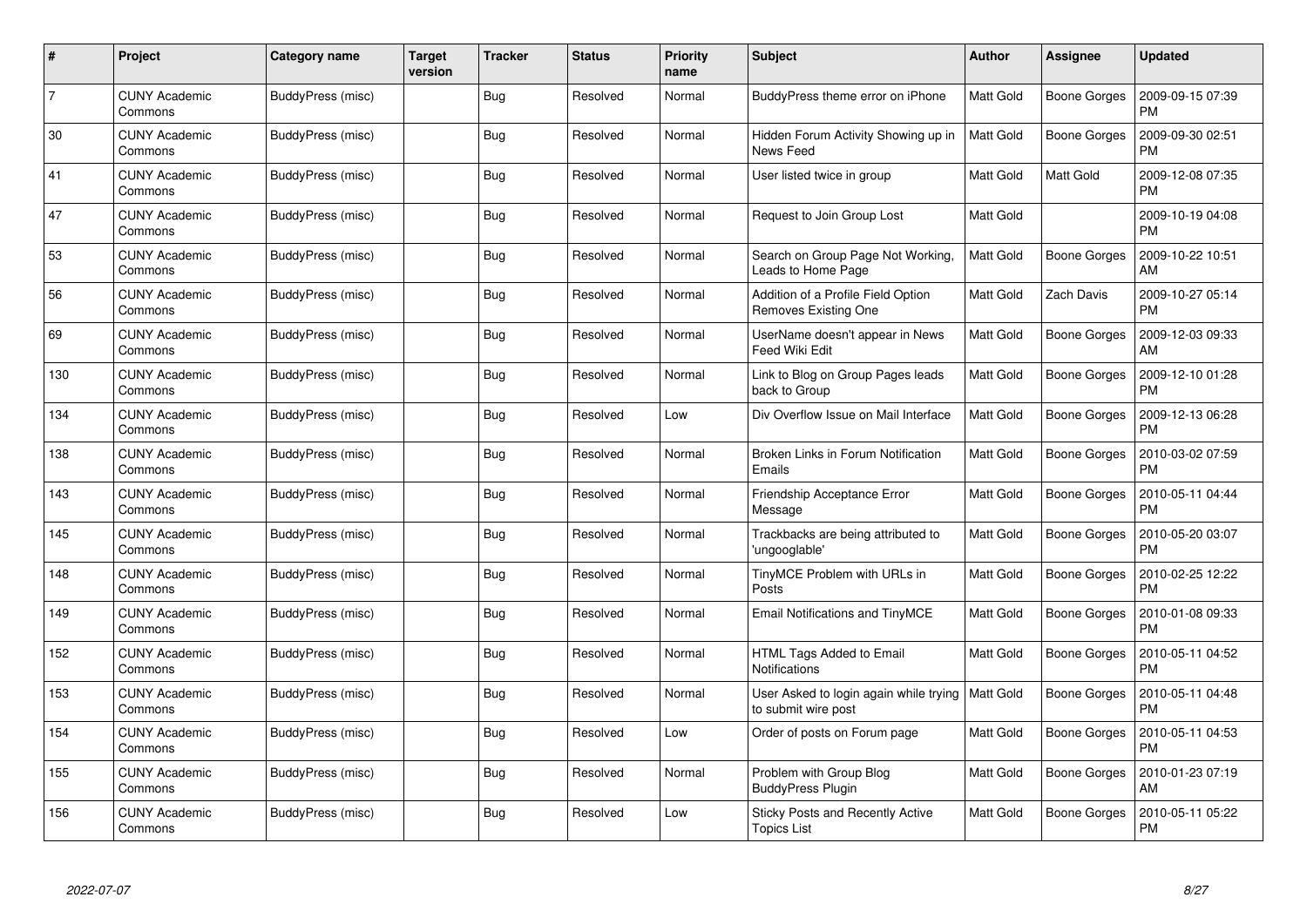| #   | Project                         | Category name     | <b>Target</b><br>version | <b>Tracker</b> | <b>Status</b> | <b>Priority</b><br>name | <b>Subject</b>                                                        | Author           | <b>Assignee</b>     | <b>Updated</b>                |
|-----|---------------------------------|-------------------|--------------------------|----------------|---------------|-------------------------|-----------------------------------------------------------------------|------------------|---------------------|-------------------------------|
| 159 | <b>CUNY Academic</b><br>Commons | BuddyPress (misc) |                          | Bug            | Resolved      | Normal                  | Member reports trouble with<br><b>Notification Settings</b>           | <b>Matt Gold</b> | Boone Gorges        | 2010-05-11 04:50<br><b>PM</b> |
| 160 | <b>CUNY Academic</b><br>Commons | BuddyPress (misc) |                          | Bug            | Resolved      | Low                     | Sticky Posts and Recently Active<br>Topics List                       | <b>Matt Gold</b> | Boone Gorges        | 2010-01-21 02:02<br><b>PM</b> |
| 172 | <b>CUNY Academic</b><br>Commons | BuddyPress (misc) |                          | Bug            | Resolved      | Normal                  | Forum Notifications not working                                       | <b>Matt Gold</b> |                     | 2010-03-04 07:28<br>AM        |
| 173 | <b>CUNY Academic</b><br>Commons | BuddyPress (misc) |                          | Bug            | Resolved      | Normal                  | Blockquote display cut off in mac<br>browsers                         | Matt Gold        | Boone Gorges        | 2010-05-11 04:58<br><b>PM</b> |
| 174 | <b>CUNY Academic</b><br>Commons | BuddyPress (misc) |                          | <b>Bug</b>     | Resolved      | Normal                  | College names no longer active links<br>on profiles                   | <b>Matt Gold</b> | <b>Boone Gorges</b> | 2010-05-11 05:00<br>PM        |
| 180 | <b>CUNY Academic</b><br>Commons | BuddyPress (misc) |                          | Bug            | Resolved      | Normal                  | Incorrect Link on Friendship Request<br><b>Notification Issues</b>    | Matt Gold        | Boone Gorges        | 2010-03-13 08:47<br>AM        |
| 181 | <b>CUNY Academic</b><br>Commons | BuddyPress (misc) |                          | <b>Bug</b>     | Resolved      | Low                     | spam comments showing up in<br>activity stream                        | <b>Matt Gold</b> | Boone Gorges        | 2010-06-22 06:53<br><b>PM</b> |
| 185 | <b>CUNY Academic</b><br>Commons | BuddyPress (misc) |                          | Bug            | Resolved      | Immediate               | Private Group Info/Documents on<br><b>Activity Stream</b>             | Matt Gold        | Boone Gorges        | 2010-05-11 05:01<br><b>PM</b> |
| 187 | <b>CUNY Academic</b><br>Commons | BuddyPress (misc) |                          | Bug            | Resolved      | Normal                  | Group Member unable to be<br>promoted to admin status                 | <b>Matt Gold</b> | Boone Gorges        | 2010-04-02 09:26<br><b>PM</b> |
| 189 | <b>CUNY Academic</b><br>Commons | BuddyPress (misc) |                          | <b>Bug</b>     | Resolved      | Normal                  | Trouble Uploading Document                                            | <b>Matt Gold</b> | Boone Gorges        | 2010-05-11 04:31<br><b>PM</b> |
| 204 | <b>CUNY Academic</b><br>Commons | BuddyPress (misc) |                          | Bug            | Resolved      | Normal                  | Embiggen list of my groups                                            | <b>Matt Gold</b> | <b>Boone Gorges</b> | 2010-05-11 05:13<br><b>PM</b> |
| 205 | <b>CUNY Academic</b><br>Commons | BuddyPress (misc) |                          | Bug            | Resolved      | High                    | <b>Cannot Create Account</b>                                          | <b>Matt Gold</b> | Boone Gorges        | 2010-05-20 03:18<br><b>PM</b> |
| 209 | <b>CUNY Academic</b><br>Commons | BuddyPress (misc) |                          | Bug            | Resolved      | High                    | Members Report that Forum<br>Attachments not working                  | <b>Matt Gold</b> | Boone Gorges        | 2010-05-14 12:13<br><b>PM</b> |
| 215 | <b>CUNY Academic</b><br>Commons | BuddyPress (misc) |                          | Bug            | Resolved      | Low                     | Inaccurate dates on group page                                        | <b>Matt Gold</b> | Boone Gorges        | 2010-05-12 12:11<br>PM        |
| 220 | <b>CUNY Academic</b><br>Commons | BuddyPress (misc) |                          | <b>Bug</b>     | Resolved      | High                    | Hidden Groups showing up in<br>homepage group listing                 | <b>Matt Gold</b> | Boone Gorges        | 2010-05-07 10:30<br>AM        |
| 222 | <b>CUNY Academic</b><br>Commons | BuddyPress (misc) |                          | Bug            | Resolved      | High                    | No way for group admins to invite<br>new members                      | <b>Matt Gold</b> | Boone Gorges        | 2010-05-11 09:02<br><b>PM</b> |
| 223 | <b>CUNY Academic</b><br>Commons | BuddyPress (misc) |                          | <b>Bug</b>     | Resolved      | Normal                  | Uploaded Group Document Failed to<br><b>Create Email Notification</b> | <b>Matt Gold</b> | Boone Gorges        | 2010-05-11 10:12<br><b>PM</b> |
| 235 | <b>CUNY Academic</b><br>Commons | BuddyPress (misc) |                          | Bug            | Resolved      | Normal                  | BP Admin Bar Not Appearing on Help<br>Blog                            | <b>Matt Gold</b> | Boone Gorges        | 2010-05-20 06:15<br><b>PM</b> |
| 239 | <b>CUNY Academic</b><br>Commons | BuddyPress (misc) |                          | <b>Bug</b>     | Resolved      | Normal                  | Forum Post Error                                                      | Matt Gold        | Boone Gorges        | 2010-05-12 11:48<br>AM        |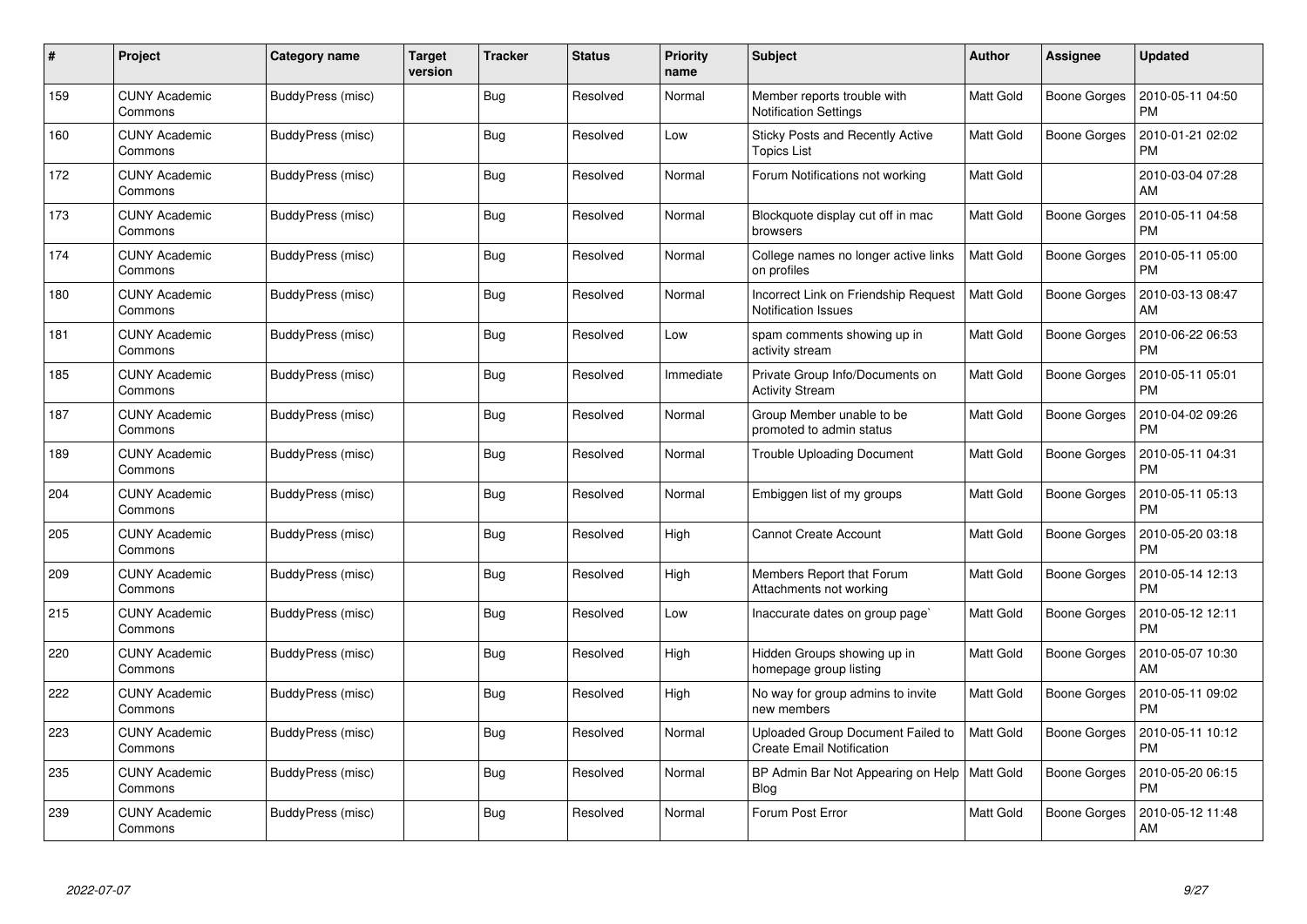| #   | Project                         | Category name     | Target<br>version | <b>Tracker</b> | <b>Status</b> | <b>Priority</b><br>name | <b>Subject</b>                                                               | <b>Author</b>    | Assignee            | <b>Updated</b>                |
|-----|---------------------------------|-------------------|-------------------|----------------|---------------|-------------------------|------------------------------------------------------------------------------|------------------|---------------------|-------------------------------|
| 240 | <b>CUNY Academic</b><br>Commons | BuddyPress (misc) |                   | <b>Bug</b>     | Resolved      | Normal                  | Invite Anyone - CUNY email domain<br>produces error                          | <b>Matt Gold</b> | Boone Gorges        | 2010-05-14 12:39<br><b>PM</b> |
| 241 | <b>CUNY Academic</b><br>Commons | BuddyPress (misc) |                   | <b>Bug</b>     | Resolved      | Normal                  | <b>Emailed Group Activity Updates</b><br><b>Contain Escape Characters</b>    | <b>Matt Gold</b> | Boone Gorges        | 2010-08-25 01:30<br><b>PM</b> |
| 247 | <b>CUNY Academic</b><br>Commons | BuddyPress (misc) |                   | <b>Bug</b>     | Resolved      | Normal                  | Email problem on signup                                                      | <b>Matt Gold</b> | Boone Gorges        | 2010-05-18 03:09<br><b>PM</b> |
| 249 | <b>CUNY Academic</b><br>Commons | BuddyPress (misc) |                   | <b>Bug</b>     | Resolved      | Normal                  | New group contains activity stream<br>post from older group                  | <b>Matt Gold</b> | Boone Gorges        | 2010-05-20 03:00<br><b>PM</b> |
| 256 | <b>CUNY Academic</b><br>Commons | BuddyPress (misc) | Not tracked       | Bug            | Resolved      | High                    | Security warnings on site                                                    | <b>Matt Gold</b> | Boone Gorges        | 2014-05-01 09:23<br>AM        |
| 264 | <b>CUNY Academic</b><br>Commons | BuddyPress (misc) |                   | Bug            | Resolved      | Normal                  | user reports receiving two<br>notifications for each new group<br>forum post | <b>Matt Gold</b> | Boone Gorges        | 2010-08-26 02:57<br><b>PM</b> |
| 266 | <b>CUNY Academic</b><br>Commons | BuddyPress (misc) | 1.0.1             | Bug            | Resolved      | Normal                  | <b>Account Deletion Process</b>                                              | <b>Matt Gold</b> | Boone Gorges        | 2010-07-19 11:07<br>AM        |
| 278 | <b>CUNY Academic</b><br>Commons | BuddyPress (misc) | 1.0.1             | Bug            | Resolved      | Normal                  | Group Blog plugin creates<br>subdirectory, not subdomain blogs               | <b>Matt Gold</b> | Boone Gorges        | 2010-08-29 01:52<br><b>PM</b> |
| 301 | <b>CUNY Academic</b><br>Commons | BuddyPress (misc) |                   | Bug            | Resolved      | High                    | User unable to upload documents                                              | <b>Matt Gold</b> | Boone Gorges        | 2010-08-25 12:06<br>PM        |
| 314 | <b>CUNY Academic</b><br>Commons | BuddyPress (misc) | 1.0.2             | Bug            | Resolved      | Normal                  | Changing Blog Title in BuddyPress<br>Menus                                   | <b>Matt Gold</b> | Boone Gorges        | 2010-09-02 10:59<br>AM        |
| 320 | <b>CUNY Academic</b><br>Commons | BuddyPress (misc) | Not tracked       | Bug            | Resolved      | Normal                  | Multiple listings of account in BP<br>group                                  | Matt Gold        | Boone Gorges        | 2010-09-01 07:37<br>AM        |
| 323 | CUNY Academic<br>Commons        | BuddyPress (misc) | 1.0.3             | Bug            | Resolved      | Normal                  | Multiple listings of member account in<br>BP group                           | <b>Matt Gold</b> | Boone Gorges        | 2010-09-08 02:40<br><b>PM</b> |
| 340 | <b>CUNY Academic</b><br>Commons | BuddyPress (misc) | 1.1               | Bug            | Resolved      | High                    | BP Admin Bar Menu Mouseover<br><b>Areas Too Sensitive</b>                    | <b>Matt Gold</b> | <b>Boone Gorges</b> | 2010-12-01 09:48<br>AM        |
| 346 | <b>CUNY Academic</b><br>Commons | BuddyPress (misc) | 1.0.3             | Bug            | Resolved      | High                    | News Nav Bar Link on Wiki Pages<br>Points to Wrong Page                      | <b>Matt Gold</b> | Boone Gorges        | 2010-09-20 05:28<br><b>PM</b> |
| 352 | <b>CUNY Academic</b><br>Commons | BuddyPress (misc) | 1.1               | Bug            | Resolved      | Normal                  | Member reports problems with avatar<br>cropping                              | <b>Matt Gold</b> | Boone Gorges        | 2010-11-16 05:07<br>PM        |
| 360 | <b>CUNY Academic</b><br>Commons | BuddyPress (misc) | 1.0.3             | <b>Bug</b>     | Resolved      | High                    | <b>Activity Feed Problems</b>                                                | Matt Gold        | Boone Gorges        | 2010-09-28 11:45<br>AM        |
| 363 | <b>CUNY Academic</b><br>Commons | BuddyPress (misc) | Not tracked       | Bug            | Resolved      | Normal                  | Member listed twice in group                                                 | <b>Matt Gold</b> | Boone Gorges        | 2010-10-06 10:35<br>AM        |
| 387 | <b>CUNY Academic</b><br>Commons | BuddyPress (misc) | 1.1               | <b>Bug</b>     | Resolved      | Normal                  | Disable activity replies for group<br>announcements                          | <b>Matt Gold</b> | Boone Gorges        | 2010-11-16 04:20<br>PM        |
| 436 | <b>CUNY Academic</b><br>Commons | BuddyPress (misc) | 1.1.1             | Bug            | Resolved      | Normal                  | Who's Online Widget                                                          | <b>Matt Gold</b> | Boone Gorges        | 2010-12-07 08:14<br>AM        |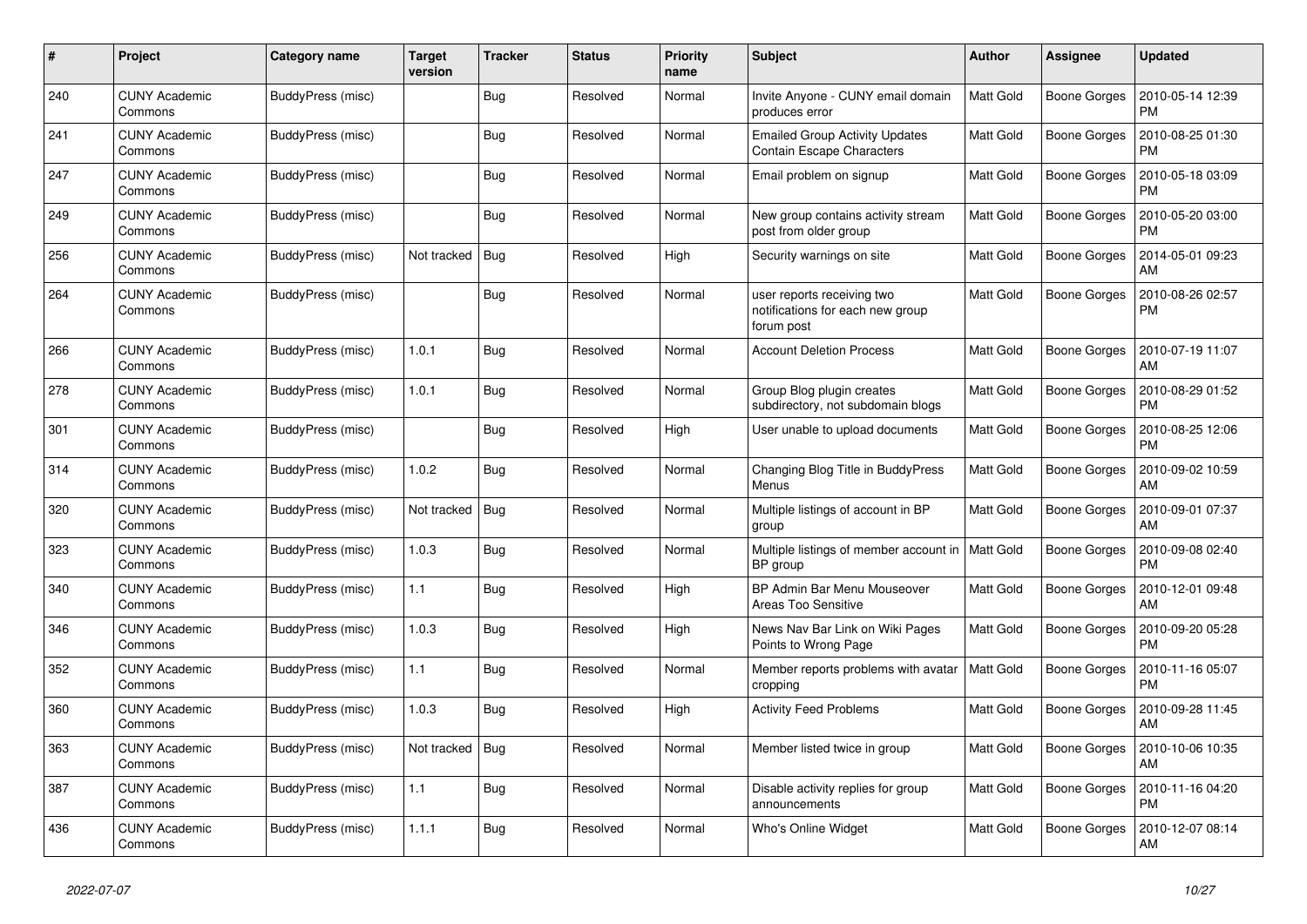| #   | Project                         | Category name            | Target<br>version | <b>Tracker</b> | <b>Status</b> | <b>Priority</b><br>name | <b>Subject</b>                                                                           | <b>Author</b>    | <b>Assignee</b>     | <b>Updated</b>                |
|-----|---------------------------------|--------------------------|-------------------|----------------|---------------|-------------------------|------------------------------------------------------------------------------------------|------------------|---------------------|-------------------------------|
| 451 | <b>CUNY Academic</b><br>Commons | BuddyPress (misc)        | Not tracked       | Bug            | Resolved      | High                    | Members Unable to Upload<br>Documents to Groups                                          | <b>Matt Gold</b> | Boone Gorges        | 2010-12-09 12:32<br><b>PM</b> |
| 456 | <b>CUNY Academic</b><br>Commons | BuddyPress (misc)        | Not tracked       | Bug            | Resolved      | Normal                  | <b>Check Sitewide Plugins</b>                                                            | Matt Gold        | <b>Boone Gorges</b> | 2010-12-21 12:31<br><b>PM</b> |
| 457 | <b>CUNY Academic</b><br>Commons | BuddyPress (misc)        | 1.1.2             | Bug            | Resolved      | High                    | Unable to Upload Documents as<br>Forum Attachments                                       | Matt Gold        | Boone Gorges        | 2010-12-10 06:56<br><b>PM</b> |
| 458 | <b>CUNY Academic</b><br>Commons | BuddyPress (misc)        | 1.1.3             | <b>Bug</b>     | Resolved      | Normal                  | Notifications Not Received for Own<br>Messages                                           | <b>Matt Gold</b> | Boone Gorges        | 2010-12-13 08:28<br><b>PM</b> |
| 467 | <b>CUNY Academic</b><br>Commons | <b>BuddyPress (misc)</b> | Not tracked       | Bug            | Resolved      | Low                     | CAC Blog no longer listed on<br>BP-Admin Bar "My Blogs" list                             | Matt Gold        | Boone Gorges        | 2010-12-21 12:38<br><b>PM</b> |
| 507 | <b>CUNY Academic</b><br>Commons | BuddyPress (misc)        | 1.1.6             | <b>Bug</b>     | Resolved      | High                    | Invite Anyone Rejects CUNY Email<br>Addresses                                            | <b>Matt Gold</b> | Boone Gorges        | 2010-12-21 11:26<br>AM        |
| 527 | <b>CUNY Academic</b><br>Commons | BuddyPress (misc)        | 1.1.7             | Bug            | Resolved      | Low                     | BP Admin Bar Doesn't Show up on<br>Cityscape Theme                                       | <b>Matt Gold</b> | Boone Gorges        | 2011-01-04 03:39<br><b>PM</b> |
| 531 | <b>CUNY Academic</b><br>Commons | BuddyPress (misc)        | 1.1.7             | Bug            | Resolved      | Low                     | Member reports problems with avatar<br>cropping                                          | <b>Matt Gold</b> | <b>Boone Gorges</b> | 2011-01-04 05:10<br><b>PM</b> |
| 533 | <b>CUNY Academic</b><br>Commons | BuddyPress (misc)        | 1.1.8             | <b>Bug</b>     | Resolved      | Normal                  | Minor CSS issue on group page                                                            | <b>Matt Gold</b> | <b>Boone Gorges</b> | 2011-02-02 09:44<br>AM        |
| 538 | <b>CUNY Academic</b><br>Commons | BuddyPress (misc)        | 1.1.8             | Bug            | Resolved      | Normal                  | News feed assigns incorrect<br>trackback origins                                         | <b>Matt Gold</b> | Boone Gorges        | 2011-02-02 11:22<br>AM        |
| 540 | <b>CUNY Academic</b><br>Commons | BuddyPress (misc)        | 1.1.8             | Bug            | Resolved      | Normal                  | Long BP Group Doc Names Hide<br>Edit/Delete Options                                      | <b>Matt Gold</b> | Boone Gorges        | 2011-02-02 10:58<br>AM        |
| 546 | <b>CUNY Academic</b><br>Commons | BuddyPress (misc)        | 1.1.8             | Bug            | Resolved      | Normal                  | Add Group/Group Blog Author<br>Syncing on an Automated Basis to<br>the Group Blog Plugin | <b>Matt Gold</b> | <b>Boone Gorges</b> | 2011-02-03 08:44<br>AM        |
| 561 | CUNY Academic<br>Commons        | BuddyPress (misc)        |                   | Bug            | Resolved      | Normal                  | Copyright Violation                                                                      | <b>Matt Gold</b> | Matt Gold           | 2011-02-05 03:10<br><b>PM</b> |
| 568 | CUNY Academic<br>Commons        | BuddyPress (misc)        | 1.1.10            | Bug            | Resolved      | High                    | Member reports trouble uploading<br>documents to groups                                  | <b>Matt Gold</b> | Boone Gorges        | 2011-02-10 02:33<br><b>PM</b> |
| 574 | <b>CUNY Academic</b><br>Commons | BuddyPress (misc)        | 1.1.10            | <b>Bug</b>     | Resolved      | High                    | Members unable to read documents<br>posted to groups                                     | <b>Matt Gold</b> | Boone Gorges        | 2011-02-10 03:01<br><b>PM</b> |
| 590 | <b>CUNY Academic</b><br>Commons | BuddyPress (misc)        | Not tracked       | Bug            | Resolved      | Normal                  | Roadmap Discussion                                                                       | <b>Matt Gold</b> | Boone Gorges        | 2011-08-22 06:51<br><b>PM</b> |
| 612 | <b>CUNY Academic</b><br>Commons | BuddyPress (misc)        | 1.1.10            | <b>Bug</b>     | Resolved      | Normal                  | Member reports trouble uploading<br>documents to groups                                  | Matt Gold        | Boone Gorges        | 2011-03-07 10:12<br><b>PM</b> |
| 613 | <b>CUNY Academic</b><br>Commons | BuddyPress (misc)        | 1.1.10            | Bug            | Resolved      | Normal                  | Member reports group blog / group<br>member syncing                                      | <b>Matt Gold</b> | Boone Gorges        | 2011-03-03 09:26<br>AM        |
| 626 | <b>CUNY Academic</b><br>Commons | BuddyPress (misc)        | Not tracked   Bug |                | Resolved      | Normal                  | Edit Help Blog Post on Syncing<br>Group/Blog Authorship                                  | <b>Matt Gold</b> | Sarah<br>Morgano    | 2011-10-13 11:29<br>AM        |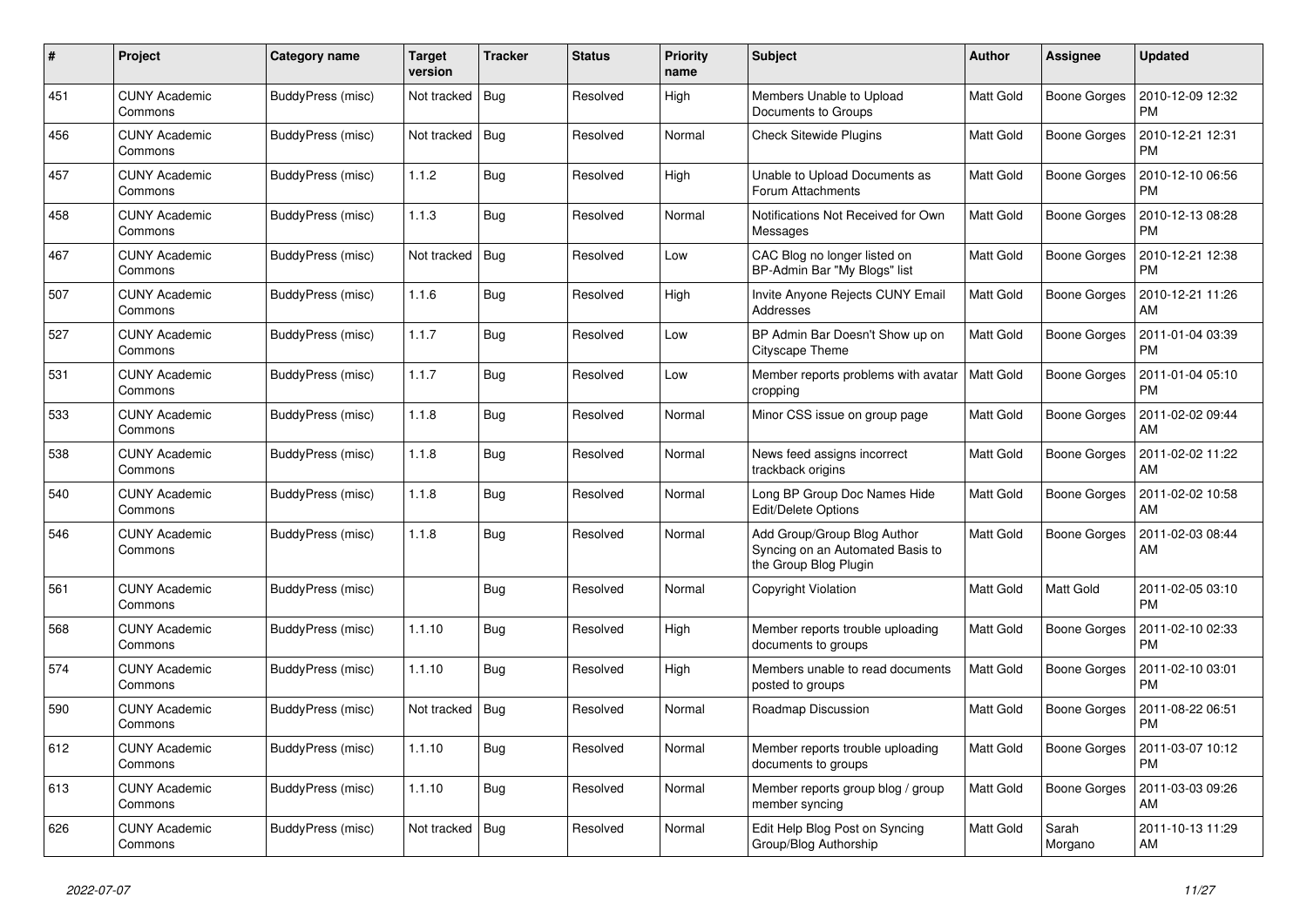| #   | <b>Project</b>                  | <b>Category name</b> | <b>Target</b><br>version | <b>Tracker</b> | <b>Status</b> | <b>Priority</b><br>name | <b>Subject</b>                                                                                        | <b>Author</b>    | <b>Assignee</b>     | <b>Updated</b>                |
|-----|---------------------------------|----------------------|--------------------------|----------------|---------------|-------------------------|-------------------------------------------------------------------------------------------------------|------------------|---------------------|-------------------------------|
| 638 | <b>CUNY Academic</b><br>Commons | BuddyPress (misc)    | 1.1.11                   | <b>Bug</b>     | Resolved      | Normal                  | Email Notifications Include Odd<br>Characters                                                         | Matt Gold        | <b>Boone Gorges</b> | 2011-03-16 11:06<br>AM        |
| 646 | <b>CUNY Academic</b><br>Commons | BuddyPress (misc)    | 1.2                      | Bug            | Resolved      | Low                     | Change Error Message Non<br>Logged-In Users See When<br>Authorized Page is Requested<br>Without Login | Matt Gold        | <b>Boone Gorges</b> | 2011-03-22 10:28<br>AM        |
| 656 | <b>CUNY Academic</b><br>Commons | BuddyPress (misc)    | 1.2                      | <b>Bug</b>     | Resolved      | Low                     | <b>Conflicting Email Subscription</b><br>Messages                                                     | <b>Matt Gold</b> | <b>Boone Gorges</b> | 2011-04-10 10:10<br><b>PM</b> |
| 660 | <b>CUNY Academic</b><br>Commons | BuddyPress (misc)    | 1.2                      | Bug            | Resolved      | Low                     | HTML Markup appears in activity<br>comment                                                            | <b>Matt Gold</b> | Boone Gorges        | 2011-04-04 02:39<br><b>PM</b> |
| 661 | <b>CUNY Academic</b><br>Commons | BuddyPress (misc)    | 1.2                      | Bug            | Resolved      | Low                     | HTML Special Characters Appear in<br><b>Email Notification Text</b>                                   | Matt Gold        | Raymond Hoh         | 2011-05-04 08:55<br>AM        |
| 731 | <b>CUNY Academic</b><br>Commons | BuddyPress (misc)    | 1.2.1                    | Bug            | Resolved      | Normal                  | Member reports a problem posting to<br>a private group                                                | <b>Matt Gold</b> | <b>Boone Gorges</b> | 2011-05-03 07:10<br><b>PM</b> |
| 746 | <b>CUNY Academic</b><br>Commons | BuddyPress (misc)    | 1.3                      | Bug            | Resolved      | Normal                  | Create Pop-Up Login Overlay                                                                           | <b>Matt Gold</b> | Raymond Hoh         | 2011-05-16 06:32<br><b>PM</b> |
| 762 | <b>CUNY Academic</b><br>Commons | BuddyPress (misc)    |                          | Bug            | Resolved      | Normal                  | <b>Resolve Email Notification Problems</b><br>with Lehman addresses                                   | <b>Matt Gold</b> |                     | 2012-02-28 10:52<br>AM        |
| 763 | <b>CUNY Academic</b><br>Commons | BuddyPress (misc)    | 1.2.3                    | Bug            | Resolved      | Low                     | Resaving BP Docs Preferences on<br>Same Setting Produces Unclear Error<br>Message                     | <b>Matt Gold</b> | <b>Boone Gorges</b> | 2011-06-02 09:19<br>AM        |
| 778 | <b>CUNY Academic</b><br>Commons | BuddyPress (misc)    | 1.2.2                    | Bug            | Resolved      | Normal                  | Private BP Docs Comment<br>Notification in RSS Feed                                                   | <b>Matt Gold</b> | <b>Boone Gorges</b> | 2011-06-02 09:29<br>AM        |
| 783 | <b>CUNY Academic</b><br>Commons | BuddyPress (misc)    | 1.2.4                    | Bug            | Resolved      | Normal                  | <b>Broken Avatar Images</b>                                                                           | <b>Matt Gold</b> | <b>Boone Gorges</b> | 2011-06-06 02:49<br><b>PM</b> |
| 806 | <b>CUNY Academic</b><br>Commons | BuddyPress (misc)    | 1.2.4                    | Bug            | Resolved      | Normal                  | BP Docs Notification Throttling Issues                                                                | <b>Matt Gold</b> | Boone Gorges        | 2011-06-08 12:17<br><b>PM</b> |
| 810 | <b>CUNY Academic</b><br>Commons | BuddyPress (misc)    | 1.2.4                    | Bug            | Resolved      | Normal                  | Can't see all blogs in "My Blogs"                                                                     | Matt Gold        | <b>Boone Gorges</b> | 2011-07-12 10:51<br><b>PM</b> |
| 856 | <b>CUNY Academic</b><br>Commons | BuddyPress (misc)    | 1.2.4                    | Bug            | Resolved      | Low                     | Text-alignment issue on group                                                                         | <b>Matt Gold</b> | Raymond Hoh         | 2011-06-22 10:02<br><b>PM</b> |
| 905 | <b>CUNY Academic</b><br>Commons | BuddyPress (misc)    | 1.2.4                    | Bug            | Resolved      | Low                     | <b>BP Docs Authentication Issue</b>                                                                   | Matt Gold        | Boone Gorges        | 2011-07-12 01:39<br><b>PM</b> |
| 908 | <b>CUNY Academic</b><br>Commons | BuddyPress (misc)    | 1.2.4                    | <b>Bug</b>     | Resolved      | Normal                  | Free a BP Doc from Locked Status                                                                      | <b>Matt Gold</b> | Boone Gorges        | 2011-07-02 11:15<br><b>PM</b> |
| 992 | <b>CUNY Academic</b><br>Commons | BuddyPress (misc)    | 1.2.5                    | <b>Bug</b>     | Resolved      | Normal                  | BP Docs comments show up on WP<br>Dashboard                                                           | <b>Matt Gold</b> | <b>Boone Gorges</b> | 2011-07-19 02:17<br><b>PM</b> |
| 993 | CUNY Academic<br>Commons        | BuddyPress (misc)    | 1.2.5                    | Bug            | Resolved      | Low                     | <b>BP Docs Notification Issue</b>                                                                     | <b>Matt Gold</b> | Boone Gorges        | 2011-07-20 12:10<br><b>AM</b> |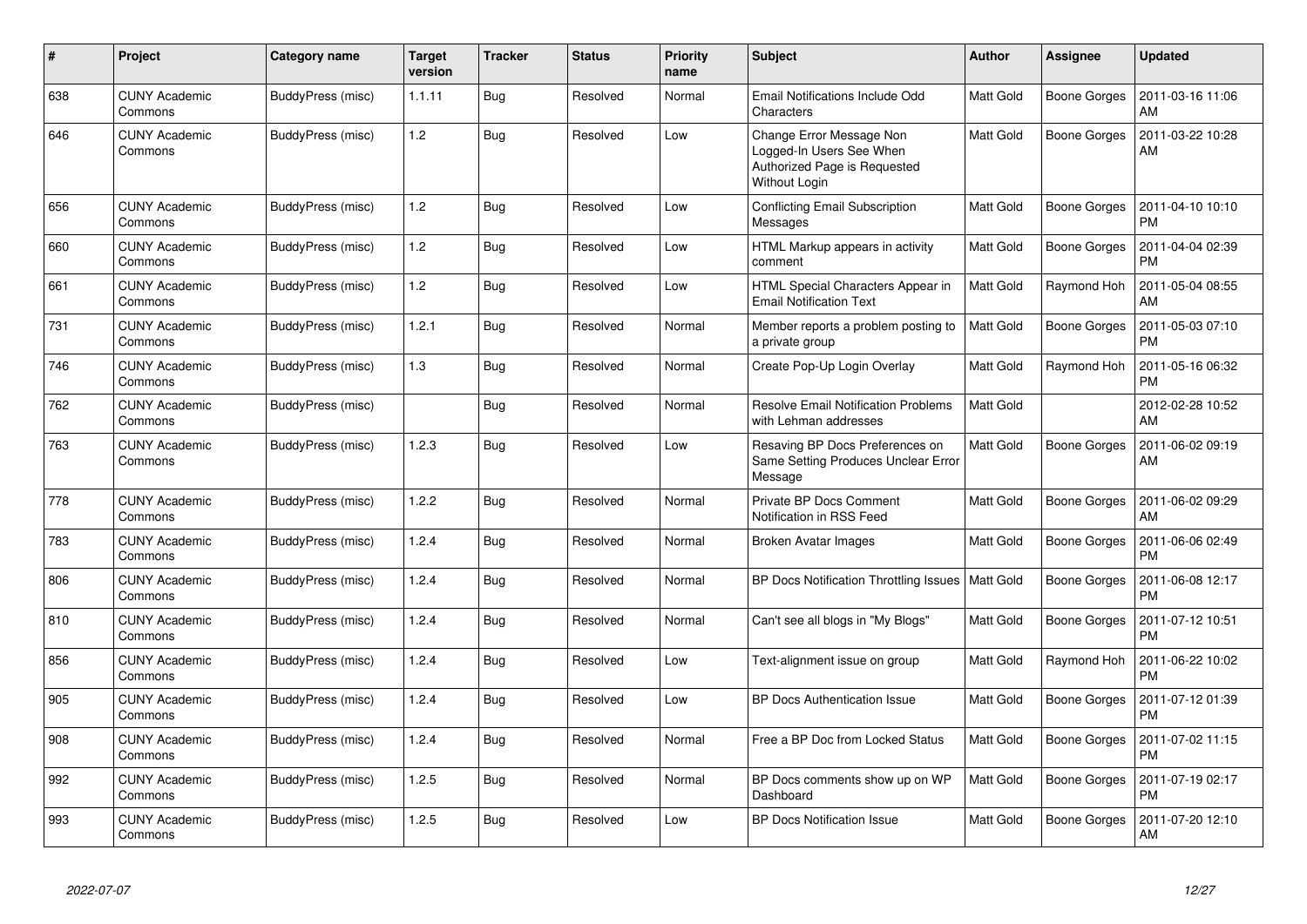| #    | Project                         | Category name     | Target<br>version | <b>Tracker</b> | <b>Status</b> | <b>Priority</b><br>name | <b>Subject</b>                                                                     | <b>Author</b>    | Assignee            | <b>Updated</b>                |
|------|---------------------------------|-------------------|-------------------|----------------|---------------|-------------------------|------------------------------------------------------------------------------------|------------------|---------------------|-------------------------------|
| 1117 | <b>CUNY Academic</b><br>Commons | BuddyPress (misc) | 1.2.5             | <b>Bug</b>     | Resolved      | Normal                  | Character Display Error in Feed                                                    | <b>Matt Gold</b> | Boone Gorges        | 2011-09-12 06:29<br><b>PM</b> |
| 1143 | <b>CUNY Academic</b><br>Commons | BuddyPress (misc) | 1.2.5             | Bug            | Resolved      | Normal                  | Notifications of Old Posts                                                         | Matt Gold        |                     | 2011-08-30 09:56<br><b>PM</b> |
| 1145 | <b>CUNY Academic</b><br>Commons | BuddyPress (misc) | 1.2.5             | <b>Bug</b>     | Resolved      | Low                     | Alert Box on Group Join                                                            | <b>Matt Gold</b> | Boone Gorges        | 2011-09-12 05:56<br><b>PM</b> |
| 1294 | <b>CUNY Academic</b><br>Commons | BuddyPress (misc) | Not tracked       | Bug            | Resolved      | Normal                  | Profile Field Search by College Not<br><b>Working Correctly</b>                    | <b>Matt Gold</b> | Boone Gorges        | 2011-12-09 07:11<br>AM        |
| 1344 | <b>CUNY Academic</b><br>Commons | BuddyPress (misc) | 1.3               | Bug            | Resolved      | Normal                  | Activity Feed Items not Appearing in<br>Group                                      | Matt Gold        | Boone Gorges        | 2011-11-14 11:26<br>AM        |
| 1345 | <b>CUNY Academic</b><br>Commons | BuddyPress (misc) | 1.3               | Bug            | Resolved      | Normal                  | <b>Consider Adding BuddyPress Group</b><br>for Community Admins and Mods<br>Plugin | <b>Matt Gold</b> | Boone Gorges        | 2011-11-28 03:17<br><b>PM</b> |
| 1400 | <b>CUNY Academic</b><br>Commons | BuddyPress (misc) | 1.2.7             | <b>Bug</b>     | Resolved      | Normal                  | Firefox Login Caching Issue                                                        | Matt Gold        | Boone Gorges        | 2011-12-06 05:53<br><b>PM</b> |
| 1401 | <b>CUNY Academic</b><br>Commons | BuddyPress (misc) | 1.4               | Bug            | Resolved      | Low                     | Avoiding really long blog names                                                    | Matt Gold        | Dominic Giglio      | 2012-07-16 01:02<br><b>PM</b> |
| 1412 | <b>CUNY Academic</b><br>Commons | BuddyPress (misc) | 1.3               | <b>Bug</b>     | Resolved      | Normal                  | Alter text on pop-up message about<br>role field                                   | <b>Matt Gold</b> | Boone Gorges        | 2011-12-08 12:58<br><b>PM</b> |
| 1451 | <b>CUNY Academic</b><br>Commons | BuddyPress (misc) | 1.3.1             | Bug            | Resolved      | Normal                  | Social Media Profile Icons Not<br>Showing Up Automatically?                        | <b>Matt Gold</b> | Boone Gorges        | 2011-12-15 07:06<br><b>PM</b> |
| 1455 | <b>CUNY Academic</b><br>Commons | BuddyPress (misc) | 1.3.1             | Bug            | Resolved      | Normal                  | Errant error message on Groups<br>page                                             | <b>Matt Gold</b> | Boone Gorges        | 2011-12-16 02:05<br><b>PM</b> |
| 1488 | <b>CUNY Academic</b><br>Commons | BuddyPress (misc) | 1.3.3             | Bug            | Resolved      | Normal                  | Unable to edit forum post                                                          | <b>Matt Gold</b> | Boone Gorges        | 2012-01-10 07:20<br><b>PM</b> |
| 1498 | <b>CUNY Academic</b><br>Commons | BuddyPress (misc) | 1.3.3             | Bug            | Resolved      | Normal                  | Non-Logged in User Redirect Feature<br>not working                                 | <b>Matt Gold</b> | Boone Gorges        | 2012-01-11 04:57<br><b>PM</b> |
| 1503 | <b>CUNY Academic</b><br>Commons | BuddyPress (misc) | 1.3.3             | Bug            | Resolved      | Normal                  | File list not showing file descriptions                                            | Matt Gold        | Boone Gorges        | 2012-01-10 07:28<br><b>PM</b> |
| 1545 | <b>CUNY Academic</b><br>Commons | BuddyPress (misc) | 1.3.5             | <b>Bug</b>     | Resolved      | Normal                  | Problem with BP Doc Comment Edit<br>Icon in Forums                                 | <b>Matt Gold</b> | <b>Boone Gorges</b> | 2012-01-16 06:14<br><b>PM</b> |
| 1546 | <b>CUNY Academic</b><br>Commons | BuddyPress (misc) | 1.3.5             | Bug            | Resolved      | Low                     | Unable to view comparative<br>document history in BP Docs                          | <b>Matt Gold</b> | Boone Gorges        | 2012-01-17 06:13<br><b>PM</b> |
| 1555 | <b>CUNY Academic</b><br>Commons | BuddyPress (misc) | 1.3.6             | <b>Bug</b>     | Resolved      | Low                     | Sticky forum post shows up twice in<br>post listings                               | <b>Matt Gold</b> | Boone Gorges        | 2012-02-08 06:44<br><b>PM</b> |
| 1558 | <b>CUNY Academic</b><br>Commons | BuddyPress (misc) | 1.3.6             | Bug            | Resolved      | Normal                  | Login Issues                                                                       | <b>Matt Gold</b> | Boone Gorges        | 2012-02-08 06:40<br><b>PM</b> |
| 1568 | <b>CUNY Academic</b><br>Commons | BuddyPress (misc) | Not tracked       | Bug            | Resolved      | Normal                  | Member reports problem with email<br>notifications                                 | <b>Matt Gold</b> |                     | 2012-02-28 10:51<br>AM        |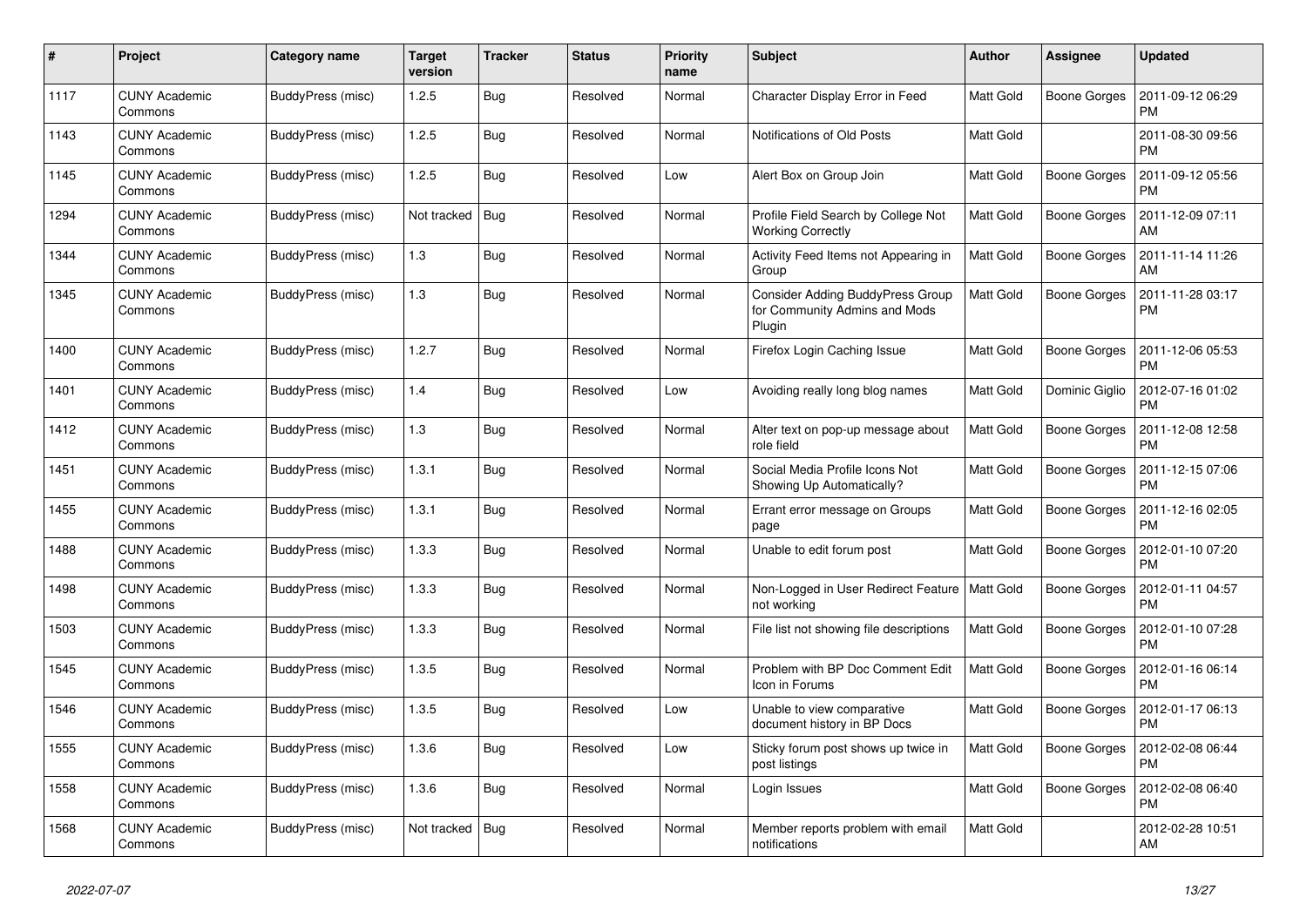| #    | Project                         | Category name     | Target<br>version | <b>Tracker</b> | <b>Status</b> | <b>Priority</b><br>name | <b>Subject</b>                                                                      | <b>Author</b>    | <b>Assignee</b> | <b>Updated</b>                |
|------|---------------------------------|-------------------|-------------------|----------------|---------------|-------------------------|-------------------------------------------------------------------------------------|------------------|-----------------|-------------------------------|
| 1571 | <b>CUNY Academic</b><br>Commons | BuddyPress (misc) | 1.3.6             | <b>Bug</b>     | Resolved      | Low                     | Non-CUNY Sign-Up Code Pages<br>Published                                            | <b>Matt Gold</b> | Boone Gorges    | 2012-02-08 04:46<br><b>PM</b> |
| 1614 | <b>CUNY Academic</b><br>Commons | BuddyPress (misc) | 1.3.11            | <b>Bug</b>     | Resolved      | Normal                  | Non-CUNY Sign-Up Code<br>Disappears After Creation                                  | <b>Matt Gold</b> | Boone Gorges    | 2012-04-05 01:50<br>AM        |
| 1616 | <b>CUNY Academic</b><br>Commons | BuddyPress (misc) | 1.3.7             | Bug            | Resolved      | Low                     | BP Docs timeout issue                                                               | <b>Matt Gold</b> | Boone Gorges    | 2012-02-21 03:23<br><b>PM</b> |
| 1657 | <b>CUNY Academic</b><br>Commons | BuddyPress (misc) | 1.3.10            | Bug            | Resolved      | Normal                  | Caching Issues                                                                      | <b>Matt Gold</b> |                 | 2012-04-04 10:17<br>AM        |
| 1672 | <b>CUNY Academic</b><br>Commons | BuddyPress (misc) | 1.3.11            | Bug            | Resolved      | Normal                  | Activity replies in groups                                                          | Matt Gold        | Boone Gorges    | 2012-04-04 09:37<br>AM        |
| 1784 | <b>CUNY Academic</b><br>Commons | BuddyPress (misc) | 1.3.11            | Bug            | Resolved      | Normal                  | Date/Content Problems on Forum<br>digest emails                                     | <b>Matt Gold</b> | Boone Gorges    | 2012-04-03 08:28<br><b>PM</b> |
| 1794 | <b>CUNY Academic</b><br>Commons | BuddyPress (misc) | 1.3.10            | <b>Bug</b>     | Resolved      | Normal                  | Remove "Notice anything new"<br>notification                                        | <b>Matt Gold</b> | Boone Gorges    | 2012-03-29 09:45<br><b>PM</b> |
| 1859 | <b>CUNY Academic</b><br>Commons | BuddyPress (misc) | 1.3.13            | Bug            | Resolved      | Low                     | Orthographical error on page in the<br>sign-up process                              | <b>Matt Gold</b> | Boone Gorges    | 2012-05-02 11:43<br>AM        |
| 1881 | <b>CUNY Academic</b><br>Commons | BuddyPress (misc) | 1.3.13            | Bug            | Resolved      | Low                     | Double forum notification received                                                  | <b>Matt Gold</b> | Boone Gorges    | 2012-05-22 02:51<br><b>PM</b> |
| 1953 | <b>CUNY Academic</b><br>Commons | BuddyPress (misc) | 1.3.15            | Bug            | Resolved      | Normal                  | Email forum notification formatting<br>issue                                        | <b>Matt Gold</b> | Boone Gorges    | 2012-06-21 03:32<br><b>PM</b> |
| 1990 | <b>CUNY Academic</b><br>Commons | BuddyPress (misc) | 1.3.17            | <b>Bug</b>     | Resolved      | Low                     | In Forum post list, member avatar<br>partially obscures member name                 | Matt Gold        | Boone Gorges    | 2012-07-29 08:42<br><b>PM</b> |
| 1997 | <b>CUNY Academic</b><br>Commons | BuddyPress (misc) | 1.4.6             | Bug            | Resolved      | Normal                  | Forum post notification didn't indicate<br>image attachments                        | Matt Gold        | Boone Gorges    | 2012-09-23 05:03<br><b>PM</b> |
| 2014 | <b>CUNY Academic</b><br>Commons | BuddyPress (misc) | 1.5               | <b>Bug</b>     | Resolved      | Normal                  | Improper margins on Members<br>Directory                                            | <b>Matt Gold</b> | Dominic Giglio  | 2012-12-18 10:37<br>AM        |
| 2037 | <b>CUNY Academic</b><br>Commons | BuddyPress (misc) | 1.4.5             | <b>Bug</b>     | Resolved      | Normal                  | Special Character shows up in RBE<br>post                                           | <b>Matt Gold</b> | Raymond Hoh     | 2012-09-17 07:12<br><b>PM</b> |
| 2040 | <b>CUNY Academic</b><br>Commons | BuddyPress (misc) | 1.4.2             | <b>Bug</b>     | Resolved      | Normal                  | RBE on BP Docs Edits?                                                               | <b>Matt Gold</b> | Boone Gorges    | 2012-08-14 08:13<br>AM        |
| 2041 | <b>CUNY Academic</b><br>Commons | BuddyPress (misc) | 1.4.2             | <b>Bug</b>     | Resolved      | Low                     | Vertical Alignment on BP Doc<br>"delete" hoverlink                                  | <b>Matt Gold</b> | Boone Gorges    | 2012-08-13 10:54<br><b>PM</b> |
| 2046 | <b>CUNY Academic</b><br>Commons | BuddyPress (misc) | 1.4.3             | <b>Bug</b>     | Resolved      | High                    | <b>RBE Delayed Post</b>                                                             | <b>Matt Gold</b> | Raymond Hoh     | 2012-08-27 11:55<br>AM        |
| 2057 | <b>CUNY Academic</b><br>Commons | BuddyPress (misc) | 1.4.3             | Bug            | Resolved      | Normal                  | Newest/Active/Popular Filters Not<br>working on Homepage List of<br>Groups, Members | <b>Matt Gold</b> | Boone Gorges    | 2012-08-23 03:18<br><b>PM</b> |
| 2091 | <b>CUNY Academic</b><br>Commons | BuddyPress (misc) | Not tracked       | Bug            | Resolved      | Normal                  | <b>RBE Down</b>                                                                     | Matt Gold        | Raymond Hoh     | 2012-09-02 06:00<br><b>PM</b> |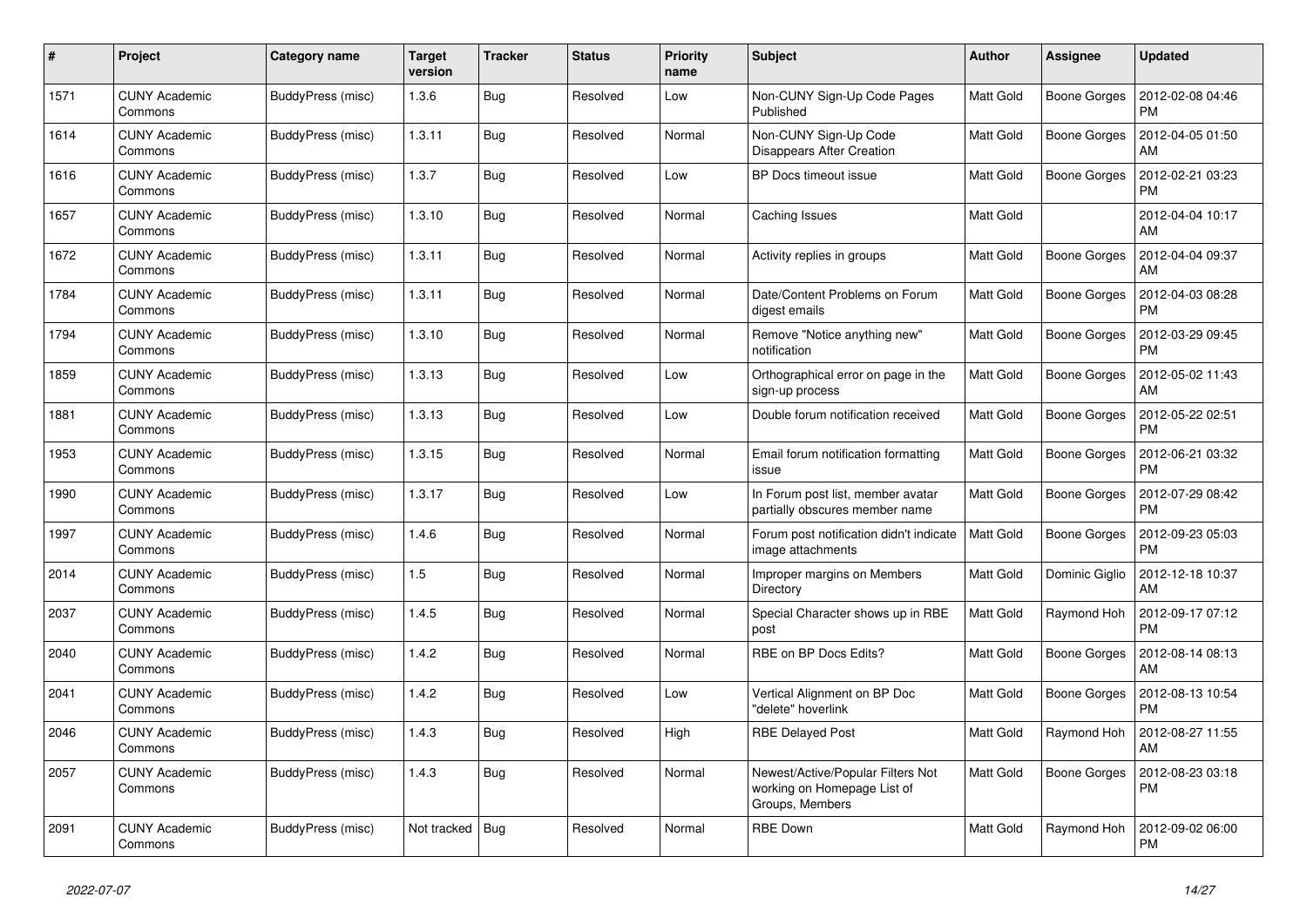| #    | Project                         | Category name     | Target<br>version | <b>Tracker</b> | <b>Status</b> | <b>Priority</b><br>name | <b>Subject</b>                                                      | <b>Author</b>    | Assignee       | <b>Updated</b>                |
|------|---------------------------------|-------------------|-------------------|----------------|---------------|-------------------------|---------------------------------------------------------------------|------------------|----------------|-------------------------------|
| 2105 | <b>CUNY Academic</b><br>Commons | BuddyPress (misc) | 1.4.9             | <b>Bug</b>     | Resolved      | Normal                  | File name in a file uploaded to group<br>contains escape characters | <b>Matt Gold</b> | Dominic Giglio | 2012-11-01 12:02<br><b>PM</b> |
| 2116 | <b>CUNY Academic</b><br>Commons | BuddyPress (misc) | 1.4.31            | Bug            | Resolved      | Normal                  | Include failed message in RBE<br><b>Failure Notification</b>        | <b>Matt Gold</b> | Raymond Hoh    | 2013-07-08 11:01<br><b>PM</b> |
| 2117 | <b>CUNY Academic</b><br>Commons | BuddyPress (misc) | 1.4.8             | Bug            | Resolved      | Normal                  | User reports double notification of<br>announcements                | <b>Matt Gold</b> | Dominic Giglio | 2012-10-22 09:37<br>AM        |
| 2121 | <b>CUNY Academic</b><br>Commons | BuddyPress (misc) | 1.4.6             | <b>Bug</b>     | Resolved      | Low                     | Email notification of forum post omits<br>hyperlinked word          | Matt Gold        | Boone Gorges   | 2012-09-30 09:05<br>AM        |
| 2129 | <b>CUNY Academic</b><br>Commons | BuddyPress (misc) | 1.4.6             | Bug            | Resolved      | Low                     | […]                                                                 | <b>Matt Gold</b> | Boone Gorges   | 2012-09-30 09:53<br>AM        |
| 2159 | <b>CUNY Academic</b><br>Commons | BuddyPress (misc) | 1.4.24            | Bug            | Resolved      | Normal                  | Page redirection after accepting<br>group invite                    | <b>Matt Gold</b> | Dominic Giglio | 2013-04-11 08:00<br><b>PM</b> |
| 2188 | <b>CUNY Academic</b><br>Commons | BuddyPress (misc) | 1.4.9             | Bug            | Resolved      | Normal                  | Line Spacing/Breaks on BP Docs                                      | <b>Matt Gold</b> | Chris Stein    | 2012-11-01 03:15<br><b>PM</b> |
| 2191 | <b>CUNY Academic</b><br>Commons | BuddyPress (misc) | 1.4.10            | Bug            | Resolved      | Low                     | File upload to group doesn't register<br>as activity?               | Matt Gold        | Dominic Giglio | 2012-11-11 09:28<br><b>PM</b> |
| 2220 | <b>CUNY Academic</b><br>Commons | BuddyPress (misc) | 1.4.11            | Bug            | Resolved      | Low                     | Spacing error on BP Doc comments                                    | <b>Matt Gold</b> | Dominic Giglio | 2012-11-20 03:47<br><b>PM</b> |
| 2251 | <b>CUNY Academic</b><br>Commons | BuddyPress (misc) | 1.4.13            | Bug            | Resolved      | Low                     | From address of forum notifications                                 | <b>Matt Gold</b> | Boone Gorges   | 2013-02-03 01:56<br><b>PM</b> |
| 2385 | <b>CUNY Academic</b><br>Commons | BuddyPress (misc) | 1.4.18            | <b>Bug</b>     | Resolved      | Normal                  | Sitewide nav bar not appearing                                      | Matt Gold        | Boone Gorges   | 2013-01-24 10:21<br>AM        |
| 2387 | <b>CUNY Academic</b><br>Commons | BuddyPress (misc) | 1.4.19            | <b>Bug</b>     | Resolved      | Low                     | File upload notifications contain<br>escape characters              | <b>Matt Gold</b> | Boone Gorges   | 2013-02-11 02:21<br><b>PM</b> |
| 2415 | <b>CUNY Academic</b><br>Commons | BuddyPress (misc) | 1.4.19            | Bug            | Resolved      | Normal                  | Remove "Popular" link on homepage<br>members widget                 | <b>Matt Gold</b> | Boone Gorges   | 2013-02-12 10:05<br><b>PM</b> |
| 2479 | <b>CUNY Academic</b><br>Commons | BuddyPress (misc) | 1.4.21            | Bug            | Resolved      | Urgent                  | Double posting, double notification of<br>message posted via RBE    | Matt Gold        | Raymond Hoh    | 2013-04-09 02:04<br>AM        |
| 2595 | <b>CUNY Academic</b><br>Commons | BuddyPress (misc) | 1.4.29            | <b>Bug</b>     | Resolved      | Low                     | Group invitation script                                             | Matt Gold        | Boone Gorges   | 2013-06-02 04:06<br><b>PM</b> |
| 2706 | <b>CUNY Academic</b><br>Commons | BuddyPress (misc) | 1.6.4             | <b>Bug</b>     | Resolved      | Normal                  | Problem sending group invitations                                   | <b>Matt Gold</b> | Boone Gorges   | 2014-05-18 11:36<br>AM        |
| 2712 | <b>CUNY Academic</b><br>Commons | BuddyPress (misc) | 1.5.0.1           | Bug            | Resolved      | Normal                  | Font Size in BP Profile Menu Should<br>be Larger                    | <b>Matt Gold</b> | Boone Gorges   | 2013-08-23 04:36<br><b>PM</b> |
| 2714 | <b>CUNY Academic</b><br>Commons | BuddyPress (misc) | 1.5.0.1           | <b>Bug</b>     | Resolved      | Normal                  | Font and Font Size Inconsistent in<br><b>Commons Profile</b>        | Matt Gold        | Boone Gorges   | 2013-08-23 04:17<br><b>PM</b> |
| 2729 | CUNY Academic<br>Commons        | BuddyPress (misc) | 1.5.0.2           | <b>Bug</b>     | Resolved      | Urgent                  | Update Positions to Include Missing<br>Colleges                     | <b>Matt Gold</b> | Boone Gorges   | 2013-08-26 09:54<br>AM        |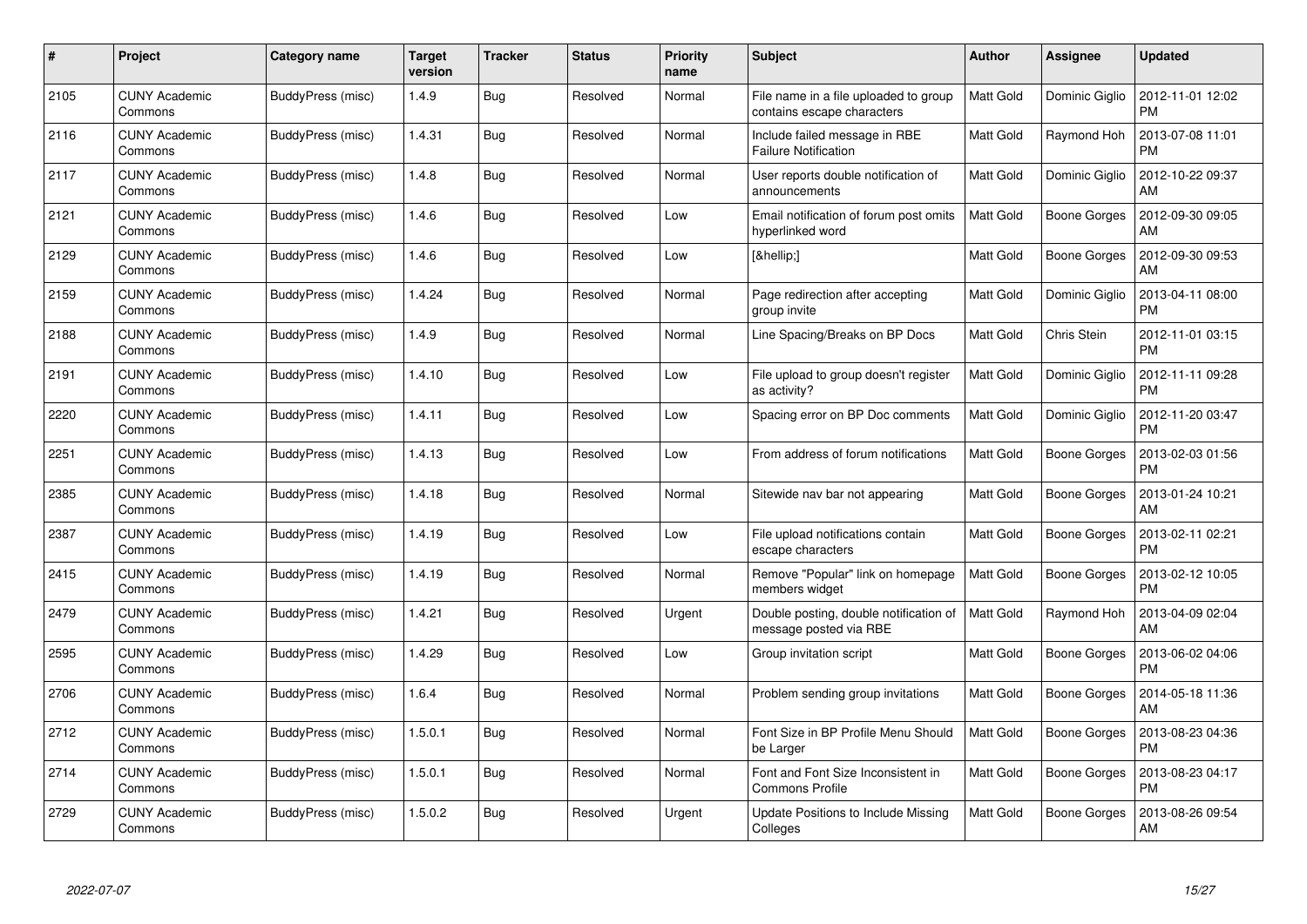| #    | Project                         | Category name     | <b>Target</b><br>version | <b>Tracker</b> | <b>Status</b> | <b>Priority</b><br>name | <b>Subject</b>                                                                   | Author           | <b>Assignee</b>     | <b>Updated</b>                |
|------|---------------------------------|-------------------|--------------------------|----------------|---------------|-------------------------|----------------------------------------------------------------------------------|------------------|---------------------|-------------------------------|
| 2735 | <b>CUNY Academic</b><br>Commons | BuddyPress (misc) | 1.5.1                    | Bug            | Resolved      | Normal                  | Profile Incorrectly Shortens About<br>You Field                                  | <b>Matt Gold</b> | Boone Gorges        | 2013-08-28 11:36<br>AM        |
| 2737 | <b>CUNY Academic</b><br>Commons | BuddyPress (misc) | 1.5.0.2                  | <b>Bug</b>     | Resolved      | Urgent                  | CAC Not allowing CUNY Addresses<br>to Register                                   | Matt Gold        | <b>Boone Gorges</b> | 2013-08-26 05:43<br><b>PM</b> |
| 2738 | <b>CUNY Academic</b><br>Commons | BuddyPress (misc) | 1.5.0.2                  | Bug            | Resolved      | High                    | Users Unable to Change Email<br><b>Address in Settings</b>                       | <b>Matt Gold</b> | Boone Gorges        | 2013-08-28 09:05<br><b>PM</b> |
| 2755 | <b>CUNY Academic</b><br>Commons | BuddyPress (misc) | 1.5.1                    | <b>Bug</b>     | Resolved      | Normal                  | Alphabetize list of colleges in<br>positions drop-down                           | <b>Matt Gold</b> | Boone Gorges        | 2013-08-29 09:30<br>AM        |
| 2775 | <b>CUNY Academic</b><br>Commons | BuddyPress (misc) | 1.5.1.1                  | Bug            | Resolved      | High                    | Add Lehman College to List of<br>Colleges in Profiles                            | <b>Matt Gold</b> | Boone Gorges        | 2013-09-06 04:40<br><b>PM</b> |
| 2776 | <b>CUNY Academic</b><br>Commons | BuddyPress (misc) | 1.5.2                    | <b>Bug</b>     | Resolved      | Normal                  | Change Name of SPS in College list                                               | Matt Gold        | Boone Gorges        | 2013-09-11 08:19<br><b>PM</b> |
| 2785 | <b>CUNY Academic</b><br>Commons | BuddyPress (misc) | Not tracked              | Bug            | Resolved      | Normal                  | Don't see cuny is shortlink for myself                                           | <b>Matt Gold</b> | Boone Gorges        | 2013-09-12 10:56<br>AM        |
| 2786 | <b>CUNY Academic</b><br>Commons | BuddyPress (misc) | 1.5.3                    | Bug            | Resolved      | Normal                  | Move position of close window<br>checkbox on overlay                             | <b>Matt Gold</b> | Boone Gorges        | 2013-09-19 12:07<br><b>PM</b> |
| 2795 | <b>CUNY Academic</b><br>Commons | BuddyPress (misc) | 1.6                      | <b>Bug</b>     | Resolved      | Normal                  | <b>Friendship Request Acceptance</b><br>interface                                | <b>Matt Gold</b> | Chris Stein         | 2014-03-27 03:07<br><b>PM</b> |
| 2798 | <b>CUNY Academic</b><br>Commons | BuddyPress (misc) | 1.5.4                    | Bug            | Resolved      | Normal                  | IE10 Profile Display Errors                                                      | Matt Gold        | Raymond Hoh         | 2013-09-25 03:33<br><b>PM</b> |
| 2816 | <b>CUNY Academic</b><br>Commons | BuddyPress (misc) | Future<br>release        | Bug            | Resolved      | Normal                  | Double posting/email notification                                                | <b>Matt Gold</b> | Raymond Hoh         | 2013-11-01 08:04<br><b>PM</b> |
| 2845 | <b>CUNY Academic</b><br>Commons | BuddyPress (misc) | 1.5.7                    | Bug            | Resolved      | Normal                  | Anchor errors with bp activity items<br>created from associated blog<br>postings | Matt Gold        | Boone Gorges        | 2013-11-01 08:15<br>PM        |
| 2857 | <b>CUNY Academic</b><br>Commons | BuddyPress (misc) | Not tracked              | Bug            | Resolved      | Normal                  | Double posting via RBE                                                           | <b>Matt Gold</b> | Boone Gorges        | 2013-11-01 02:55<br><b>PM</b> |
| 2858 | <b>CUNY Academic</b><br>Commons | BuddyPress (misc) | 1.5.7                    | <b>Bug</b>     | Resolved      | Normal                  | […] redux                                                                        | <b>Matt Gold</b> | Boone Gorges        | 2013-10-30 10:08<br><b>PM</b> |
| 2906 | <b>CUNY Academic</b><br>Commons | BuddyPress (misc) | 1.5.10                   | <b>Bug</b>     | Resolved      | Normal                  | Unable to delete file attachment from<br>forum post                              | <b>Matt Gold</b> | Boone Gorges        | 2013-12-01 09:35<br><b>PM</b> |
| 2944 | <b>CUNY Academic</b><br>Commons | BuddyPress (misc) | 1.5.13                   | Bug            | Resolved      | Normal                  | Long load time on send invites group<br>pages                                    | <b>Matt Gold</b> | Boone Gorges        | 2014-01-02 02:50<br><b>PM</b> |
| 2979 | <b>CUNY Academic</b><br>Commons | BuddyPress (misc) |                          | <b>Bug</b>     | Resolved      | Normal                  | Frame error in Invite Anyone                                                     | <b>Matt Gold</b> | Boone Gorges        | 2014-01-29 03:53<br><b>PM</b> |
| 3058 | <b>CUNY Academic</b><br>Commons | BuddyPress (misc) | 1.5.18.1                 | Bug            | Resolved      | Urgent                  | Main navigation bar not working                                                  | <b>Matt Gold</b> | Boone Gorges        | 2014-02-21 09:28<br>AM        |
| 3190 | <b>CUNY Academic</b><br>Commons | BuddyPress (misc) | 1.6.3                    | Bug            | Resolved      | Normal                  | Mention link on Member Profile<br>Leads to SiteWide activity stream              | Matt Gold        | Boone Gorges        | 2014-05-12 02:53<br><b>PM</b> |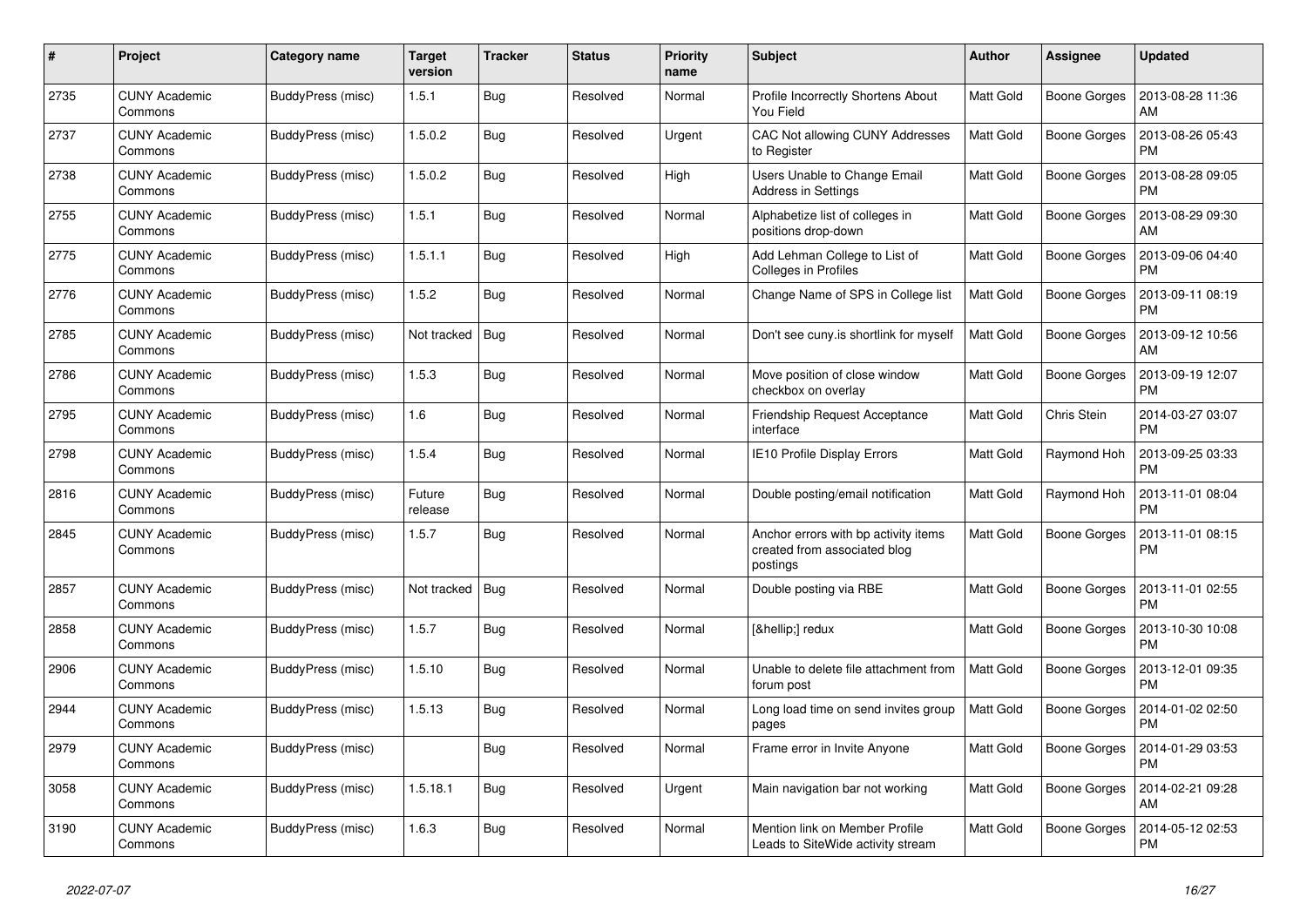| $\#$  | Project                         | Category name     | <b>Target</b><br>version | <b>Tracker</b> | <b>Status</b> | <b>Priority</b><br>name | Subject                                                             | Author           | Assignee            | <b>Updated</b>                |
|-------|---------------------------------|-------------------|--------------------------|----------------|---------------|-------------------------|---------------------------------------------------------------------|------------------|---------------------|-------------------------------|
| 3219  | <b>CUNY Academic</b><br>Commons | BuddyPress (misc) | 1.6.7                    | <b>Bug</b>     | Resolved      | Normal                  | new groupblog post emails not<br>being sent as HTML                 | <b>Matt Gold</b> | Raymond Hoh         | 2014-06-23 08:36<br>AM        |
| 3343  | <b>CUNY Academic</b><br>Commons | BuddyPress (misc) | 1.6.11                   | <b>Bug</b>     | Resolved      | Low                     | Minor Email display error                                           | <b>Matt Gold</b> | Boone Gorges        | 2014-08-01 10:01<br>AM        |
| 3809  | <b>CUNY Academic</b><br>Commons | BuddyPress (misc) | 1.7.17                   | <b>Bug</b>     | Resolved      | Normal                  | BuddyPress member filters not<br>working correctly                  | <b>Matt Gold</b> | Matt Gold           | 2015-03-22 01:03<br>AM        |
| 3853  | <b>CUNY Academic</b><br>Commons | BuddyPress (misc) | 1.7.16                   | <b>Bug</b>     | Resolved      | High                    | Post erroneously ascribed to wrong<br>author in activity feed       | <b>Matt Gold</b> | Raymond Hoh         | 2015-03-21 01:13<br><b>PM</b> |
| 3995  | <b>CUNY Academic</b><br>Commons | BuddyPress (misc) | Not tracked              | <b>Bug</b>     | Resolved      | Normal                  | Possible People Page filter error                                   | <b>Matt Gold</b> | Boone Gorges        | 2015-04-16 07:51<br>AM        |
| 10209 | <b>CUNY Academic</b><br>Commons | BuddyPress (misc) | 1.13.8                   | <b>Bug</b>     | Resolved      | Normal                  | Additional login prompt                                             | <b>Matt Gold</b> | Raymond Hoh         | 2018-08-29 03:23<br><b>PM</b> |
| 11209 | <b>CUNY Academic</b><br>Commons | BuddyPress (misc) | 1.14.11                  | <b>Bug</b>     | Resolved      | Normal                  | Activity timestamp errors                                           | Matt Gold        | Raymond Hoh         | 2019-04-23 12:27<br><b>PM</b> |
| 15228 | CUNY Academic<br>Commons        | BuddyPress (misc) | 1.19.3                   | Bug            | Resolved      | Normal                  | Broken site icon in "Sites Across<br><b>CUNY Listing</b>            | Matt Gold        | Raymond Hoh         | 2022-01-26 07:48<br><b>PM</b> |
| 31    | <b>CUNY Academic</b><br>Commons | BuddyPress (misc) |                          | Feature        | Resolved      | Low                     | Upgrade to BuddyPress 1.1                                           | <b>Matt Gold</b> | Boone Gorges        | 2009-12-08 04:00<br><b>PM</b> |
| 32    | <b>CUNY Academic</b><br>Commons | BuddyPress (misc) | 1.1                      | Feature        | Resolved      | Low                     | Add BP External Group Blogs Plugin                                  | Matt Gold        | Boone Gorges        | 2010-10-06 05:12<br><b>PM</b> |
| 34    | <b>CUNY Academic</b><br>Commons | BuddyPress (misc) |                          | Feature        | Resolved      | Low                     | Create Privacy Settings for Profile<br>Data                         | Matt Gold        | <b>Boone Gorges</b> | 2010-05-11 06:52<br><b>PM</b> |
| 36    | <b>CUNY Academic</b><br>Commons | BuddyPress (misc) | 1.1                      | Feature        | Resolved      | Normal                  | Digest Version of Group Forums<br><b>Notification Plugin</b>        | <b>Matt Gold</b> | Boone Gorges        | 2010-09-26 11:10<br>AM        |
| 37    | <b>CUNY Academic</b><br>Commons | BuddyPress (misc) |                          | Feature        | Resolved      | Low                     | Move Member Search up on Member<br>page                             | <b>Matt Gold</b> | Boone Gorges        | 2009-12-07 08:20<br>AM        |
| 50    | <b>CUNY Academic</b><br>Commons | BuddyPress (misc) |                          | Feature        | Resolved      | Low                     | Give Group Moderators Additional<br>Privileges                      | Matt Gold        | Boone Gorges        | 2009-12-08 02:23<br><b>PM</b> |
| 55    | <b>CUNY Academic</b><br>Commons | BuddyPress (misc) |                          | Feature        | Resolved      | Low                     | Length of RSS feed on News page                                     | Matt Gold        | Boone Gorges        | 2009-10-22 10:32<br>AM        |
| 64    | <b>CUNY Academic</b><br>Commons | BuddyPress (misc) |                          | Feature        | Resolved      | Normal                  | Create links to file attachments in BP<br>Forum Subscription Plugin | Matt Gold        | <b>Boone Gorges</b> | 2009-12-10 01:29<br><b>PM</b> |
| 66    | <b>CUNY Academic</b><br>Commons | BuddyPress (misc) |                          | Feature        | Resolved      | Normal                  | Remove "Popular" listing from<br>Members Widget                     | <b>Matt Gold</b> | Boone Gorges        | 2009-11-18 09:20<br>AM        |
| 67    | <b>CUNY Academic</b><br>Commons | BuddyPress (misc) |                          | Feature        | Resolved      | Low                     | Who's Online                                                        | <b>Matt Gold</b> | Boone Gorges        | 2009-12-08 07:33<br><b>PM</b> |
| 120   | <b>CUNY Academic</b><br>Commons | BuddyPress (misc) | 1.4                      | Feature        | Resolved      | Normal                  | <b>Consider Adding Privacy Options</b><br>Plugin for Profiles       | Matt Gold        | Boone Gorges        | 2015-11-12 01:02<br>AM        |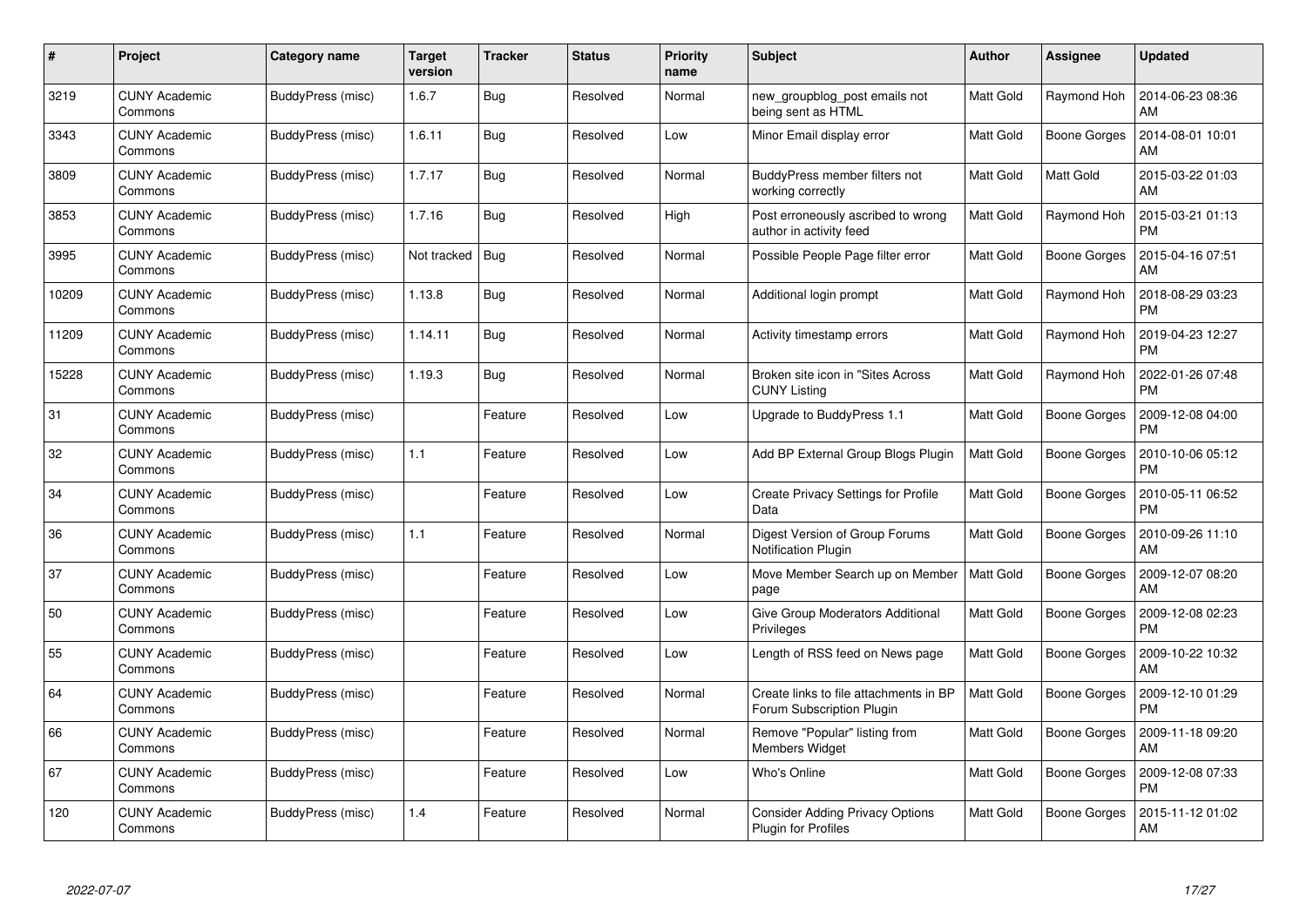| #   | Project                         | Category name     | <b>Target</b><br>version | <b>Tracker</b> | <b>Status</b> | <b>Priority</b><br>name | <b>Subject</b>                                                                                                               | Author           | <b>Assignee</b>     | <b>Updated</b>                |
|-----|---------------------------------|-------------------|--------------------------|----------------|---------------|-------------------------|------------------------------------------------------------------------------------------------------------------------------|------------------|---------------------|-------------------------------|
| 177 | <b>CUNY Academic</b><br>Commons | BuddyPress (misc) |                          | Feature        | Resolved      | Normal                  | Allow members to edit forum posts                                                                                            | Matt Gold        | <b>Boone Gorges</b> | 2010-05-11 10:01<br>PM        |
| 188 | <b>CUNY Academic</b><br>Commons | BuddyPress (misc) |                          | Feature        | Resolved      | Low                     | Allow Group Documents to be Sorted<br>by Date                                                                                | <b>Matt Gold</b> | Boone Gorges        | 2010-05-11 10:14<br><b>PM</b> |
| 212 | <b>CUNY Academic</b><br>Commons | BuddyPress (misc) |                          | Feature        | Resolved      | High                    | Create a way for group members to<br>send out email announcements                                                            | Matt Gold        | <b>Boone Gorges</b> | 2010-05-12 10:11<br>AM        |
| 218 | <b>CUNY Academic</b><br>Commons | BuddyPress (misc) |                          | Feature        | Resolved      | Normal                  | Who's Online listing on homepage                                                                                             | Matt Gold        | <b>Boone Gorges</b> | 2010-05-20 05:49<br><b>PM</b> |
| 224 | <b>CUNY Academic</b><br>Commons | BuddyPress (misc) |                          | Feature        | Resolved      | Low                     | <b>Sort Group Documents</b>                                                                                                  | <b>Matt Gold</b> | <b>Boone Gorges</b> | 2010-05-11 07:36<br>PM        |
| 231 | CUNY Academic<br>Commons        | BuddyPress (misc) |                          | Feature        | Resolved      | Normal                  | Select from all groups on email<br>invites                                                                                   | <b>Matt Gold</b> | Boone Gorges        | 2010-05-12 10:08<br>AM        |
| 233 | CUNY Academic<br>Commons        | BuddyPress (misc) | 1.0                      | Feature        | Resolved      | Low                     | Add time limit to forum post editing<br>capabilities                                                                         | Matt Gold        | <b>Boone Gorges</b> | 2010-08-29 02:09<br><b>PM</b> |
| 237 | <b>CUNY Academic</b><br>Commons | BuddyPress (misc) |                          | Feature        | Resolved      | Low                     | Change Subject Line of Emailed<br>Group Updates                                                                              | <b>Matt Gold</b> | <b>Boone Gorges</b> | 2010-05-12 11:24<br>АM        |
| 238 | CUNY Academic<br>Commons        | BuddyPress (misc) |                          | Feature        | Resolved      | Low                     | Change Subject Line of Group<br><b>Document Emails</b>                                                                       | <b>Matt Gold</b> | <b>Boone Gorges</b> | 2010-05-12 11:27<br>AM        |
| 254 | <b>CUNY Academic</b><br>Commons | BuddyPress (misc) |                          | Feature        | Resolved      | Normal                  | Move "Upload a New Document" link                                                                                            | <b>Matt Gold</b> | <b>Boone Gorges</b> | 2010-06-22 06:53<br><b>PM</b> |
| 257 | <b>CUNY Academic</b><br>Commons | BuddyPress (misc) | $1.1$                    | Feature        | Resolved      | Normal                  | Add avatar dimensions to the Change   Matt Gold<br>Avatar page.                                                              |                  | Chris Stein         | 2010-11-16 03:58<br><b>PM</b> |
| 258 | <b>CUNY Academic</b><br>Commons | BuddyPress (misc) | 1.0                      | Feature        | Resolved      | Normal                  | Remove posting text box on group<br>homepages                                                                                | <b>Matt Gold</b> | <b>Boone Gorges</b> | 2010-08-23 04:09<br><b>PM</b> |
| 259 | <b>CUNY Academic</b><br>Commons | BuddyPress (misc) |                          | Feature        | Resolved      | Normal                  | Send group document description<br>with email notification                                                                   | <b>Matt Gold</b> | <b>Boone Gorges</b> | 2010-06-24 03:46<br><b>PM</b> |
| 261 | <b>CUNY Academic</b><br>Commons | BuddyPress (misc) |                          | Feature        | Resolved      | Normal                  | Add "more groups" and "more blogs"<br>and "more members" links to<br>homepage under lists of recently<br>active groups/blogs | <b>Matt Gold</b> | <b>Boone Gorges</b> | 2010-06-24 03:44<br><b>PM</b> |
| 281 | <b>CUNY Academic</b><br>Commons | BuddyPress (misc) | 1.1                      | Feature        | Resolved      | Low                     | Change "Kick and Ban" terminology<br>in Group Interface                                                                      | <b>Matt Gold</b> | Boone Gorges        | 2010-09-08 06:14<br><b>PM</b> |
| 282 | <b>CUNY Academic</b><br>Commons | BuddyPress (misc) | 1.1                      | Feature        | Resolved      | Normal                  | Alter "Kick and Ban" Group<br>Functionality                                                                                  | Matt Gold        | Boone Gorges        | 2010-09-08 06:14<br>PM        |
| 307 | <b>CUNY Academic</b><br>Commons | BuddyPress (misc) | 1.1                      | Feature        | Resolved      | Low                     | Possible to Change in Group Slug?                                                                                            | <b>Matt Gold</b> | <b>Boone Gorges</b> | 2010-11-20 09:12<br>AM        |
| 322 | <b>CUNY Academic</b><br>Commons | BuddyPress (misc) | 1.0.2                    | Feature        | Resolved      | High                    | Raising Limitation on Emailed Invites                                                                                        | Matt Gold        | Boone Gorges        | 2010-09-03 07:07<br>AM        |
| 325 | <b>CUNY Academic</b><br>Commons | BuddyPress (misc) | $1.3$                    | Feature        | Resolved      | Normal                  | Add folder hierarchies to Group<br>Documents plugin                                                                          | Matt Gold        | Boone Gorges        | 2011-05-23 01:33<br>AM        |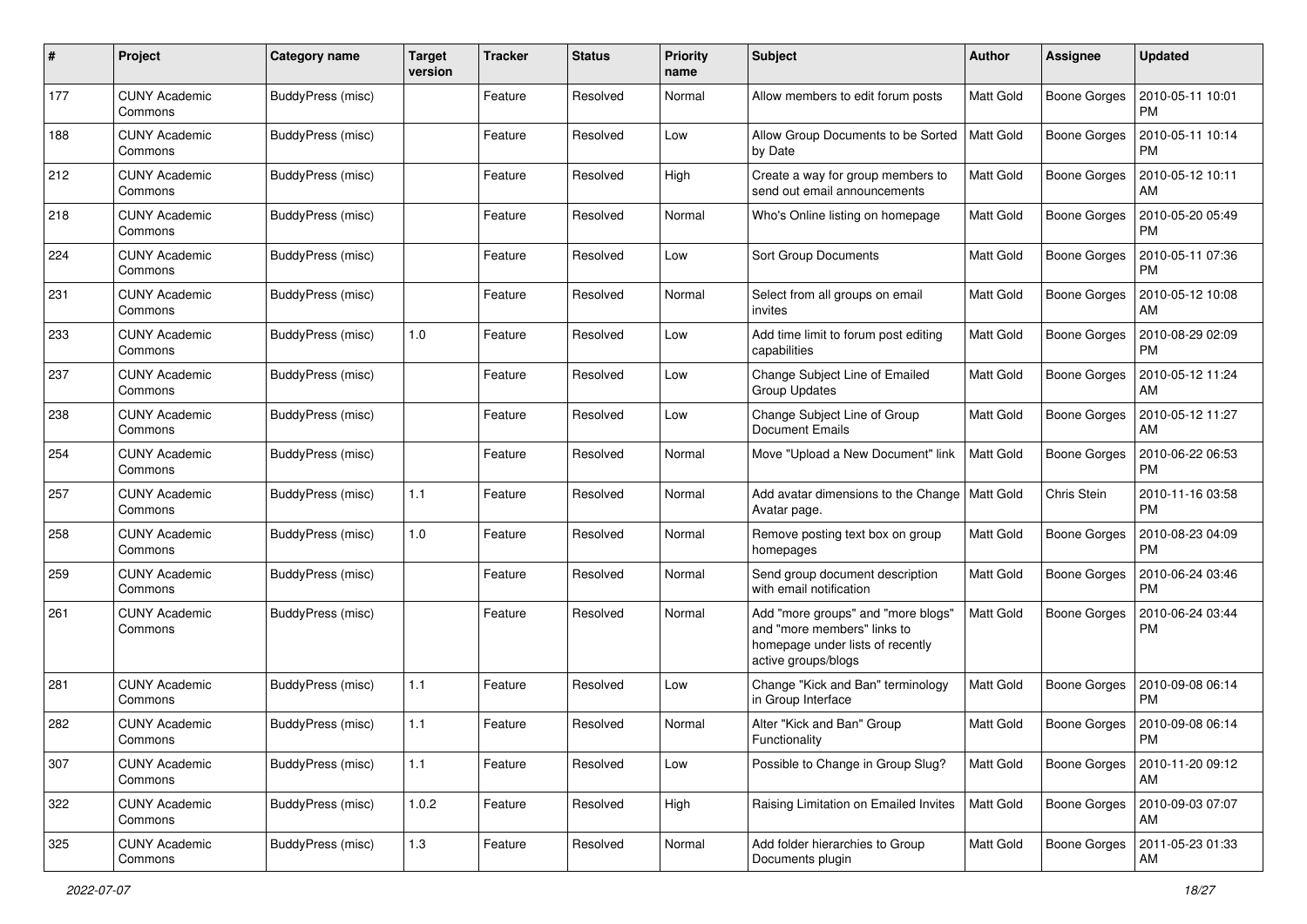| #   | Project                         | Category name     | Target<br>version | <b>Tracker</b> | <b>Status</b> | <b>Priority</b><br>name | <b>Subject</b>                                                                                     | <b>Author</b>    | Assignee            | <b>Updated</b>                |
|-----|---------------------------------|-------------------|-------------------|----------------|---------------|-------------------------|----------------------------------------------------------------------------------------------------|------------------|---------------------|-------------------------------|
| 330 | <b>CUNY Academic</b><br>Commons | BuddyPress (misc) | Not tracked       | Feature        | Resolved      | Low                     | Create avatar/gravatar for Commons<br>WP profile page                                              | Matt Gold        | Boone Gorges        | 2010-09-10 03:36<br><b>PM</b> |
| 332 | <b>CUNY Academic</b><br>Commons | BuddyPress (misc) | 1.0.3             | Feature        | Resolved      | Low                     | <b>Embed Links in Forum Notification</b><br>Posts                                                  | <b>Matt Gold</b> | <b>Boone Gorges</b> | 2010-09-14 09:34<br>AM        |
| 348 | <b>CUNY Academic</b><br>Commons | BuddyPress (misc) | 1.2               | Feature        | Resolved      | Normal                  | Create status marker to show which<br>invited group members have already<br>received group invites | Matt Gold        | Boone Gorges        | 2011-03-08 09:08<br><b>PM</b> |
| 349 | <b>CUNY Academic</b><br>Commons | BuddyPress (misc) | 1.2               | Feature        | Resolved      | Normal                  | Add explanatory note to Group Send<br><b>Invites Page</b>                                          | <b>Matt Gold</b> | Boone Gorges        | 2011-03-08 08:44<br><b>PM</b> |
| 350 | <b>CUNY Academic</b><br>Commons | BuddyPress (misc) | $1.2$             | Feature        | Resolved      | Normal                  | Move "Send Invites" Button                                                                         | <b>Matt Gold</b> | Boone Gorges        | 2010-12-20 11:29<br>AM        |
| 361 | <b>CUNY Academic</b><br>Commons | BuddyPress (misc) | 1.1               | Feature        | Resolved      | Normal                  | Change Wording of Options on<br><b>Friend Request Responses</b>                                    | <b>Matt Gold</b> | Chris Stein         | 2010-11-24 01:42<br><b>PM</b> |
| 362 | <b>CUNY Academic</b><br>Commons | BuddyPress (misc) | 1.2               | Feature        | Resolved      | Low                     | Require Confirmation on Leaving a<br>Group                                                         | <b>Matt Gold</b> | Boone Gorges        | 2011-02-21 02:51<br><b>PM</b> |
| 391 | <b>CUNY Academic</b><br>Commons | BuddyPress (misc) | Not tracked       | Feature        | Resolved      | Normal                  | Announce changes to Group<br>Interface                                                             | <b>Matt Gold</b> | <b>Brian Foote</b>  | 2010-12-09 05:18<br><b>PM</b> |
| 428 | CUNY Academic<br>Commons        | BuddyPress (misc) | 1.2               | Feature        | Resolved      | Normal                  | Consider adding Log Out button to<br><b>BP Admin Bar</b>                                           | <b>Matt Gold</b> | Boone Gorges        | 2010-12-22 12:12<br><b>PM</b> |
| 486 | <b>CUNY Academic</b><br>Commons | BuddyPress (misc) | 1.1.4             | Feature        | Resolved      | Normal                  | Add "Post Topic" to Group Forum<br>pages                                                           | <b>Matt Gold</b> | Boone Gorges        | 2010-12-16 11:13<br>AM        |
| 510 | <b>CUNY Academic</b><br>Commons | BuddyPress (misc) | 1.2               | Feature        | Resolved      | Normal                  | Change group slug placement on<br>group admin menu                                                 | <b>Matt Gold</b> | <b>Boone Gorges</b> | 2011-02-21 04:51<br><b>PM</b> |
| 532 | CUNY Academic<br>Commons        | BuddyPress (misc) | 1.3               | Feature        | Resolved      | Normal                  | Allow members to paste in a group of<br>email addresses when sending<br>invites                    | <b>Matt Gold</b> | Boone Gorges        | 2011-09-13 01:12<br><b>PM</b> |
| 623 | <b>CUNY Academic</b><br>Commons | BuddyPress (misc) | 1.2               | Feature        | Resolved      | Normal                  | <b>BuddyPress Docs: Move</b><br>Paste-from-Word Icon Into Top Row<br>of Tiny-MCE icons             | <b>Matt Gold</b> | Boone Gorges        | 2011-02-28 06:33<br><b>PM</b> |
| 627 | <b>CUNY Academic</b><br>Commons | BuddyPress (misc) | 1.2               | Feature        | Resolved      | Normal                  | Add LaTeX support for BP Group<br>Forums                                                           | <b>Matt Gold</b> | <b>Boone Gorges</b> | 2011-05-09 05:21<br><b>PM</b> |
| 629 | <b>CUNY Academic</b><br>Commons | BuddyPress (misc) | 1.2               | Feature        | Resolved      | Normal                  | Create Required Profile Field to<br>Define User Status                                             | <b>Matt Gold</b> | Matt Gold           | 2011-03-17 06:34<br><b>PM</b> |
| 642 | <b>CUNY Academic</b><br>Commons | BuddyPress (misc) | Not tracked       | Feature        | Resolved      | Normal                  | Create new BuddyPress Profile Field<br>to Designate Role                                           | Matt Gold        | Matt Gold           | 2011-09-24 03:22<br><b>PM</b> |
| 643 | <b>CUNY Academic</b><br>Commons | BuddyPress (misc) | 1.3               | Feature        | Resolved      | Normal                  | Create Mechanism to Require People<br>to Fill Out New Identity Profile Field                       | Matt Gold        | Boone Gorges        | 2011-10-19 01:50<br><b>PM</b> |
| 648 | <b>CUNY Academic</b><br>Commons | BuddyPress (misc) | $1.3$             | Feature        | Resolved      | Normal                  | Create Print functionality for<br><b>BuddyPress Docs</b>                                           | <b>Matt Gold</b> | <b>Boone Gorges</b> | 2011-07-19 11:46<br>AM        |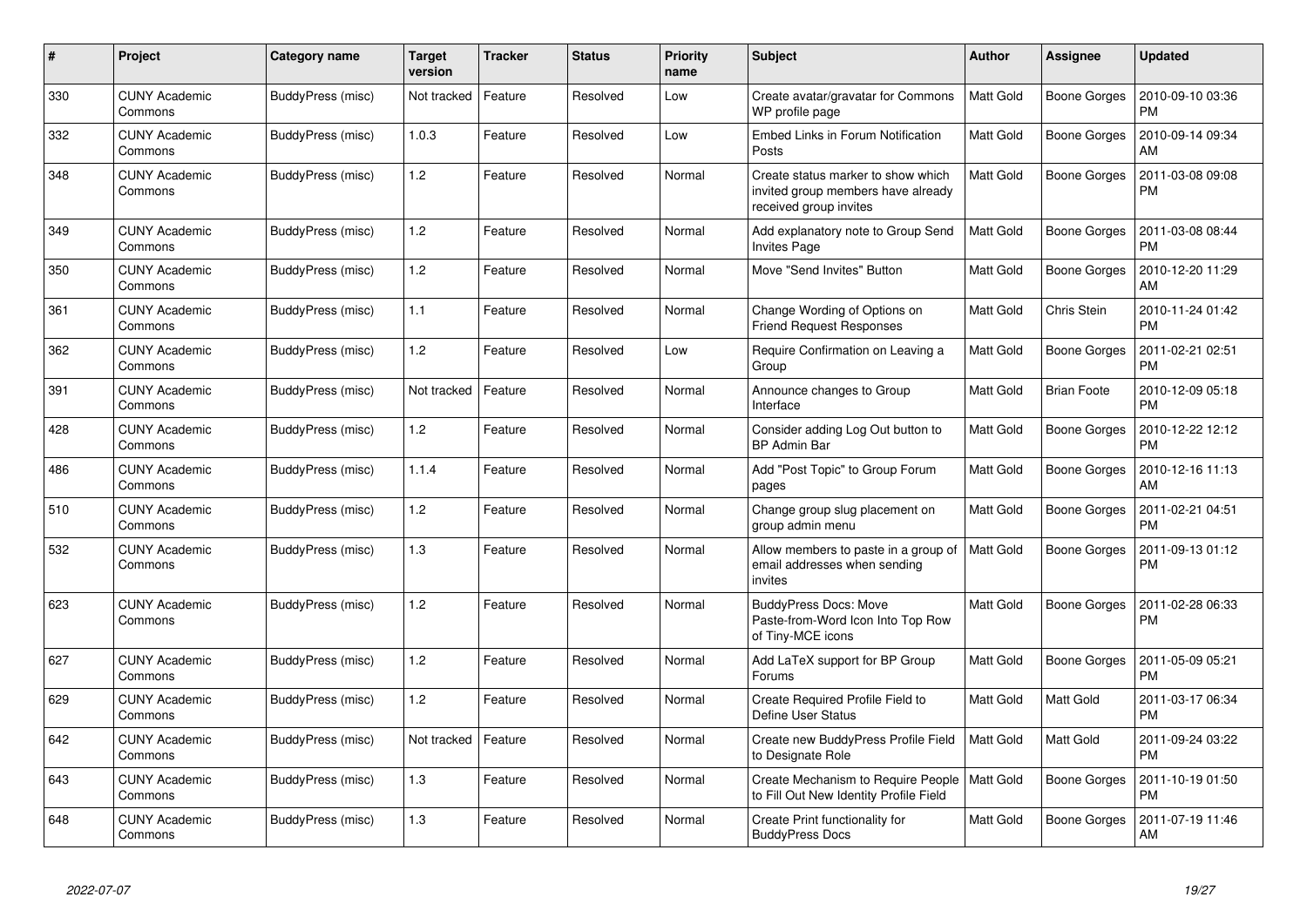| $\#$ | Project                         | Category name     | Target<br>version | <b>Tracker</b> | <b>Status</b> | <b>Priority</b><br>name | <b>Subject</b>                                                                | <b>Author</b>    | Assignee            | <b>Updated</b>                |
|------|---------------------------------|-------------------|-------------------|----------------|---------------|-------------------------|-------------------------------------------------------------------------------|------------------|---------------------|-------------------------------|
| 649  | <b>CUNY Academic</b><br>Commons | BuddyPress (misc) | 1.3               | Feature        | Resolved      | Normal                  | Create Copy All button for<br><b>BuddyPress Docs</b>                          | Matt Gold        | <b>Boone Gorges</b> | 2011-09-13 11:59<br>AM        |
| 651  | <b>CUNY Academic</b><br>Commons | BuddyPress (misc) | Not tracked       | Feature        | Resolved      | Normal                  | Update Roadmap                                                                | <b>Matt Gold</b> | <b>Boone Gorges</b> | 2011-03-26 07:20<br><b>PM</b> |
| 697  | <b>CUNY Academic</b><br>Commons | BuddyPress (misc) | 1.3               | Feature        | Resolved      | Normal                  | Member request: Indented text in<br>Forum Posts                               | <b>Matt Gold</b> | Boone Gorges        | 2011-09-13 03:29<br><b>PM</b> |
| 735  | <b>CUNY Academic</b><br>Commons | BuddyPress (misc) | 1.2.5             | Feature        | Resolved      | Normal                  | BP Docs - Include Check-Box to<br>Avoid Email Notifications of Minor<br>Edits | <b>Matt Gold</b> | Boone Gorges        | 2011-07-24 11:34<br>AM        |
| 774  | <b>CUNY Academic</b><br>Commons | BuddyPress (misc) | 1.3               | Feature        | Resolved      | Normal                  | Consider Allowing Email to Be Sent<br><b>Between Unfriended Members</b>       | <b>Matt Gold</b> | Boone Gorges        | 2011-06-16 04:06<br><b>PM</b> |
| 782  | <b>CUNY Academic</b><br>Commons | BuddyPress (misc) | 1.2.3             | Feature        | Resolved      | Normal                  | Add Captcha Plugin                                                            | <b>Matt Gold</b> | <b>Boone Gorges</b> | 2011-06-06 10:37<br>AM        |
| 906  | <b>CUNY Academic</b><br>Commons | BuddyPress (misc) | 1.3               | Feature        | Resolved      | Low                     | Allow users to edit BP Doc comments                                           | <b>Matt Gold</b> | Boone Gorges        | 2011-09-14 01:27<br>AM        |
| 1162 | <b>CUNY Academic</b><br>Commons | BuddyPress (misc) | 1.2.5             | Feature        | Resolved      | Normal                  | Organization of "My Blogs" Dropdown   Matt Gold<br>on Nav Bar                 |                  | Boone Gorges        | 2011-09-14 01:24<br>AM        |
| 1199 | <b>CUNY Academic</b><br>Commons | BuddyPress (misc) | 1.4               | Feature        | Resolved      | Normal                  | Add Option for Open Text Field to BP<br>Profile Checkbox Fields               | <b>Matt Gold</b> | Boone Gorges        | 2012-08-01 05:23<br><b>PM</b> |
| 1256 | <b>CUNY Academic</b><br>Commons | BuddyPress (misc) | 1.3               | Feature        | Resolved      | Normal                  | Enable BP Docs by default on<br>Commons groups                                | <b>Matt Gold</b> | <b>Boone Gorges</b> | 2011-11-15 02:27<br><b>PM</b> |
| 1386 | <b>CUNY Academic</b><br>Commons | BuddyPress (misc) | 1.5               | Feature        | Resolved      | Low                     | Create way to create custom order<br>BP Profile Field checklist items         | <b>Matt Gold</b> | Dominic Giglio      | 2012-12-18 10:38<br>AM        |
| 1387 | <b>CUNY Academic</b><br>Commons | BuddyPress (misc) | Not tracked       | Feature        | Resolved      | Normal                  | Add Alumnus/a Category for BP<br>Profile Fields                               | <b>Matt Gold</b> | Matt Gold           | 2011-11-29 12:04<br>AM        |
| 1390 | <b>CUNY Academic</b><br>Commons | BuddyPress (misc) | 1.4               | Feature        | Resolved      | Normal                  | Show "Kitchen Sink" by Default in<br><b>TinyMCE</b>                           | <b>Matt Gold</b> | Dominic Giglio      | 2012-02-28 10:37<br>AM        |
| 1393 | <b>CUNY Academic</b><br>Commons | BuddyPress (misc) | Not tracked       | Feature        | Resolved      | Normal                  | Add Postdoc option to Profile Role                                            | <b>Matt Gold</b> | <b>Matt Gold</b>    | 2011-12-03 04:17<br><b>PM</b> |
| 1411 | <b>CUNY Academic</b><br>Commons | BuddyPress (misc) | 1.3.17            | Feature        | Resolved      | Low                     | <b>Deleting Docs</b>                                                          | <b>Matt Gold</b> | Boone Gorges        | 2012-07-02 12:43<br><b>PM</b> |
| 1457 | <b>CUNY Academic</b><br>Commons | BuddyPress (misc) | 1.4               | Feature        | Resolved      | Low                     | Allow people to clear old status<br>updates                                   | <b>Matt Gold</b> | Dominic Giglio      | 2012-04-24 10:35<br>AM        |
| 1487 | <b>CUNY Academic</b><br>Commons | BuddyPress (misc) | 1.3.3             | Feature        | Resolved      | Normal                  | Bug when using Featured Widget to<br>display a page                           | <b>Matt Gold</b> | Boone Gorges        | 2012-01-10 10:05<br><b>PM</b> |
| 1504 | <b>CUNY Academic</b><br>Commons | BuddyPress (misc) | 1.4               | Feature        | Resolved      | Normal                  | Allow members to choose multiple<br>colleges on Profile pages                 | <b>Matt Gold</b> | Boone Gorges        | 2012-08-01 03:34<br><b>PM</b> |
| 1507 | <b>CUNY Academic</b><br>Commons | BuddyPress (misc) | 1.3.3             | Feature        | Resolved      | Normal                  | Add Custom Sidebar Plugin                                                     | <b>Matt Gold</b> | Boone Gorges        | 2012-01-10 07:30<br><b>PM</b> |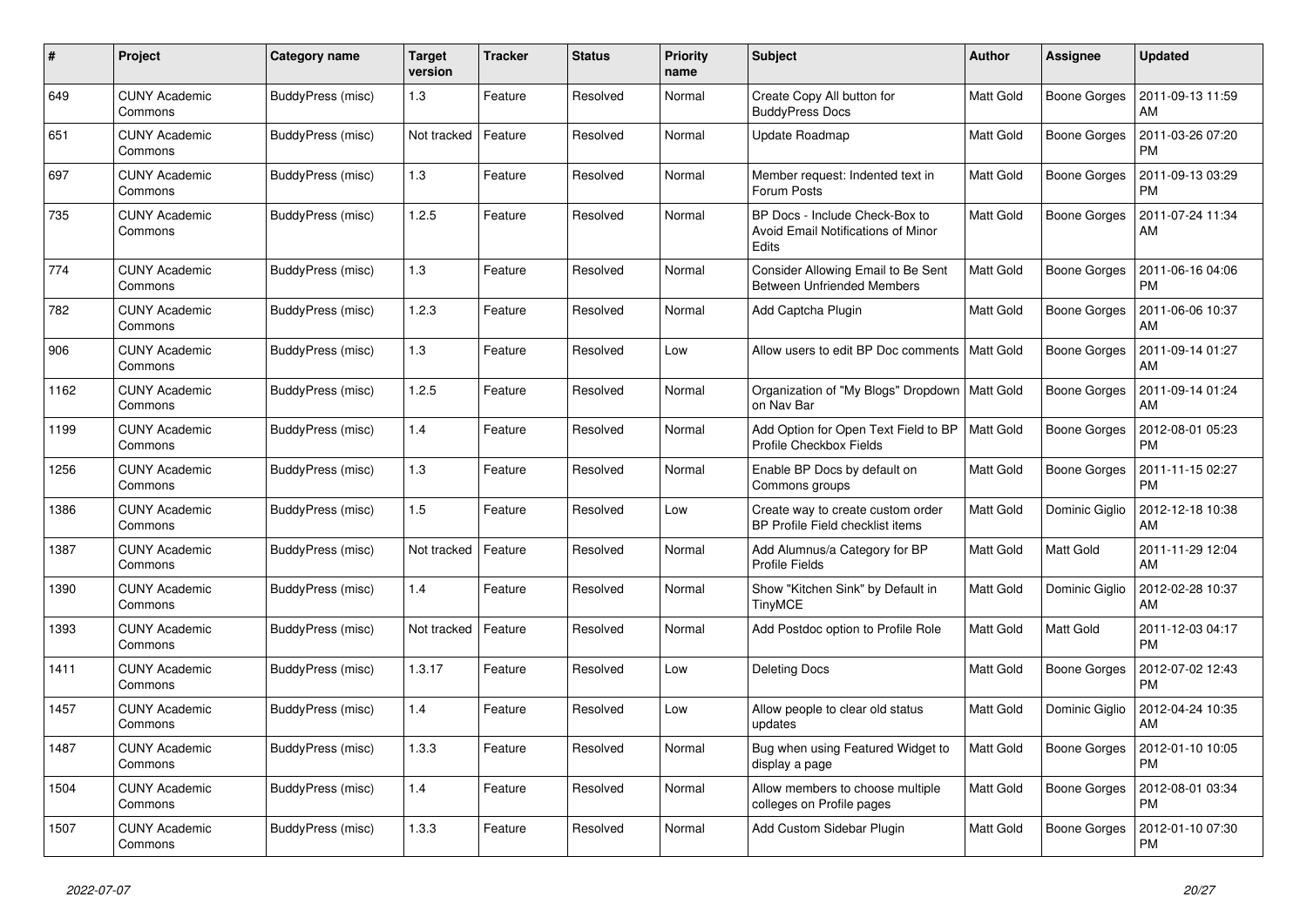| #    | Project                         | <b>Category name</b> | <b>Target</b><br>version | <b>Tracker</b> | <b>Status</b> | <b>Priority</b><br>name | <b>Subject</b>                                                                        | <b>Author</b>    | <b>Assignee</b>     | <b>Updated</b>                |
|------|---------------------------------|----------------------|--------------------------|----------------|---------------|-------------------------|---------------------------------------------------------------------------------------|------------------|---------------------|-------------------------------|
| 1648 | <b>CUNY Academic</b><br>Commons | BuddyPress (misc)    | 1.3.9                    | Feature        | Resolved      | Urgent                  | Add Password Protect WordPress<br>Plugin                                              | <b>Matt Gold</b> |                     | 2012-02-24 10:22<br>AM        |
| 2008 | <b>CUNY Academic</b><br>Commons | BuddyPress (misc)    | 1.4                      | Feature        | Resolved      | Normal                  | Show Recently Active Users on<br>Commons Homepage                                     | <b>Matt Gold</b> | Raymond Hoh         | 2012-08-01 05:23<br><b>PM</b> |
| 2053 | <b>CUNY Academic</b><br>Commons | BuddyPress (misc)    | 1.4.6                    | Feature        | Resolved      | Normal                  | RBE on BP Docs                                                                        | Matt Gold        | <b>Boone Gorges</b> | 2012-10-01 04:14<br><b>PM</b> |
| 2066 | <b>CUNY Academic</b><br>Commons | BuddyPress (misc)    | 1.5                      | Feature        | Resolved      | Low                     | Public Blog Posts Associated with<br>Private Groups showing up in<br>Sitewide feed    | <b>Matt Gold</b> | <b>Boone Gorges</b> | 2013-08-09 08:24<br><b>PM</b> |
| 2101 | <b>CUNY Academic</b><br>Commons | BuddyPress (misc)    | 1.5                      | Feature        | Resolved      | Low                     | Provide Site Admins Access to Send<br><b>Invites Menus</b>                            | <b>Matt Gold</b> | <b>Boone Gorges</b> | 2013-08-01 09:07<br><b>PM</b> |
| 2169 | <b>CUNY Academic</b><br>Commons | BuddyPress (misc)    | Not tracked              | Feature        | Resolved      | Normal                  | Increase Maximum Number of Invite<br>Anyone Invites                                   | <b>Matt Gold</b> | <b>Boone Gorges</b> | 2012-10-04 07:36<br>AM        |
| 2185 | <b>CUNY Academic</b><br>Commons | BuddyPress (misc)    | 1.4.8                    | Feature        | Resolved      | Normal                  | Add WP Touch plugin                                                                   | <b>Matt Gold</b> | Dominic Giglio      | 2012-10-15 01:33<br><b>PM</b> |
| 2248 | <b>CUNY Academic</b><br>Commons | BuddyPress (misc)    | 1.4.11                   | Feature        | Resolved      | Low                     | Create Profile link to academia.edu<br>profile                                        | <b>Matt Gold</b> | Dominic Giglio      | 2012-11-21 11:55<br><b>PM</b> |
| 2322 | <b>CUNY Academic</b><br>Commons | BuddyPress (misc)    | 1.5                      | Feature        | Resolved      | Normal                  | Allow File uploads to be added<br>"quietly" (without email notification)              | <b>Matt Gold</b> | Dominic Giglio      | 2013-08-21 05:23<br><b>PM</b> |
| 2360 | <b>CUNY Academic</b><br>Commons | BuddyPress (misc)    | 1.5                      | Feature        | Resolved      | Low                     | Confirmation before File Deletion                                                     | <b>Matt Gold</b> | <b>Boone Gorges</b> | 2013-08-01 09:08<br><b>PM</b> |
| 2469 | <b>CUNY Academic</b><br>Commons | BuddyPress (misc)    | Not tracked              | Feature        | Resolved      | Normal                  | cuny.is shortlink request                                                             | Matt Gold        | Sarah<br>Morgano    | 2013-02-21 07:56<br><b>PM</b> |
| 2528 | <b>CUNY Academic</b><br>Commons | BuddyPress (misc)    | 1.4.31                   | Feature        | Resolved      | Low                     | BP emails sent from secondary sites<br>should use main site headers                   | <b>Matt Gold</b> | Raymond Hoh         | 2013-07-11 11:14<br>AM        |
| 2711 | <b>CUNY Academic</b><br>Commons | BuddyPress (misc)    | 1.5.1                    | Feature        | Resolved      | Normal                  | Add Change Avatar Link/Interface to<br>Profile Editing Page                           | Matt Gold        | <b>Boone Gorges</b> | 2013-08-28 12:40<br><b>PM</b> |
| 2713 | <b>CUNY Academic</b><br>Commons | BuddyPress (misc)    | 1.5.1                    | Feature        | Resolved      | Normal                  | Lighten Brief Descriptor Text Color                                                   | <b>Matt Gold</b> | <b>Boone Gorges</b> | 2013-08-28 12:58<br><b>PM</b> |
| 2732 | <b>CUNY Academic</b><br>Commons | BuddyPress (misc)    | 1.5.1                    | Feature        | Resolved      | Normal                  | Return users to profile public view<br>after editing save                             | <b>Matt Gold</b> | <b>Boone Gorges</b> | 2013-08-28 12:53<br><b>PM</b> |
| 2771 | <b>CUNY Academic</b><br>Commons | BuddyPress (misc)    | 1.5.2                    | Feature        | Resolved      | Normal                  | Change Brief Descriptor Text Color<br>Again                                           | <b>Matt Gold</b> | <b>Boone Gorges</b> | 2013-09-10 06:07<br>AM        |
| 2800 | <b>CUNY Academic</b><br>Commons | BuddyPress (misc)    | 1.5.6                    | Feature        | Resolved      | Normal                  | Add Vimeo & Github social media<br>account fields to Profiles                         | Matt Gold        | Dominic Giglio      | 2013-10-14 04:51<br>PM        |
| 2880 | <b>CUNY Academic</b><br>Commons | BuddyPress (misc)    | 1.11                     | Feature        | Resolved      | Normal                  | RBE Group Post New Topic Shortlink  <br>Addresses                                     | Matt Gold        | Raymond Hoh         | 2017-05-18 01:04<br>PM        |
| 2976 | <b>CUNY Academic</b><br>Commons | BuddyPress (misc)    | 1.5.16                   | Feature        | Resolved      | Normal                  | Allow users to permanently dismiss<br>notification of new profiles on profile<br>page | Matt Gold        | Boone Gorges        | 2014-02-01 02:56<br><b>PM</b> |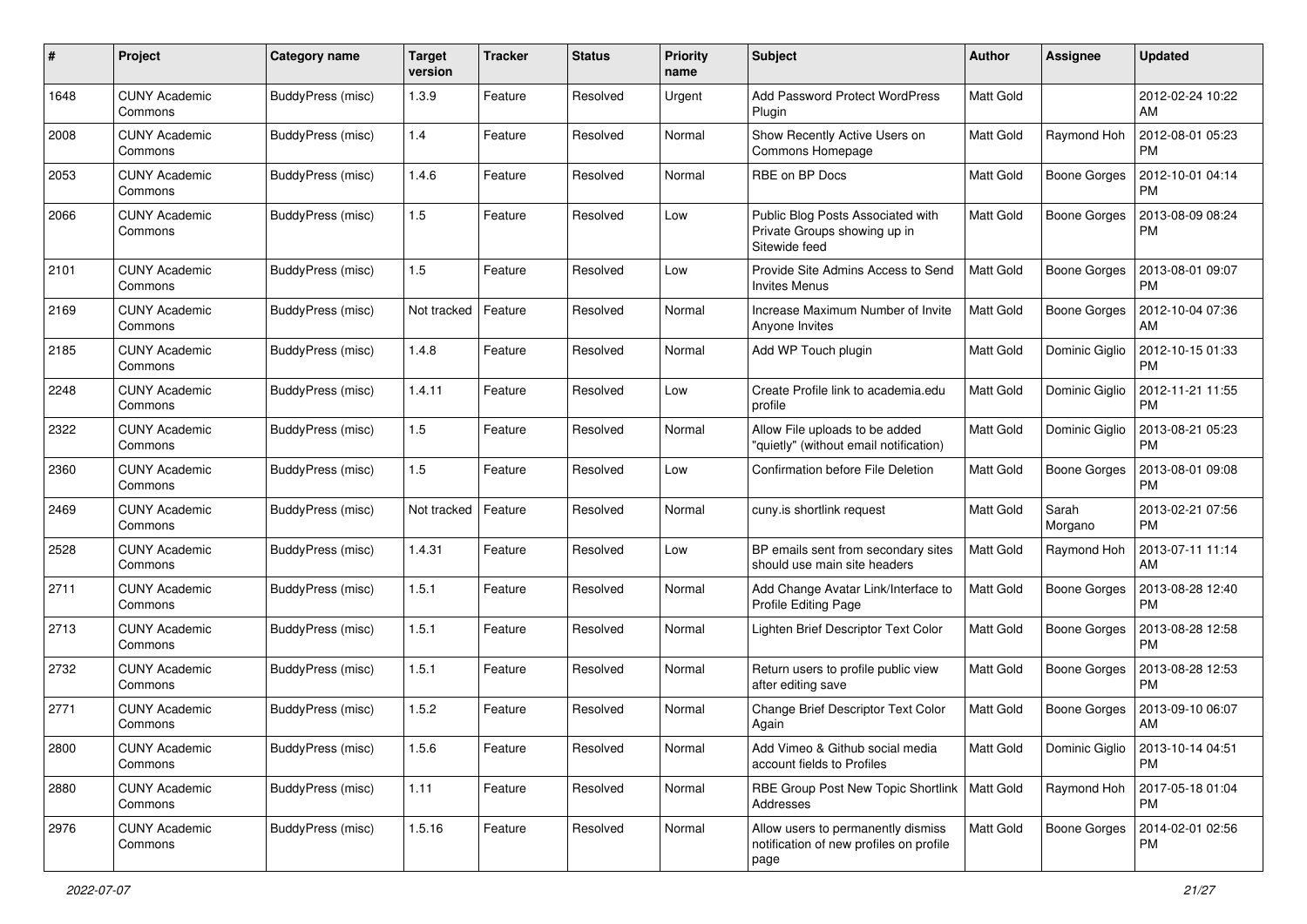| #     | Project                         | <b>Category name</b> | Target<br>version | <b>Tracker</b> | <b>Status</b> | <b>Priority</b><br>name | <b>Subject</b>                                                                        | <b>Author</b>    | <b>Assignee</b>     | <b>Updated</b>                |
|-------|---------------------------------|----------------------|-------------------|----------------|---------------|-------------------------|---------------------------------------------------------------------------------------|------------------|---------------------|-------------------------------|
| 5978  | <b>CUNY Academic</b><br>Commons | BuddyPress (misc)    | Not tracked       | Feature        | Resolved      | Normal                  | Add Undergraduate Student to<br>Checkable filters on People page                      | <b>Matt Gold</b> | <b>Boone Gorges</b> | 2016-09-04 09:48<br>PM        |
| 12966 | <b>CUNY Academic</b><br>Commons | BuddyPress (misc)    | 1.16.15           | Feature        | Resolved      | Normal                  | Adjust export data page language to<br>indicate that you should not leave the<br>page | Matt Gold        | Raymond Hoh         | 2020-07-14 12:07<br><b>PM</b> |
| 15123 | <b>CUNY Academic</b><br>Commons | BuddyPress (misc)    | 1.19.1            | Feature        | Resolved      | Low                     | Actions in notification list unclear?                                                 | <b>Matt Gold</b> | Boone Gorges        | 2022-01-11 04:41<br><b>PM</b> |
| 184   | <b>CUNY Academic</b><br>Commons | BuddyPress (misc)    |                   | Support        | Resolved      | Normal                  | Allowing Users to Delete Accounts                                                     | <b>Matt Gold</b> | Boone Gorges        | 2010-05-11 09:54<br><b>PM</b> |
| 280   | <b>CUNY Academic</b><br>Commons | BuddyPress (misc)    |                   | Support        | Resolved      | Normal                  | Prospective Member has trouble<br>signing up                                          | <b>Matt Gold</b> | <b>Boone Gorges</b> | 2010-07-27 09:41<br>AM        |
| 402   | <b>CUNY Academic</b><br>Commons | BuddyPress (misc)    | Not tracked       | Support        | Resolved      | Normal                  | Name Change Request                                                                   | <b>Matt Gold</b> | <b>Boone Gorges</b> | 2016-01-26 12:15<br>AM        |
| 929   | <b>CUNY Academic</b><br>Commons | BuddyPress (misc)    | Not tracked       | Support        | Resolved      | Normal                  | Request: Change Member ID                                                             | <b>Matt Gold</b> | Boone Gorges        | 2011-07-08 02:25<br><b>PM</b> |
| 1629  | <b>CUNY Academic</b><br>Commons | BuddyPress (misc)    | 1.4               | Support        | Resolved      | Normal                  | <b>Deleting Group Announcements</b>                                                   | <b>Matt Gold</b> | Dominic Giglio      | 2012-07-16 12:26<br><b>PM</b> |
| 1663  | <b>CUNY Academic</b><br>Commons | BuddyPress (misc)    | 1.3.9             | Support        | Resolved      | Normal                  | Please add info on Private --> Public<br>Group Announcement Functionality<br>to Codex | <b>Matt Gold</b> | Sarah<br>Morgano    | 2012-03-01 10:26<br>AM        |
| 2035  | <b>CUNY Academic</b><br>Commons | BuddyPress (misc)    | 1.4.3             | Support        | Resolved      | High                    | Reply by Email - some possible<br>confusion                                           | <b>Matt Gold</b> | Raymond Hoh         | 2012-08-19 08:58<br>AM        |
| 2039  | <b>CUNY Academic</b><br>Commons | BuddyPress (misc)    | 1.4.3             | Support        | Resolved      | Normal                  | Create Failure function for RBE                                                       | Matt Gold        | Raymond Hoh         | 2012-08-27 09:44<br>AM        |
| 2082  | <b>CUNY Academic</b><br>Commons | BuddyPress (misc)    | 1.4.8             | Support        | Resolved      | High                    | Default: No Email?                                                                    | <b>Matt Gold</b> | Dominic Giglio      | 2012-10-19 04:55<br><b>PM</b> |
| 2106  | <b>CUNY Academic</b><br>Commons | BuddyPress (misc)    | Not tracked       | Support        | Resolved      | Normal                  | Blog posts part of group activity feed                                                | <b>Matt Gold</b> | Boone Gorges        | 2016-01-26 12:30<br>AM        |
| 2183  | <b>CUNY Academic</b><br>Commons | BuddyPress (misc)    | Not tracked       | Support        | Resolved      | Normal                  | Limit on group membership                                                             | <b>Matt Gold</b> | Boone Gorges        | 2012-10-12 03:40<br><b>PM</b> |
| 2184  | <b>CUNY Academic</b><br>Commons | BuddyPress (misc)    | 1.4.9             | Support        | Resolved      | Normal                  | Adjust Invite Directions to include info<br>about max invites                         | <b>Matt Gold</b> | Boone Gorges        | 2012-11-03 04:23<br><b>PM</b> |
| 2206  | <b>CUNY Academic</b><br>Commons | BuddyPress (misc)    | 1.4.9             | Support        | Resolved      | Normal                  | Change anchor location for "Post<br>New Topic" in group forums                        | <b>Matt Gold</b> | Dominic Giglio      | 2012-11-01 11:16<br>AM        |
| 2468  | <b>CUNY Academic</b><br>Commons | BuddyPress (misc)    | Not tracked       | Support        | Resolved      | Normal                  | Group files total and individual size<br>limit?                                       | <b>Matt Gold</b> | Boone Gorges        | 2013-02-20 10:31<br><b>PM</b> |
| 2731  | <b>CUNY Academic</b><br>Commons | BuddyPress (misc)    | Not tracked       | Support        | Resolved      | Normal                  | <b>Profile Positions Question</b>                                                     | Matt Gold        | Boone Gorges        | 2013-08-26 08:41<br>AM        |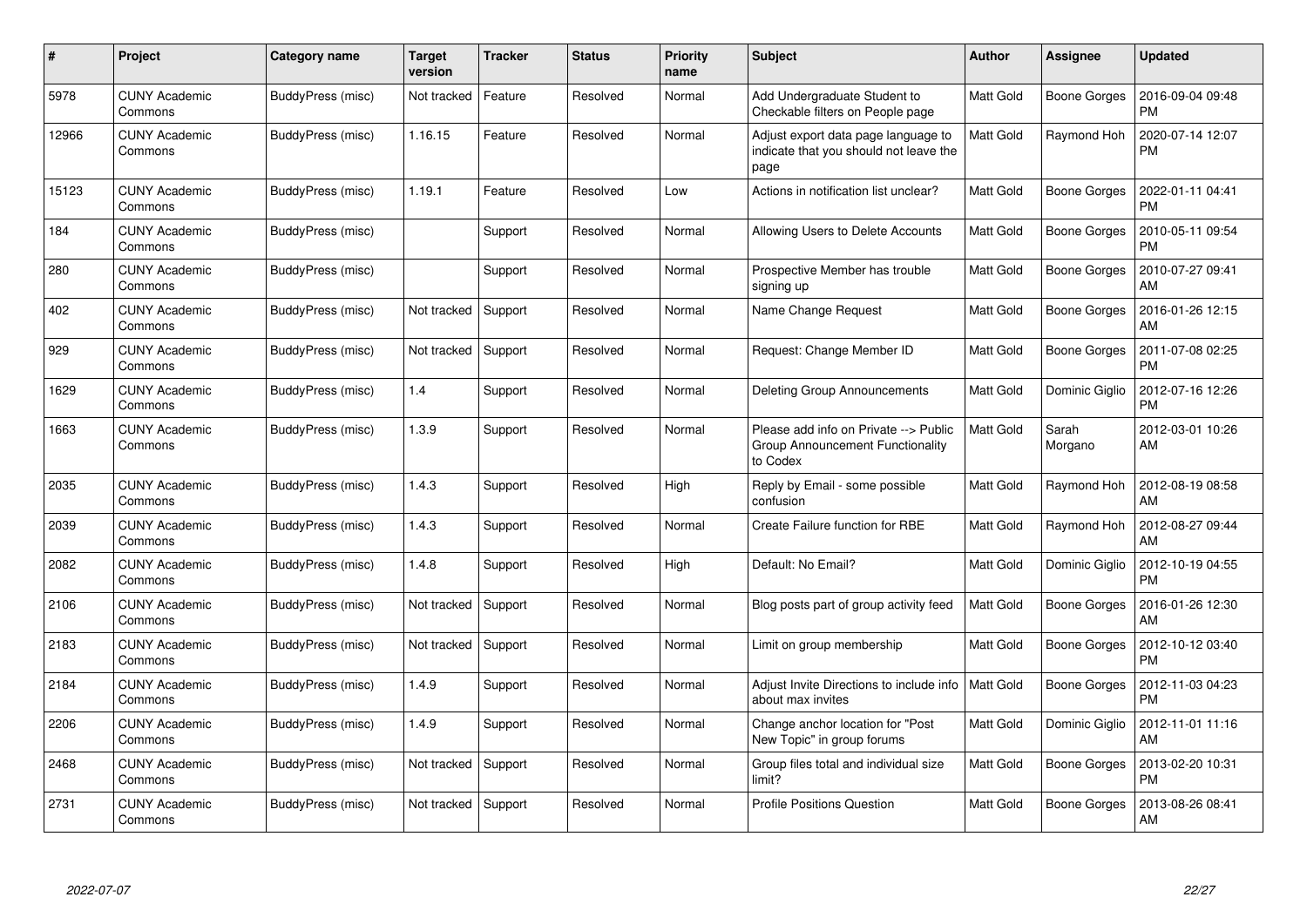| #     | Project                         | <b>Category name</b> | <b>Target</b><br>version | <b>Tracker</b> | <b>Status</b> | <b>Priority</b><br>name | Subject                                                                                 | <b>Author</b>    | <b>Assignee</b>     | <b>Updated</b>                |
|-------|---------------------------------|----------------------|--------------------------|----------------|---------------|-------------------------|-----------------------------------------------------------------------------------------|------------------|---------------------|-------------------------------|
| 2830  | <b>CUNY Academic</b><br>Commons | BuddyPress (misc)    | Not tracked              | Support        | Resolved      | Normal                  | User question: "How do I stop the<br>automatic underlining of things in my<br>profile?" | Matt Gold        | <b>Boone Gorges</b> | 2013-10-15 03:32<br><b>PM</b> |
| 6467  | <b>CUNY Academic</b><br>Commons | BuddyPress (misc)    | Not tracked              | Support        | Resolved      | Normal                  | Question about what happens when<br>people leave/are removed from<br>groups             | Matt Gold        | <b>Boone Gorges</b> | 2017-11-15 01:24<br><b>PM</b> |
| 12957 | <b>CUNY Academic</b><br>Commons | BuddyPress (misc)    | 1.16.14                  | Support        | Resolved      | Normal                  | Export data question                                                                    | <b>Matt Gold</b> | Raymond Hoh         | 2020-06-23 10:53<br>AM        |
| 1560  | <b>CUNY Academic</b><br>Commons | BuddyPress (misc)    | 1.3.12                   | Outreach       | Resolved      | Normal                  | Add social media icons/info to About<br>page and Contact Us page                        | Matt Gold        | <b>Boone Gorges</b> | 2012-04-12 09:07<br>AM        |
| 3346  | <b>CUNY Academic</b><br>Commons | BuddyPress (misc)    | 1.8                      | Design/UX      | Resolved      | Normal                  | Notification page option ordering                                                       | Matt Gold        | Daniel Jones        | 2015-03-13 05:25<br><b>PM</b> |
| 244   | <b>CUNY Academic</b><br>Commons | BuddyPress (misc)    |                          | Bug            | Rejected      | Low                     | Some notifications persist after being<br>clicked                                       | <b>Matt Gold</b> | <b>Boone Gorges</b> | 2014-05-01 09:20<br>AM        |
| 279   | <b>CUNY Academic</b><br>Commons | BuddyPress (misc)    | 1.1                      | Bug            | Rejected      | Normal                  | Members Report Problems with<br><b>Notifications</b>                                    | <b>Matt Gold</b> | <b>Boone Gorges</b> | 2010-11-16 04:37<br><b>PM</b> |
| 306   | <b>CUNY Academic</b><br>Commons | BuddyPress (misc)    | 1.0.1                    | Bug            | Rejected      | Low                     | Text on Group Page should be<br>darker                                                  | <b>Matt Gold</b> | Boone Gorges        | 2010-08-26 04:23<br><b>PM</b> |
| 351   | <b>CUNY Academic</b><br>Commons | BuddyPress (misc)    | Not tracked              | Bug            | Rejected      | Normal                  | Invited Group Members Aren't<br>Automatically Added to Groups                           | <b>Matt Gold</b> | <b>Boone Gorges</b> | 2011-08-22 06:54<br><b>PM</b> |
| 466   | <b>CUNY Academic</b><br>Commons | BuddyPress (misc)    | Not tracked              | Bug            | Rejected      | Normal                  | Friendship Requests coming out of<br>nowhere                                            | <b>Matt Gold</b> | <b>Boone Gorges</b> | 2011-08-22 06:52<br><b>PM</b> |
| 605   | <b>CUNY Academic</b><br>Commons | BuddyPress (misc)    | 1.1.10                   | Bug            | Rejected      | Normal                  | Member search on Group Invite Page<br>Not Working                                       | <b>Matt Gold</b> | <b>Boone Gorges</b> | 2011-02-24 11:41<br><b>PM</b> |
| 606   | <b>CUNY Academic</b><br>Commons | BuddyPress (misc)    | 1.1.10                   | Bug            | Rejected      | Low                     | Avatars don't show up in list of<br>members on group invite tool                        | Matt Gold        | <b>Boone Gorges</b> | 2011-02-24 11:47<br><b>PM</b> |
| 614   | <b>CUNY Academic</b><br>Commons | BuddyPress (misc)    | 1.1.10                   | Bug            | Rejected      | Low                     | Log out button on BP Admin bar<br>covers logo                                           | <b>Matt Gold</b> | <b>Boone Gorges</b> | 2011-03-04 05:58<br><b>PM</b> |
| 674   | <b>CUNY Academic</b><br>Commons | BuddyPress (misc)    | Not tracked              | Bug            | Rejected      | Normal                  | <b>Errant Friend Request?</b>                                                           | Matt Gold        | <b>Boone Gorges</b> | 2011-04-06 11:28<br><b>PM</b> |
| 724   | <b>CUNY Academic</b><br>Commons | BuddyPress (misc)    | 1.2.1                    | <b>Bug</b>     | Rejected      | Normal                  | Word Limit on Email Notifications of<br>Forum Posts?                                    | Matt Gold        | <b>Boone Gorges</b> | 2011-05-11 12:04<br><b>PM</b> |
| 950   | CUNY Academic<br>Commons        | BuddyPress (misc)    | 1.2.4                    | <b>Bug</b>     | Rejected      | Normal                  | Spam/Moderation Issue                                                                   | Matt Gold        | Boone Gorges        | 2011-07-11 09:15<br>AM        |
| 1453  | <b>CUNY Academic</b><br>Commons | BuddyPress (misc)    |                          | Bug            | Rejected      | High                    | Multiple problems with featured<br>image widget for blog posts                          | Matt Gold        | Dominic Giglio      | 2012-07-02 04:22<br><b>PM</b> |
| 1495  | <b>CUNY Academic</b><br>Commons | BuddyPress (misc)    | 1.3.3                    | <b>Bug</b>     | Rejected      | Low                     | Newest Member Filter on homepage<br>not working                                         | Matt Gold        | <b>Boone Gorges</b> | 2011-12-22 11:29<br><b>AM</b> |
| 1979  | <b>CUNY Academic</b><br>Commons | BuddyPress (misc)    | 1.4                      | <b>Bug</b>     | Rejected      | Normal                  | Received two notifications of an<br>activity update                                     | Matt Gold        | <b>Boone Gorges</b> | 2012-07-12 10:43<br>AM        |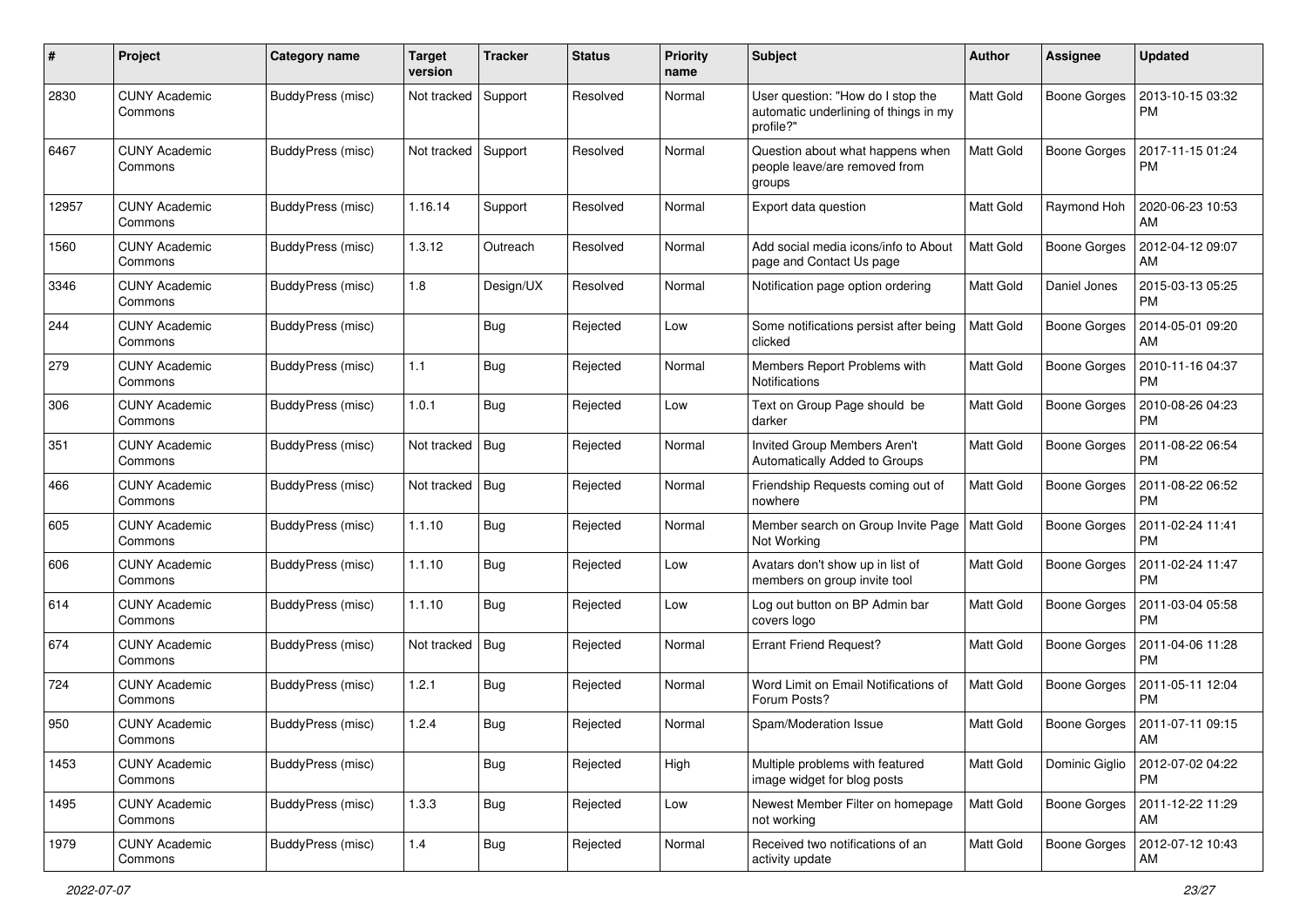| #    | Project                         | Category name     | <b>Target</b><br>version | <b>Tracker</b> | <b>Status</b> | <b>Priority</b><br>name | <b>Subject</b>                                                                                         | Author           | <b>Assignee</b>     | <b>Updated</b>                |
|------|---------------------------------|-------------------|--------------------------|----------------|---------------|-------------------------|--------------------------------------------------------------------------------------------------------|------------------|---------------------|-------------------------------|
| 2052 | <b>CUNY Academic</b><br>Commons | BuddyPress (misc) |                          | Bug            | Rejected      | Normal                  | RBE Not Enabled?                                                                                       | Matt Gold        | <b>Boone Gorges</b> | 2012-08-18 09:16<br>PM        |
| 2176 | <b>CUNY Academic</b><br>Commons | BuddyPress (misc) | 1.4.9                    | Bug            | Rejected      | Normal                  | Page error upon accepting group<br>membership request                                                  | <b>Matt Gold</b> | Dominic Giglio      | 2012-11-01 09:48<br><b>PM</b> |
| 2519 | <b>CUNY Academic</b><br>Commons | BuddyPress (misc) |                          | Bug            | Rejected      | Low                     | User doesn't show up in site search                                                                    | Matt Gold        | <b>Boone Gorges</b> | 2014-05-01 08:33<br><b>PM</b> |
| 2596 | <b>CUNY Academic</b><br>Commons | BuddyPress (misc) |                          | Bug            | Rejected      | Normal                  | Homepage Recent blog posts widget<br>display                                                           | <b>Matt Gold</b> | <b>Boone Gorges</b> | 2013-05-23 10:50<br><b>PM</b> |
| 2691 | <b>CUNY Academic</b><br>Commons | BuddyPress (misc) |                          | <b>Bug</b>     | Rejected      | Normal                  | Problems inviting members to a<br>group                                                                | <b>Matt Gold</b> | Dominic Giglio      | 2015-01-02 03:12<br><b>PM</b> |
| 2763 | <b>CUNY Academic</b><br>Commons | BuddyPress (misc) |                          | Bug            | Rejected      | Normal                  | Send Invites Page Hang                                                                                 | <b>Matt Gold</b> | Boone Gorges        | 2013-08-29 09:33<br>AM        |
| 2791 | <b>CUNY Academic</b><br>Commons | BuddyPress (misc) | 1.5.19                   | <b>Bug</b>     | Rejected      | Normal                  | Modify yellow profile bar alert                                                                        | <b>Matt Gold</b> | Chris Stein         | 2014-02-21 03:52<br><b>PM</b> |
| 2892 | <b>CUNY Academic</b><br>Commons | BuddyPress (misc) |                          | Bug            | Rejected      | High                    | Commons homepage - blog column                                                                         | Matt Gold        | <b>Boone Gorges</b> | 2013-11-14 01:00<br>PM        |
| 2922 | <b>CUNY Academic</b><br>Commons | BuddyPress (misc) |                          | Bug            | Rejected      | Normal                  | Unconfirmed Plugin error - user could<br>not be activated                                              | Matt Gold        | <b>Boone Gorges</b> | 2013-12-10 04:47<br><b>PM</b> |
| 3293 | <b>CUNY Academic</b><br>Commons | BuddyPress (misc) |                          | Bug            | Rejected      | Normal                  | 'Page Not Found' Message Received<br>After Clicking on View/Reply Link in<br><b>Email Notification</b> | Matt Gold        | Boone Gorges        | 2014-07-02 08:47<br>PM        |
| 157  | <b>CUNY Academic</b><br>Commons | BuddyPress (misc) | Not tracked              | Feature        | Rejected      | Normal                  | Conduct a review of BuddyPress<br>plugins                                                              | <b>Matt Gold</b> | Boone Gorges        | 2016-01-26 12:16<br>AM        |
| 193  | CUNY Academic<br>Commons        | BuddyPress (misc) | $1.1$                    | Feature        | Rejected      | Low                     | Replace "Kick and Ban" terminology<br>on group member admin page with<br>kinder, gentler language      | <b>Matt Gold</b> | <b>Boone Gorges</b> | 2010-07-22 02:38<br><b>PM</b> |
| 229  | <b>CUNY Academic</b><br>Commons | BuddyPress (misc) | Future<br>release        | Feature        | Rejected      | Low                     | Text color on BP elements                                                                              | <b>Matt Gold</b> | Chris Stein         | 2010-08-26 04:26<br><b>PM</b> |
| 291  | <b>CUNY Academic</b><br>Commons | BuddyPress (misc) | Future<br>release        | Feature        | Rejected      | Normal                  | Add Chat/IM functionality                                                                              | Matt Gold        | Boone Gorges        | 2015-11-12 01:36<br>AM        |
| 339  | <b>CUNY Academic</b><br>Commons | BuddyPress (misc) | Future<br>release        | Feature        | Rejected      | Low                     | Offer Views/Previews of Documents<br>in Group Docs folder                                              | <b>Matt Gold</b> | Boone Gorges        | 2010-09-20 09:03<br><b>PM</b> |
| 506  | <b>CUNY Academic</b><br>Commons | BuddyPress (misc) |                          | Feature        | Rejected      | Normal                  | Attachments for Group<br><b>Announcement Posts</b>                                                     | Matt Gold        | Boone Gorges        | 2016-10-24 11:20<br>AM        |
| 539  | <b>CUNY Academic</b><br>Commons | BuddyPress (misc) | 1.2                      | Feature        | Rejected      | Normal                  | Allow document category names to<br>be edited                                                          | <b>Matt Gold</b> | <b>Boone Gorges</b> | 2011-01-24 12:52<br>PM        |
| 557  | <b>CUNY Academic</b><br>Commons | BuddyPress (misc) | $1.3$                    | Feature        | Rejected      | Normal                  | Denied Size and Extension Alerts on<br>Forum posts                                                     | Matt Gold        | Boone Gorges        | 2011-06-17 02:58<br><b>PM</b> |
| 615  | <b>CUNY Academic</b><br>Commons | BuddyPress (misc) |                          | Feature        | Rejected      | Low                     | "Enter" should trigger autocomplete<br>event                                                           | Matt Gold        | <b>Boone Gorges</b> | 2016-10-24 11:49<br>AM        |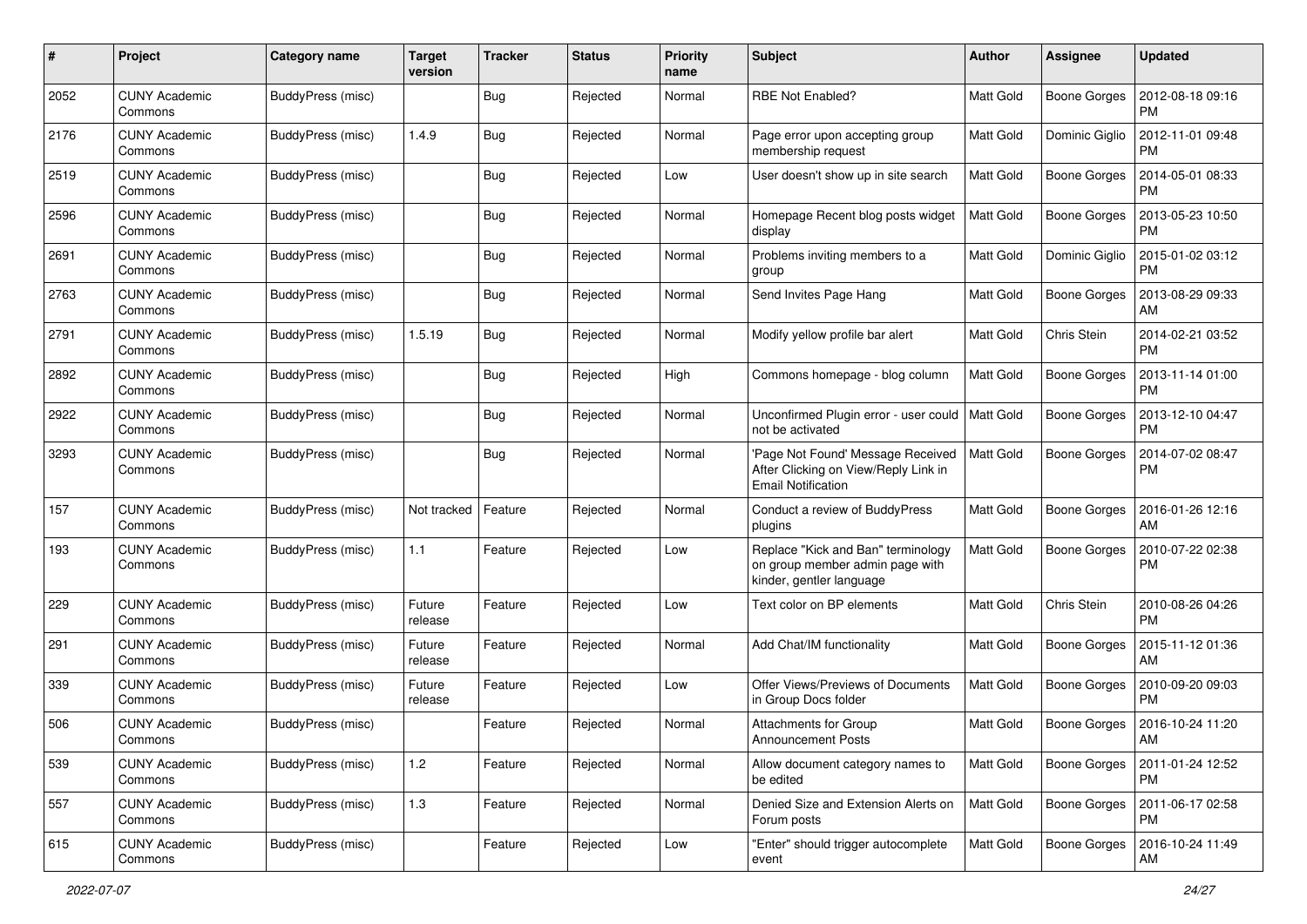| #     | Project                         | Category name     | Target<br>version | <b>Tracker</b> | <b>Status</b> | <b>Priority</b><br>name | <b>Subject</b>                                                                   | <b>Author</b>    | Assignee       | <b>Updated</b>                |
|-------|---------------------------------|-------------------|-------------------|----------------|---------------|-------------------------|----------------------------------------------------------------------------------|------------------|----------------|-------------------------------|
| 654   | <b>CUNY Academic</b><br>Commons | BuddyPress (misc) | Not tracked       | Feature        | Rejected      | Normal                  | User Interface Issues                                                            | <b>Matt Gold</b> | Chris Stein    | 2016-01-26 10:53<br>AM        |
| 1191  | <b>CUNY Academic</b><br>Commons | BuddyPress (misc) |                   | Feature        | Rejected      | Normal                  | Integrate Zotero Libraries into<br>Individual and Group Profiles                 | <b>Matt Gold</b> | Boone Gorges   | 2015-11-09 05:46<br><b>PM</b> |
| 1249  | <b>CUNY Academic</b><br>Commons | BuddyPress (misc) |                   | Feature        | Rejected      | Low                     | Highlight password-change options<br>for people using automated<br>passwords     | <b>Matt Gold</b> | Dominic Giglio | 2012-07-02 07:50<br>AM        |
| 1394  | <b>CUNY Academic</b><br>Commons | BuddyPress (misc) | 1.3               | Feature        | Rejected      | Normal                  | Update Filters to include new BP<br>Profile roles                                | <b>Matt Gold</b> | Boone Gorges   | 2011-12-09 07:11<br>AM        |
| 1556  | <b>CUNY Academic</b><br>Commons | BuddyPress (misc) | 1.3.6             | Feature        | Rejected      | Normal                  | New option for College profile field                                             | <b>Matt Gold</b> | Boone Gorges   | 2012-01-19 08:12<br>AM        |
| 1559  | <b>CUNY Academic</b><br>Commons | BuddyPress (misc) |                   | Feature        | Rejected      | Normal                  | Crop Text Length Field on Featured<br>Homepage Widget Doesn't Work               | <b>Matt Gold</b> | Dominic Giglio | 2012-07-02 12:10<br><b>PM</b> |
| 1624  | <b>CUNY Academic</b><br>Commons | BuddyPress (misc) | Future<br>release | Feature        | Rejected      | Low                     | Group's announcements disappear<br>when group privacy changed                    | <b>Matt Gold</b> | Boone Gorges   | 2012-02-29 09:31<br>AM        |
| 2033  | <b>CUNY Academic</b><br>Commons | BuddyPress (misc) |                   | Feature        | Rejected      | Normal                  | Allow status update to be deleted<br>directly from profile page                  | <b>Matt Gold</b> | Boone Gorges   | 2012-08-10 04:51<br><b>PM</b> |
| 2090  | CUNY Academic<br>Commons        | BuddyPress (misc) |                   | Feature        | Rejected      | Normal                  | Create Course Group Template that<br>includes notifications of new blog<br>posts | <b>Matt Gold</b> | Boone Gorges   | 2012-12-18 10:59<br>AM        |
| 2195  | <b>CUNY Academic</b><br>Commons | BuddyPress (misc) |                   | Feature        | Rejected      | Normal                  | Reconfigure Files Page Layout                                                    | <b>Matt Gold</b> | Chris Stein    | 2013-06-28 03:57<br><b>PM</b> |
| 1441  | <b>CUNY Academic</b><br>Commons | BuddyPress (misc) | Not tracked       | Support        | Rejected      | Normal                  | Hiding BP Admin bar on a subdomain<br>blog                                       | Matt Gold        | Boone Gorges   | 2011-12-14 04:01<br><b>PM</b> |
| 12353 | <b>CUNY Academic</b><br>Commons | BuddyPress (misc) | Not tracked       | Bug            | Abandoned     | Normal                  | Member filtering not working                                                     | <b>Matt Gold</b> | Boone Gorges   | 2020-03-10 11:14<br>AM        |
| 450   | <b>CUNY Academic</b><br>Commons | BuddyPress (misc) |                   | <b>Bug</b>     | Duplicate     | Normal                  | Email Notifications Summary vs. Full<br>Posts                                    | <b>Matt Gold</b> | Boone Gorges   | 2010-12-08 07:30<br>AM        |
| 1321  | <b>CUNY Academic</b><br>Commons | BuddyPress (misc) | 1.2.5             | Bug            | Duplicate     | Normal                  | BP Doc Comment Doesn't Show Up<br>on Doc (but does appear in group<br>stream)    | <b>Matt Gold</b> | Boone Gorges   | 2011-11-04 08:04<br>AM        |
| 2045  | <b>CUNY Academic</b><br>Commons | BuddyPress (misc) |                   | <b>Bug</b>     | Duplicate     | Normal                  | Double Post/RBE Notification                                                     | <b>Matt Gold</b> | Boone Gorges   | 2012-08-15 08:53<br>AM        |
| 2221  | <b>CUNY Academic</b><br>Commons | BuddyPress (misc) |                   | <b>Bug</b>     | Duplicate     | Low                     | Spacing error on BP Doc comments                                                 | Matt Gold        | Boone Gorges   | 2012-10-30 10:03<br>AM        |
| 2730  | <b>CUNY Academic</b><br>Commons | BuddyPress (misc) |                   | <b>Bug</b>     | Duplicate     | Normal                  | Limits on Publications Entry Field                                               | <b>Matt Gold</b> | Boone Gorges   | 2013-08-29 09:36<br>AM        |
| 2821  | <b>CUNY Academic</b><br>Commons | BuddyPress (misc) |                   | <b>Bug</b>     | Duplicate     | Normal                  | RBE attempted double posts                                                       | <b>Matt Gold</b> | Raymond Hoh    | 2013-10-11 01:53<br><b>PM</b> |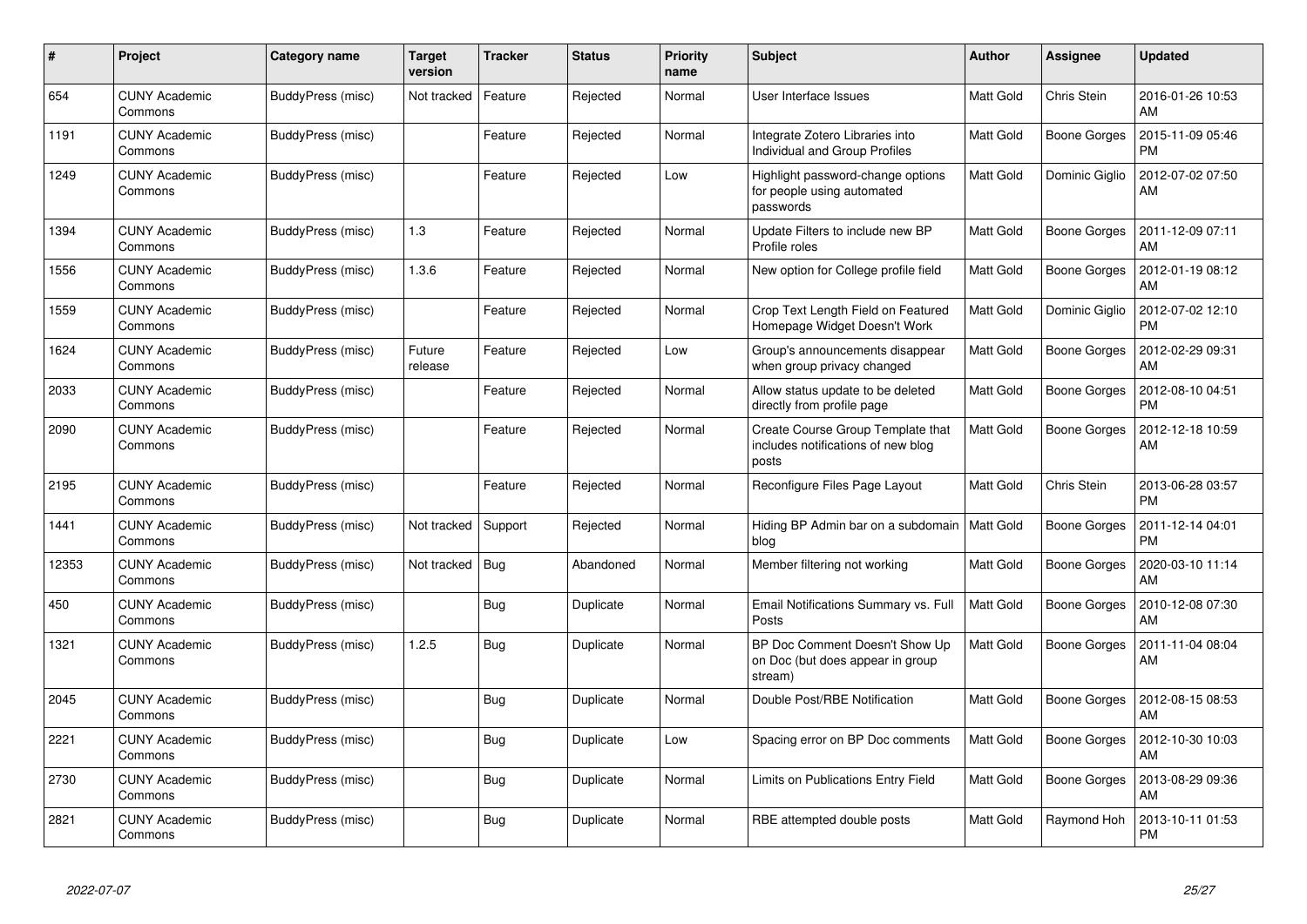| #    | Project                         | Category name          | Target<br>version | <b>Tracker</b> | <b>Status</b> | <b>Priority</b><br>name | <b>Subject</b>                                                                 | <b>Author</b>    | Assignee            | <b>Updated</b>                |
|------|---------------------------------|------------------------|-------------------|----------------|---------------|-------------------------|--------------------------------------------------------------------------------|------------------|---------------------|-------------------------------|
| 2827 | <b>CUNY Academic</b><br>Commons | BuddyPress (misc)      |                   | <b>Bug</b>     | Duplicate     | Normal                  | Double email notification                                                      | <b>Matt Gold</b> | Raymond Hoh         | 2013-10-11 01:53<br><b>PM</b> |
| 328  | <b>CUNY Academic</b><br>Commons | BuddyPress (misc)      | Future<br>release | Feature        | Duplicate     | Normal                  | Make Group Invitation Status Clearer                                           | <b>Matt Gold</b> | Boone Gorges        | 2010-12-20 11:08<br>AM        |
| 498  | <b>CUNY Academic</b><br>Commons | BuddyPress (misc)      |                   | Feature        | Duplicate     | Normal                  | Create ability to respond to forum<br>posts by email                           | <b>Matt Gold</b> | Boone Gorges        | 2010-12-20 11:34<br>AM        |
| 909  | <b>CUNY Academic</b><br>Commons | BuddyPress (misc)      |                   | Feature        | Duplicate     | Normal                  | Create Calendar Feature for Groups                                             | <b>Matt Gold</b> | Boone Gorges        | 2012-07-16 12:38<br><b>PM</b> |
| 1220 | <b>CUNY Academic</b><br>Commons | BuddyPress (misc)      |                   | Feature        | Duplicate     | Normal                  | Create native WordPress version of<br>UserVoice integrated into the<br>Commons | <b>Matt Gold</b> | Boone Gorges        | 2012-08-15 01:15<br>PM        |
| 1505 | <b>CUNY Academic</b><br>Commons | BuddyPress (misc)      | 1.4               | Feature        | Duplicate     | Normal                  | Allow members to clear past status<br>updates                                  | <b>Matt Gold</b> | Boone Gorges        | 2012-04-06 04:42<br><b>PM</b> |
| 1615 | <b>CUNY Academic</b><br>Commons | BuddyPress (misc)      |                   | Feature        | Duplicate     | Low                     | Forum search                                                                   | <b>Matt Gold</b> | <b>Boone Gorges</b> | 2012-02-04 10:22<br>AM        |
| 6365 | <b>CUNY Academic</b><br>Commons | BuddyPress (misc)      | Not tracked       | Feature        | Duplicate     | Normal                  | Create Undergraduate Student<br>status/role on the CAC                         | <b>Matt Gold</b> | Boone Gorges        | 2016-10-20 11:38<br>AM        |
| 2978 | <b>CUNY Academic</b><br>Commons | BuddyPress (misc)      |                   | Feature        | Deferred      | Normal                  | Revise Invite Anyone Workflow                                                  | <b>Matt Gold</b> | Chris Stein         | 2015-04-01 08:54<br><b>PM</b> |
| 2523 | <b>CUNY Academic</b><br>Commons | <b>BuddyPress Docs</b> | Future<br>release | Feature        | Assigned      | Normal                  | Allow Users to Upload Images to BP<br>Docs                                     | <b>Matt Gold</b> | <b>Boone Gorges</b> | 2015-11-09 06:14<br><b>PM</b> |
| 1542 | <b>CUNY Academic</b><br>Commons | <b>BuddyPress Docs</b> | 1.6               | Bug            | Resolved      | Normal                  | Group Docs Locked                                                              | <b>Matt Gold</b> | Boone Gorges        | 2014-03-21 03:38<br><b>PM</b> |
| 3581 | <b>CUNY Academic</b><br>Commons | <b>BuddyPress Docs</b> | 1.7.1             | <b>Bug</b>     | Resolved      | Normal                  | <b>BuddyPress Docs Line Break issue</b>                                        | <b>Matt Gold</b> | Boone Gorges        | 2014-10-20 02:56<br>PM        |
| 3599 | <b>CUNY Academic</b><br>Commons | <b>BuddyPress Docs</b> | 1.7.2             | Bug            | Resolved      | Normal                  | Silent BP Docs edits                                                           | <b>Matt Gold</b> | Boone Gorges        | 2014-11-01 02:20<br><b>PM</b> |
| 3688 | <b>CUNY Academic</b><br>Commons | <b>BuddyPress Docs</b> | 1.7.6             | Bug            | Resolved      | Normal                  | Doc creation didn't create email<br>notification                               | <b>Matt Gold</b> | Boone Gorges        | 2014-12-12 08:57<br>AM        |
| 4057 | <b>CUNY Academic</b><br>Commons | <b>BuddyPress Docs</b> | 1.8.1             | <b>Bug</b>     | Resolved      | Normal                  | Canceling edit mode of BP Doc<br>reloads editing screen                        | Matt Gold        | Boone Gorges        | 2015-06-01 03:08<br><b>PM</b> |
| 5486 | <b>CUNY Academic</b><br>Commons | <b>BuddyPress Docs</b> | 1.9.15            | Bug            | Resolved      | Low                     | Doc history not showing up                                                     | <b>Matt Gold</b> | Boone Gorges        | 2016-04-24 11:50<br>AM        |
| 9105 | <b>CUNY Academic</b><br>Commons | <b>BuddyPress Docs</b> | 1.12.7            | <b>Bug</b>     | Resolved      | Urgent                  | BP doc titles/dates messed up                                                  | <b>Matt Gold</b> | Boone Gorges        | 2018-01-23 11:00<br>AM        |
| 9149 | <b>CUNY Academic</b><br>Commons | <b>BuddyPress Docs</b> | 1.12.8            | Bug            | Resolved      | Normal                  | Doc listing layout issue                                                       | <b>Matt Gold</b> | Boone Gorges        | 2018-02-13 10:36<br>AM        |
| 4722 | <b>CUNY Academic</b><br>Commons | <b>BuddyPress Docs</b> | Not tracked   Bug |                | Rejected      | Normal                  | Doc listing overflow issue                                                     | <b>Matt Gold</b> | Boone Gorges        | 2015-10-11 10:09<br><b>PM</b> |